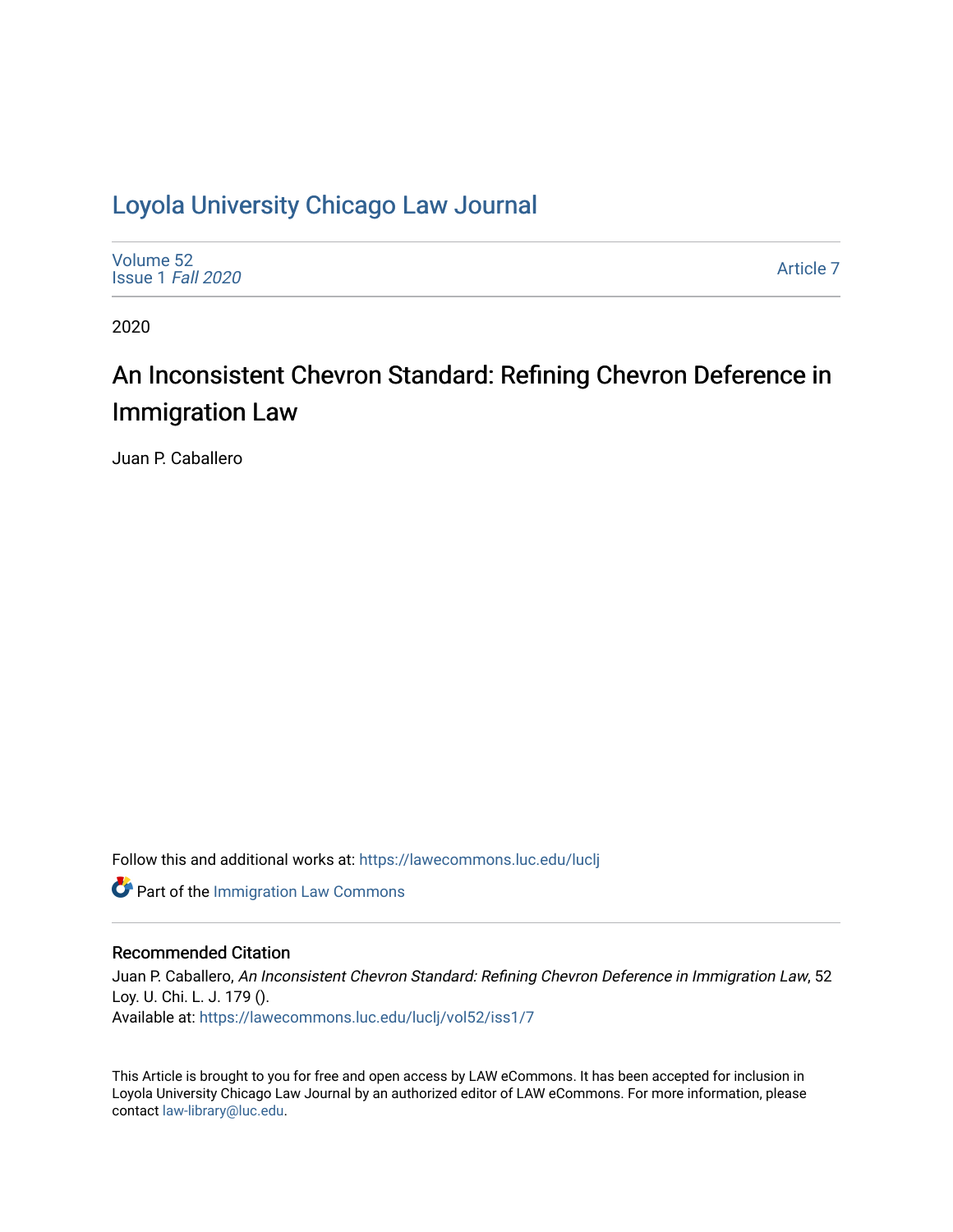# An Inconsistent *Chevron* Standard: Refining *Chevron* Deference in Immigration Law

## *Juan P. Caballero\**

*Recent developments in the composition of the Supreme Court have fueled academic and journalistic speculation about the future of one of the foundational cases in modern administrative law,* Chevron U.S.A., Inc. v. Natural Resources Defense Council, Inc.*, 467 U.S. 837 (1984). Thirty-five years ago,* Chevron *established the current legal foundation for judicial deference to agency interpretations of ambiguous statutory language. This Article contains an empirical study of the manner in which courts of appeals have applied* Chevron *in one specific area of administrative law: immigration law.*

*Immigration law provides a unique case study because it implicates a number of legal and constitutional considerations related to national security, foreign relations, civil rights, international human rights, and criminal law. In contrast to other areas of administrative law, the jurisprudential underpinnings of the modern deference regime—expertise, political accountability, and delegation—apply with varying force within immigration law, depending on the particular nature of the statutory interpretation at issue, and with inconsistent results. Despite these variables, or perhaps because of them, the judiciary has developed inconsistent practices in its application of* Chevron *in immigration cases.*

*This Article presents an empirical study of 473 instances of statutory interpretation where federal circuit courts considered the application of*  Chevron *deference in immigration cases during an eleven-year period from 2003 to 2013. The study considers the factors and elements within immigration cases that produce distinct results in the courts' precedent.*

*This study finds that three categories of variables shape the manner and frequency with which courts of appeals apply* Chevron*. First, the nature of* 

<sup>\*</sup> Staff Attorney, American Civil Liberties Union of Illinois, Yale University, B.A., 2012; New York University, J.D., 2016. I am indebted to professors David and Veronica Thronson for their advice, support, and infinite patience. Thank you to professors Carla Reyes, Geeyoung Min, Michael Sant'Ambrogio, and Beth Zilberman for generously sharing their comments, expertise and encouragement throughout this project. Special thank you to professors Barbara O'Brien and Catherine Grosso for their invaluable feedback and for helping me make sense of the data discussed in this Article.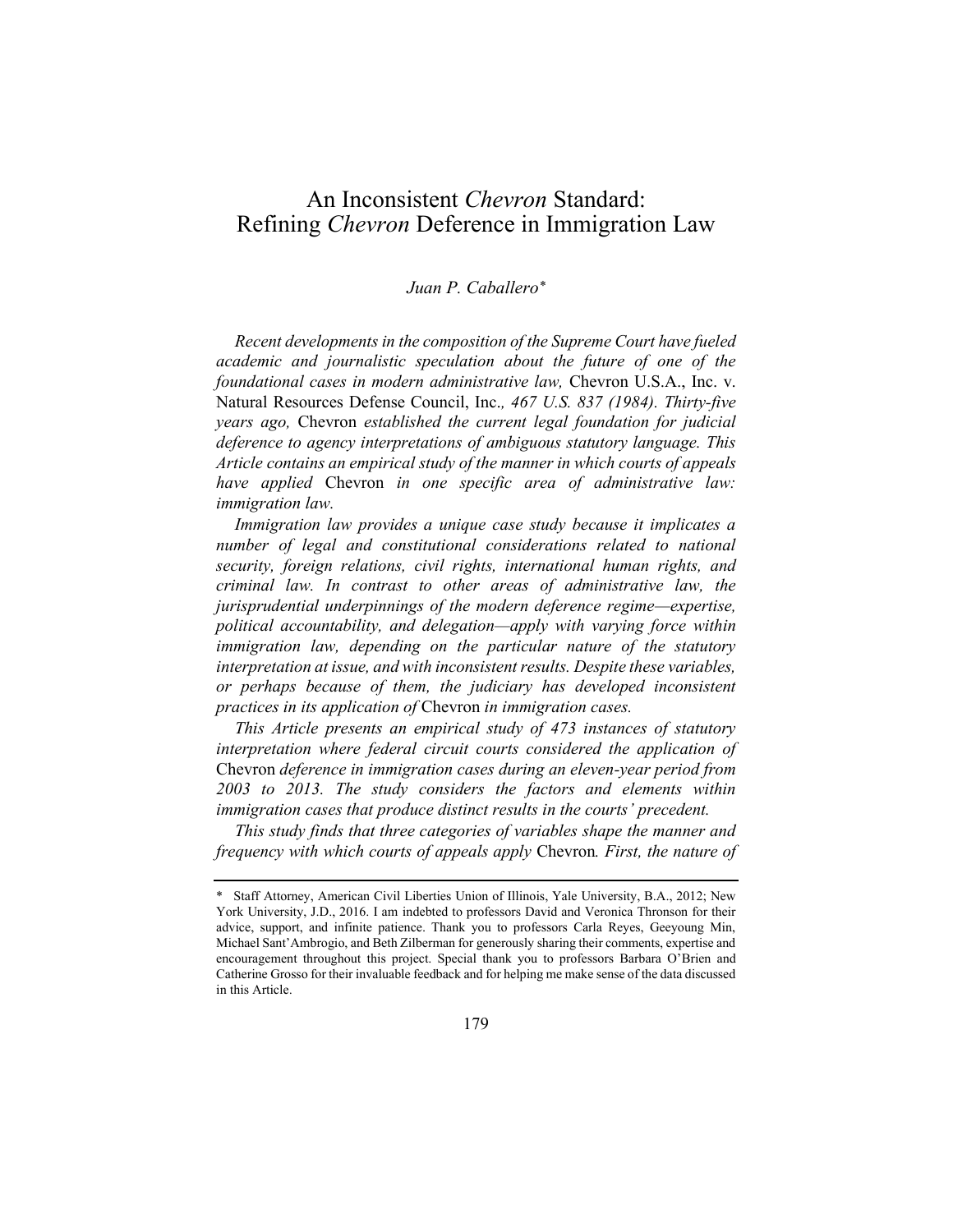*the immigration case may lead to strikingly different rates of application and agency success. Of the categories of immigration cases studied by this paper, courts apply* Chevron *at starkly lower rates when the legal issue concerns the government's authority to detain the noncitizen or the immigration consequences of criminal convictions ("crimmigration"). In contrast, courts apply* Chevron *at rates consistent with other areas of administrative law in cases where a noncitizen has affirmatively initiated the litigation or is in removal proceedings regardless of the relief sought. Second, the formality of the agency's underlying interpretation also affects the frequency with which courts apply* Chevron*. This variable, however, does not appear to influence the court differently in immigration cases than it does in administrative law cases, generally. Finally, geography matters when considering court's willingness or hesitation in applying* Chevron *in immigration cases. There exists significant disparities in circuits' application of* Chevron *in immigration cases. These findings illustrate invisible trends in the appellate courts' jurisprudence and informs ongoing debates about* Chevron*'s role in immigration cases, as well as in administrative law.*

|                                                          | 180  |
|----------------------------------------------------------|------|
|                                                          |      |
| A. Chevron's Inconsistent Gas Mileage in Immigration     |      |
|                                                          |      |
| B. Immigration Variability and Disaggregation 189        |      |
|                                                          |      |
| A. Barnett-Walker Data Set of Chevron in the Courts of   |      |
|                                                          |      |
|                                                          |      |
| C. Capturing Emissions: Modifications to the Data Set204 |      |
| III. FINDINGS ON <i>CHEVRON</i> IN IMMIGRATION CASES     | .208 |
|                                                          |      |
|                                                          |      |
|                                                          |      |
|                                                          |      |
|                                                          |      |

#### **INTRODUCTION**

In *Pereira v. Sessions*, the Supreme Court reviewed the interpretation by the Board of Immigration Appeals (BIA) of an immigration statute describing the requirements for a Notice to Appear, the document that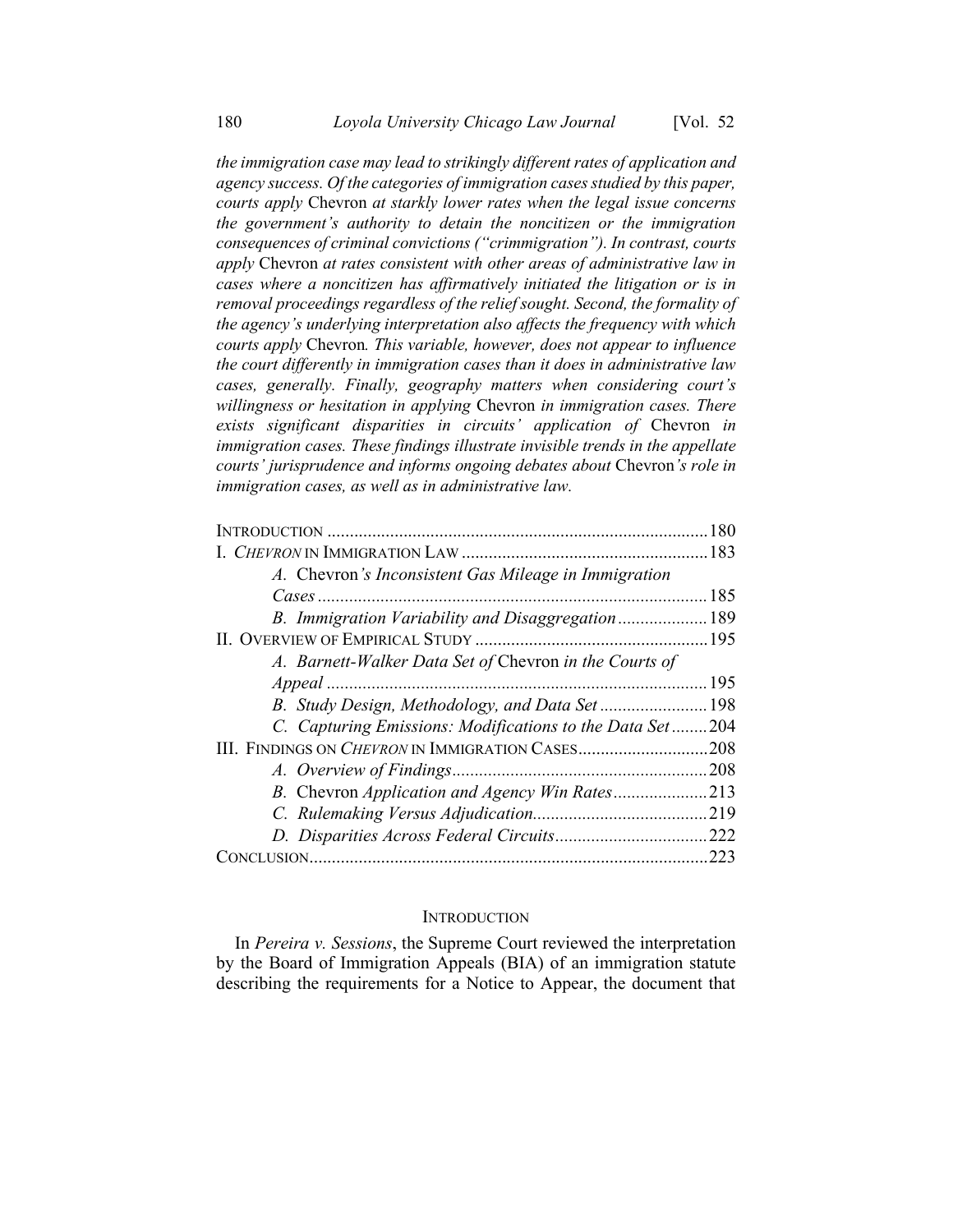initiates removal proceedings.1 Writing for the majority, Justice Sotomayor found that the statutory language at issue, which had been previously interpreted by the First Circuit and several administrative judges to varying results, did not support the application of *Chevron*  deference,2 because it was not sufficiently ambiguous.3 Despite the majority's conclusion that the statutory language was unambiguous, the question of whether to defer to the agency's interpretation turned contentious.

In a lone concurrence, Justice Kennedy noted his displeasure with lower courts' (mis)application of *Chevron* in recent years.4 In one of his final opinions as a member of the Supreme Court, Justice Kennedy decried the judiciary's abdication of its role in interpreting federal statutes.5 Specifically, Justice Kennedy criticized the lower courts' "reflexive deference" in immigration cases and the lower courts' unreasoned affirmances of the interpretations of immigration statutes by the BIA.6 While he agreed with the majority's conclusion in *Pereira*, Justice Kennedy noted that the lower courts had reached the opposite conclusion based on their cursory analysis of the statute.7 The problem, in Justice Kennedy's view, was that lower courts would summarily conclude that immigration statutes were ambiguous before fully applying the "ordinary tools of statutory construction."8 His resignation palpable, Justice Kennedy concluded his concurrence with a general call to reconsider the underpinnings of *Chevron* in some future case.9

While Justice Kennedy wrote separately to address the lower courts' perceived overzealous application of *Chevron*, Justice Alito penned a

<sup>1.</sup> Pereira v. Sessions, 138 S. Ct. 2105, 2110 (2018).

<sup>2.</sup> In *Chevron*, the Court articulated a two-step analytical framework for clarifying statutory ambiguity. First, a reviewing court must determine whether the statute is ambiguous. If the reviewing court concludes that the statute is ambiguous, it must then progress to the second step to determine whether the agency's proposed interpretation is reasonable enough to receive deference. Chevron, U.S.A., Inc. v. Nat. Res. Def. Council, Inc., 467 U.S. 837, 843 (1984).

<sup>3.</sup> *Pereira*, 138 S. Ct. at 2113–14 ("[T]he Court need not resort to *Chevron* deference, as some lower courts have done, for Congress has supplied a clear and unambiguous answer to the interpretive question at hand.") (citing *Chevron*, 467 U.S. at 842–43). *See also id.* at 2120 (Kennedy, J., concurring) (noting that at least six Courts of Appeal had found the language of 8 U.S.C. § 1229b(d)(1) ambiguous and the BIA's interpretation to be reasonable).

<sup>4.</sup> *Id.* (Kennedy, J., concurring).

<sup>5.</sup> *Id.*

<sup>6.</sup> *Id.*

<sup>7.</sup> *Id.*

<sup>8.</sup> *Pereira*, 138 S. Ct. at 2120 (Kennedy, J., concurring) ("In according *Chevron* deference to the BIA's interpretation, some Courts of Appeals engaged in cursory analysis of the questions whether, applying the ordinary tools of statutory construction, Congress' intent could be discerned . . . .") (citation omitted).

<sup>9.</sup> *Id*. at 2121 ("[I]t seems necessary and appropriate to reconsider, in an appropriate case, the premises that underlie *Chevron* and how courts have implemented that decision.").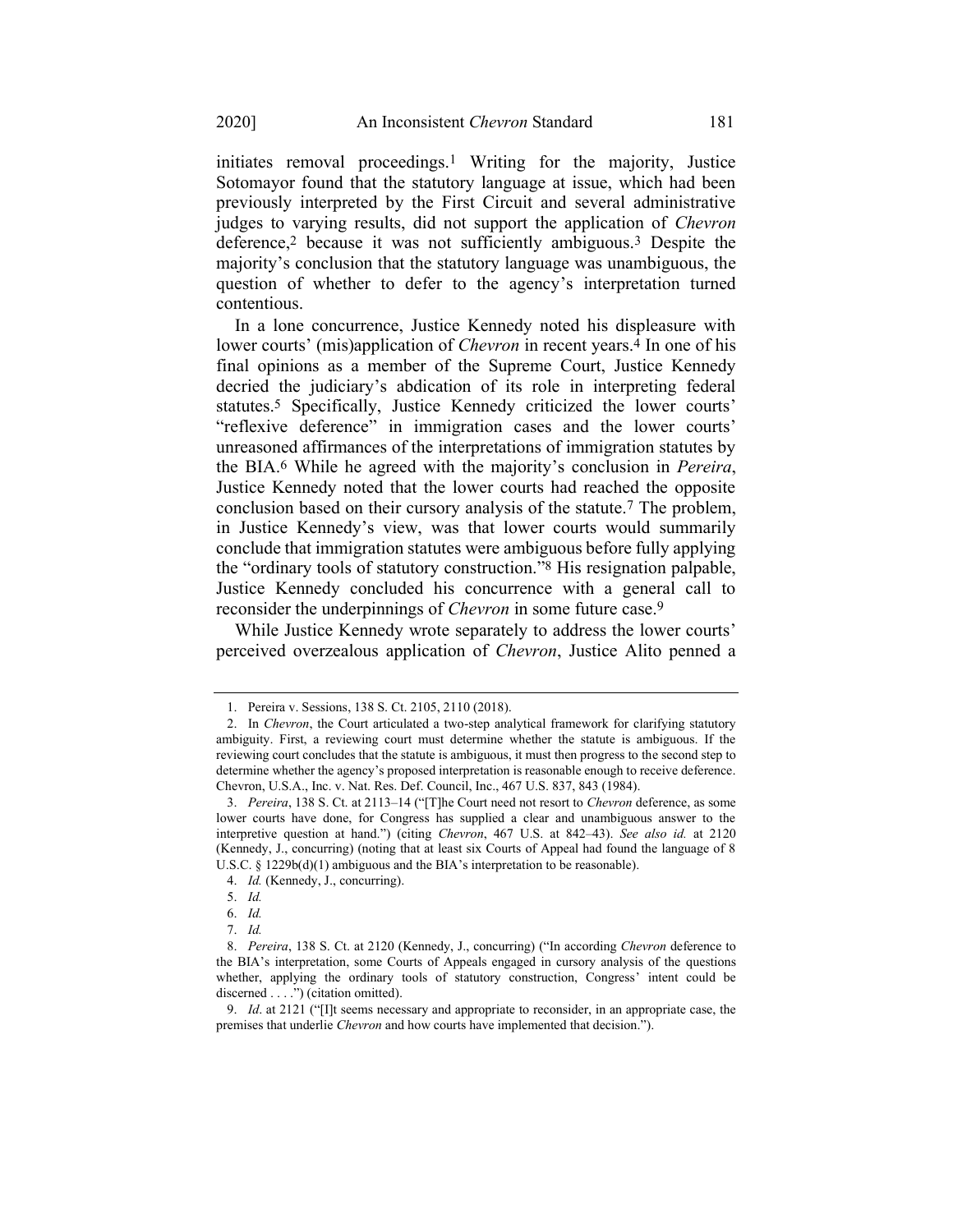lone dissent wherein he expressed his concern with the manner of the majority's application of the deference doctrine in the case under consideration. Justice Alito's dissent took issue with what he described as the Court's rejection of the government's statutory interpretation in favor of one that it *preferred—*actions which would violate the *Chevron* precedent if accurate*.* 10 While acknowledging the *Chevron* deference's questionable future, he accused the majority of undermining the precedent by disingenuously concluding there was no statutory ambiguity.

In essence, both Justice Kennedy's concurrence and Justice Alito's dissent express dueling concerns about the current state of the *Chevron* doctrine in the courts. While such debates about the continued viability of *Chevron* are not novel in the Supreme Court,<sup>11</sup> it is appropriate that these diametrically opposed views of the same doctrine arose in an immigration case.12 The justices' frustrations with lower courts' application of *Chevron* deference are echoed by legal scholars who have studied the doctrine's application in immigration cases.13 These scholars have documented the unpredictable application of *Chevron* deference in immigration cases, and, in some instances, have attempted to articulate organizing principles for this seemingly erratic jurisprudence.

<span id="page-4-0"></span>This Article builds on previous empirical studies and shows that within immigration law there is a variety of legal issues and deference considerations that affect the manner and frequency with which courts apply *Chevron* deference. In particular, this Article challenges the use of "immigration law" as a singular label in such studies and proposes the introduction of a wider vocabulary when analyzing and discussing these

<sup>10.</sup> Alito dissenting:

<sup>[</sup>H]ere, a straightforward application of *Chevron* requires us to accept the Government's construction of the provision at issue. But the Court rejects the Government's interpretation in favor of one that it regards as the best reading of the statute. I can only conclude that the Court, for whatever reason, is simply ignoring *Chevron*.

*Id.* at 2121 (Alito, J., dissenting).

<sup>11.</sup> *See, e.g.*, City of Arlington v. Fed. Commc'ns Comm'n, 569 U.S. 290, 318 (2013) (Roberts, C.J., dissenting) (discussing the Court's history of applying *Chevron*).

<sup>12.</sup> What's more, Justice Kennedy's criticisms appear targeted at lower courts' application of *Chevron* in immigration cases specifically. *Pereira*, 138 S. Ct. at 2120 (Kennedy, J., concurring).

<sup>13.</sup> *See, e.g.*, Michael Kagan, Chevron*'s Liberty Exception*, 104 IOWA L. REV. 491, 513–17 (2019) (describing the Court's application of *Chevron* deference in different immigration cases); Jill E. Family, *Immigration Law Allies and Administrative Law Adversaries*, 32 GEO. IMMIGR. L.J. 99, 116 (2017) (examining efforts to discredit *Chevron* deference); Alina Das, *Unshackling Habeas Review:* Chevron *Deference and Statutory Interpretation in Immigration Detention Cases*, 90 N.Y.U. L. REV. 143, 163–66 (2015) (questioning the application of *Chevron* deference in immigration detention challenges); Brian G. Slocum, *The Immigration Rule of Lenity and* Chevron *Deference*, 17 GEO. IMMIGR. L.J. 515, 530–35 (2003) (comparing the immigration rule of lenity and *Chevron* deference).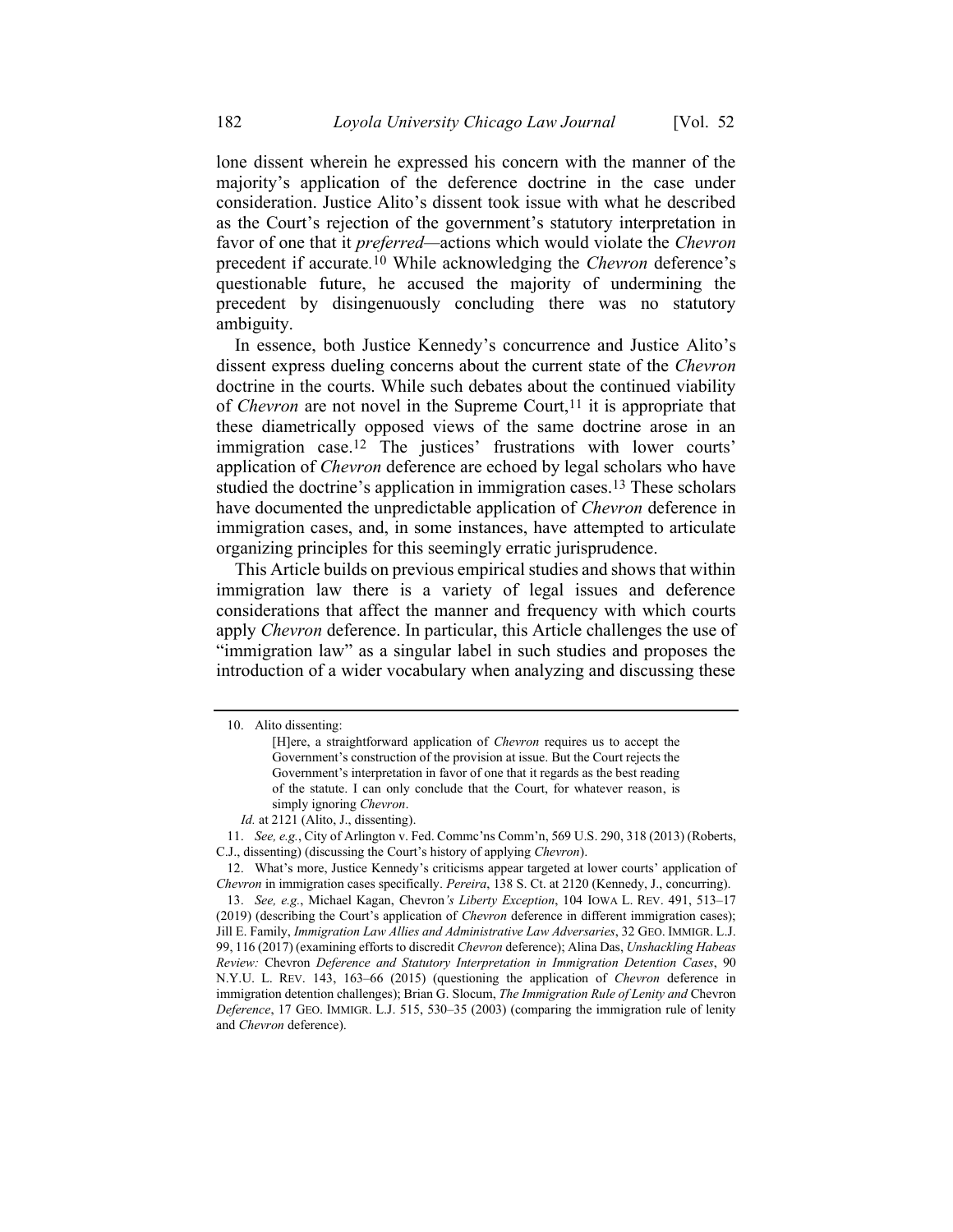<span id="page-5-0"></span>cases. "Immigration law," as currently conceived and applied by scholars and jurists, is too broad and amorphous of a category to provide meaningful categorization of the *Chevron* precedent.14 To illustrate this point, this Article adapts a data set compiled by professors Kent Barnett and Christopher J. Walker to study appellate courts' application of *Chevron* deference.15 In adapting this data set, I identify six distinct subcategories of "immigration" cases and analyze the manner and frequency with which courts of appeal apply *Chevron* deference in each subcategory.16 This Article also finds that the formality of the agency's underlying action and geographic variables also play key roles in shaping the jurisprudential landscape.17 While formality shapes the application of *Chevron* in immigration cases in a manner similar to other areas of administrative law, geographic considerations diverge significantly.18

This Article is structured into three parts. Part I discusses the foundations of *Chevron* generally and its application in immigration cases. This section explores *Chevron*'s inconsistent history in immigration cases almost from the doctrine's inception. Part II discusses the basis and structure of earlier empirical studies, including the Barnett-Walker study that serves as a foundation for the current study. This section discusses the current study's coding decisions and methodology, as well as limitations on the data used. The third and final section presents the results of this study and the implications of these findings for future discussions.

# I. *CHEVRON* IN IMMIGRATION LAW

Few cases in American history have garnered as much attention from academics, lawyers, and the judiciary as the Supreme Court's 1984 decision *Chevron, U.S.A., Inc. v. Natural Resources Defense Council, Inc.*19 *Chevron* plays an outsized role in modern administrative law because it is often considered by scholars to have supplanted prior Supreme Court precedent regarding agency deference with a singular

<sup>14.</sup> *See infra* Part I.

<sup>15.</sup> Kent Barnett & Christopher J. Walker, Chevron *in the Circuit Courts*, 116 MICH. L. REV. 1 (2017) [hereinafter Chevron *in the Circuit Courts*]. Kent Barnett et. al., *Administrative Law's Political Dynamics*, 71 VAND. L. REV. 1463 (2018) [hereinafter *Administrative Law's Political Dynamics*] (analyzing the same data set); Kent Barnett & Christopher J. Walker, Chevron *Step Two's Domain*, 93 NOTRE DAME L. REV. 1441 (2018) [hereinafter Chevron *Step Two's Domain*] (analyzing the same data set). *See infra* Part II.

<sup>16.</sup> *See infra* Part II.

<sup>17.</sup> *See infra* Part III.

<sup>18.</sup> *See infra* Part III.

<sup>19.</sup> *See* Thomas W. Merrill, *The Story of* Chevron: *The Making of an Accidental Landmark*, ADMIN. L. REV. 253, 254–55 (2014) (discussing the frequency of law review articles and the judiciary citing to *Chevron* and comparing *Chevron* to other prominent cases).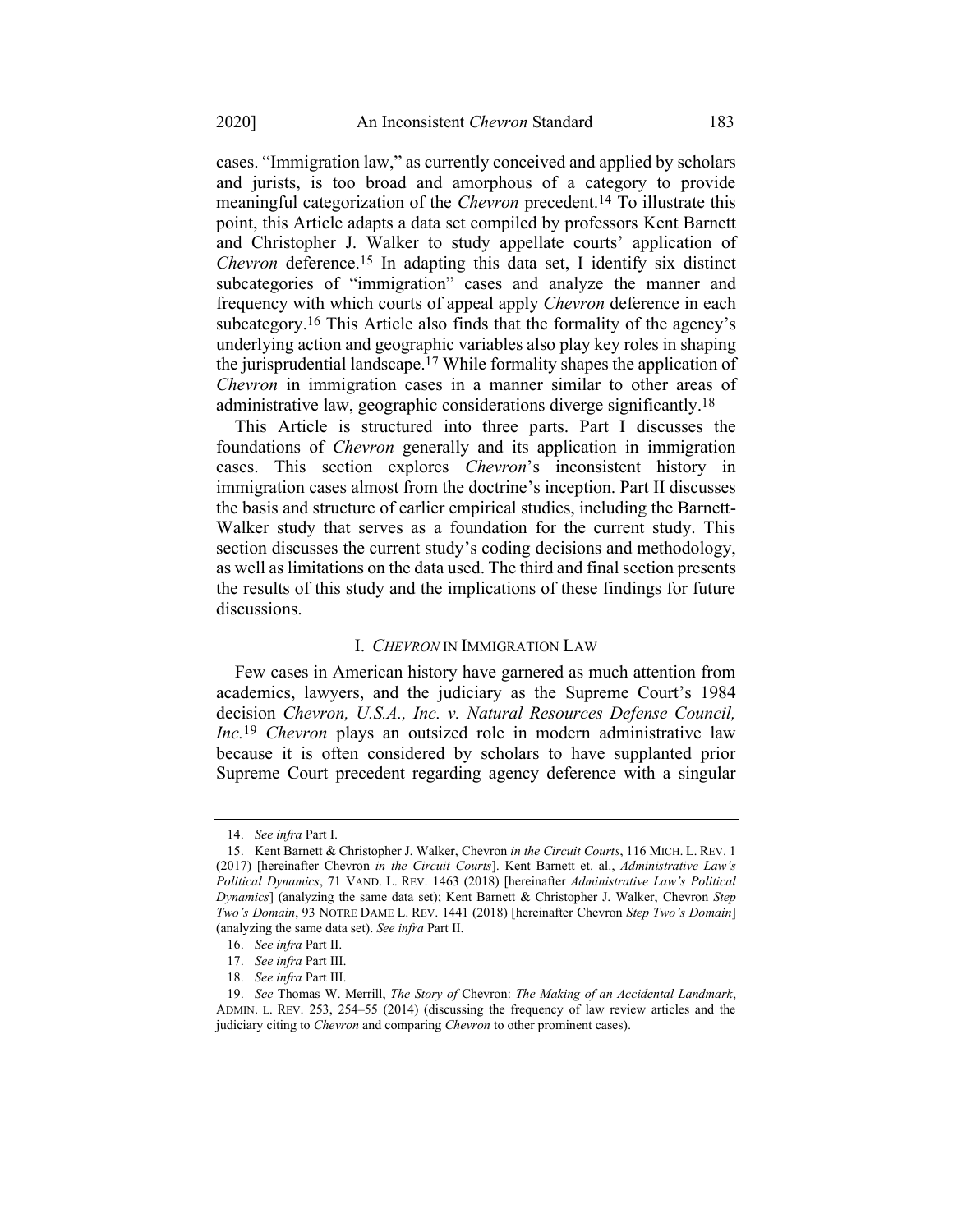<span id="page-6-0"></span>formula governing the administration of deference to an agency's statutory interpretation.20 This precedent has become so pervasive that the decision is simply referred as "Chevron" with no concern that it will be confused with any of the number of other lawsuits surrounding the eponymous, global conglomerate with a reputation for litigious behavior.21 Indeed, *Chevron* has become so prodigious in the legal parlance that it has inspired law students to choreograph, practice, and perform satirical dances referencing this case that is ubiquitous in law schools.22

Despite *Chevron*'s pervasiveness, legal scholars have long criticized courts' capricious application of the precedent. Empirical studies have repeatedly found that *Chevron* is not applied with the rigor or consistency that a strict reading of the precedent would require.<sup>23</sup> A great deal of ink

22. *See* Lewie Briggs, *The* Chevron *Two Step*, YOUTUBE (May 4, 2014), <https://www.youtube.com/watch?v=uHKujqyktJc> [https://perma.cc/X6R5-HTXD] (demonstrating law students choreographing and performing a dance referencing *Chevron*).

<span id="page-6-1"></span><sup>20.</sup> The Supreme Court has a long and storied history of reviewing agency's statutory interpretation. *See, e.g.*, United States v. Curtiss-Wright Exp. Corp., 299 U.S. 304, 319 (1936) (concerning deference to executive interpretations involving foreign affairs and national security); Bowles v. Seminole Rock & Sand Co., 325 U.S. 410, 411 (1945) (concerning deference to agency interpretations of their own regulation); Beth Israel Hosp. v. Nat. Labor Rels. Bd*.*, 437 U.S. 483, 500 (1978) (concerning deference to statutory interpretations); Nat'l Muffler Dealers Ass'n, Inc. v. United States, 440 U.S. 472, 476 (1979) (concerning deference to statutory interpretations). *See also* William N. Eskridge, Jr. & Lauren E. Baer, *The Continuum of Deference: Supreme Court Treatment of Agency Statutory Interpretations from* Chevron *to* Hamdan, 96 GEO. L.J. 1083, 1098– 1120 (2008) (analyzing agency-interpretation cases to develop a continuation approach to deference).

<sup>21.</sup> Amanda Ernst, *America's Most Litigious Energy Companies*, LAW 360 (Feb. 14, 2007, 12:00 AM), https://www.law360.com/articles/18608/america-s-most-litigious-energy-companies [https://perma.cc/VBV5-M4YB] (listing Chevron Corp. as the second most litigious energy company with 208 new cases in 2006); Daniel Fisher, *Fighting 'Misguided' Lawsuits,* Chevron *Shows It Can Play the Climate Change Blame Game Too*, FORBES (Feb. 1, 2018), https://www.forbes.com/sites/legalnewsline/2018/02/01/facing-meritless-lawsuits-chevron-saysit-can-play-the-climate-change-blame-game-too/#7419635c7cd4 [https://perma.cc/9NV8-7T57] ("Chevron has a reputation for deploying aggressive and innovative litigation strategies.").

<sup>23.</sup> *See, e.g.*, Eskridge, Jr. & Baer, *supra* not[e 20](#page-6-0) at 1120–26 (2008) (offering statistics showing numerous times the Court did not apply the *Chevron* doctrine even though it appeared applicable); *see generally* Connor N. Raso & William N. Eskridge, Jr., Chevron *as a Canon, Not a Precedent: An Empirical Study of What Motivates Justices in Agency Deference Cases*, 110 COLUM. L. REV. 1727 (2010) (finding that Justices apply *Chevron* differently in different contexts); Ann Graham, *Searching for* Chevron *in Muddy* Watters*: The Roberts Court and Judicial Review of Agency Regulations*, 60 ADMIN. L. REV. 229, 271 (2008) ("Analysis of the Roberts Court cases shows that classic *Chevron* analysis is dead—or at least critically wounded. Unfortunately, it appears that stray bullets, in the form of inconsistent applications of the doctrine, may have done it in."). *See also* Daniel J. Gifford, *The Emerging Outlines of a Revised* Chevron *Doctrine: Congressional Intent, Judicial Judgment, and Administrative Autonomy*, 59 ADMIN. L. REV. 783, 833 (2007) ("A new model for judicial review of agency interpretations seems to be emerging. That model is one in which the mandatory obligation to defer, set forth in *Chevron*, is limited."); Kagan, *supra* note [13,](#page-4-0) at 494 ("At a surface level, the Supreme Court has sent mixed messages about whether deference would be appropriate in these cases. On the one hand, the Court has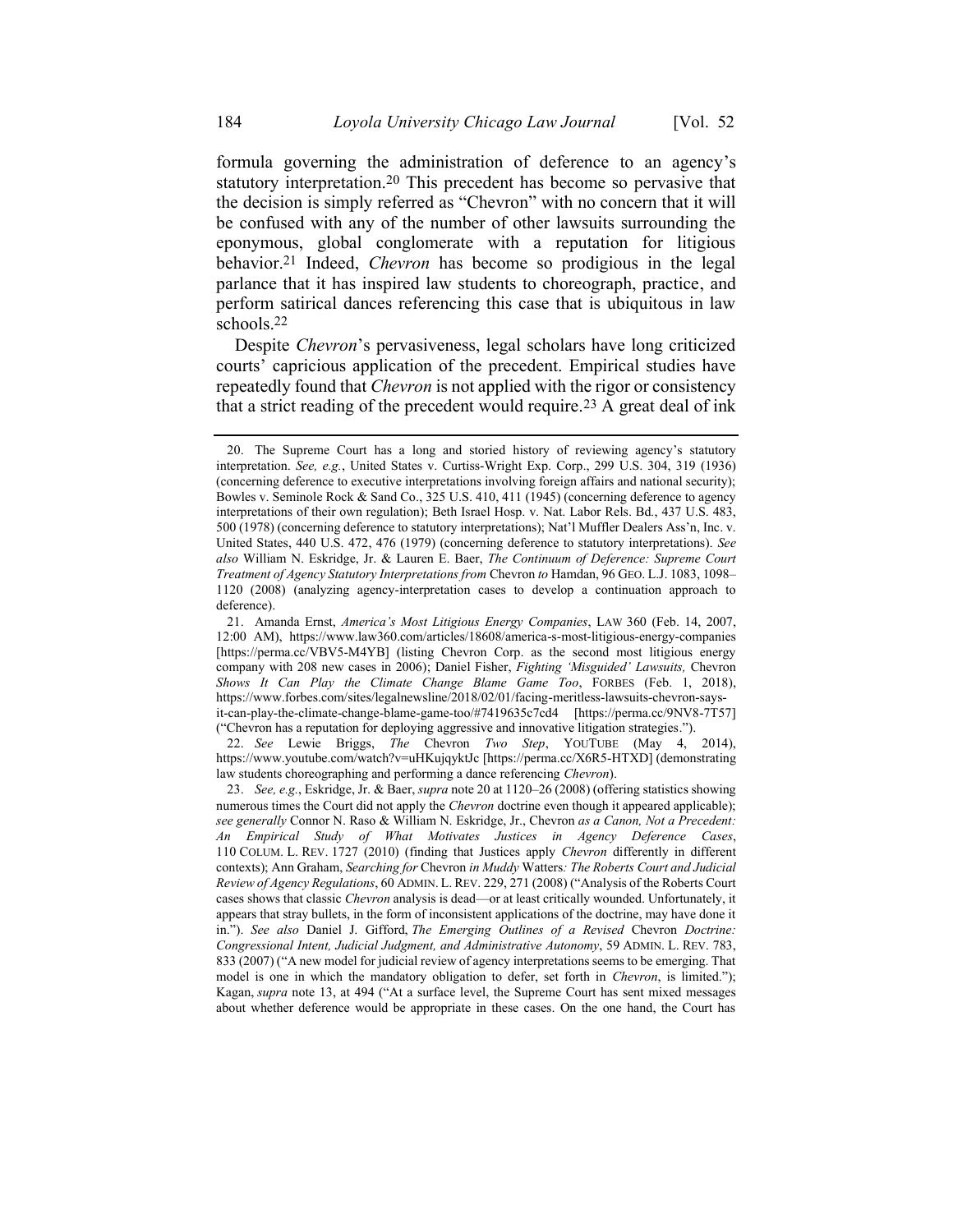has been spilled attempting to make sense of the judiciary's seemingly idiosyncratic application of *Chevron*. Nowhere is this inconsistent application more pronounced than in immigration law.

#### <span id="page-7-0"></span>*A.* Chevron*'s Inconsistent Gas Mileage in Immigration Cases*

*Chevron* is intricately woven into the fabric of modern immigration law. Although the precedent emerged in a case concerning environmental law, it took a mere three years for the Supreme Court to formally recognize *Chevron*'s application in immigration cases.24 During the three years between *Chevron*'s publication and its extension into immigration, the Supreme Court cited the now-foundational precedent three times.25 While *Chevron* was cited in these interim decisions, it was cited for the simple proposition that courts generally owed agency decisions deference and not to invoke the two-step analysis with which it is currently associated.26 It would take some time before *Chevron*'s highly structured deference formula transformed into the seminal principle of modern administrative law.27

The Court revisited the analytical underpinnings of *Chevron* three years later in *INS v. Cardoza-Fonseca*, an immigration case where the Court attempted to articulate restrictions on the precedent that were not present at the outset. In *Cardoza-Fonseca*, the Supreme Court considered the phrases "well-founded fear of persecution" and "clear probability of persecution" as used in the asylum and withholding of removal statutes, respectively.28 The statutes did not define either phrase. Contrary to the petitioner's proposed interpretation of the relevant language, both the immigration judge and the BIA concluded that these two phrases denote the same legal standard for these two distinct forms of immigration relief.29 Justice Stevens, author of the *Chevron* decision three years prior, wrote the majority opinion in *Cardoza*-*Fonseca* wherein he noted that the statutory language at issue was ambiguous and that gaps in the statutory language, whether implicit or explicit, required courts to defer to the

repeatedly said, clearly and strongly, that courts should defer to the Attorney General's interpretation of immigration laws, as the *Chevron* doctrine prescribes.").

<sup>24.</sup> Immigr. & Naturalization Servs. v. Cardoza-Fonseca, 480 U.S. 421, 446–48 (1987) (applying *Chevron*).

<sup>25.</sup> Gary Lawson & Stephen Kam, *Making Law Out of Nothing at All: The Origins of the* Chevron *Doctrine*, 65 ADMIN. L. REV. 1, 33–69 (2013) (describing *Chevron's* slow adoption by court of appeals). *See also* Kagan, *supra* note [13,](#page-4-0) at 497 (2019) ("[W]hen the Supreme Court announced *Chevron*, it was understood as a more narrow decision about environmental law.").

<sup>26.</sup> Chem. Mfrs. Ass'n v. Nat. Res. Def. Council, Inc., 470 U.S. 116, 125 (1985); Cornelius v. Nutt, 472 U.S. 648, 659 (1985); United States v. City of Fulton, 475 U.S. 657, 667 (1986).

<sup>27.</sup> Lawson & Kam, *supra* note [25,](#page-7-0) at 33–69 (discussing the progression of courts' of appeals citations to *Chevron*).

<sup>28.</sup> *Cardoza-Fonseca*, 480 U.S. at 421.

<sup>29.</sup> *Id.* at 425.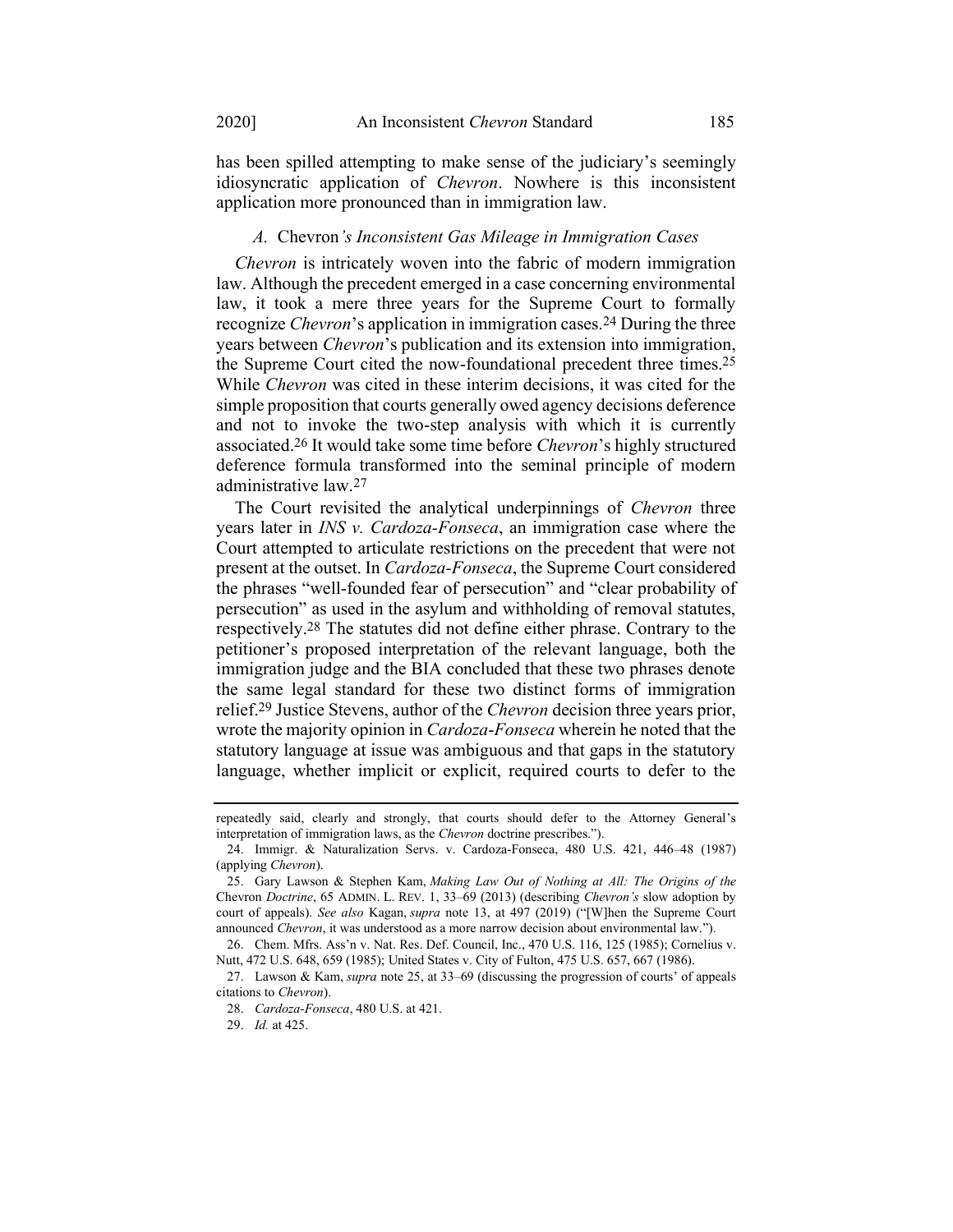agency.30 Justice Stevens quoted his earlier opinion, declaring that the judiciary, not the agency, is the "final authority" in interpreting statutes before clarifying *Chevron*'s role in cases that involve "pure question[s] of statutory construction" and mixed questions of law and fact.31 According to Justice Stevens, *Chevron* applied in the latter category of cases, while the judiciary's interpretation controlled in the former.32 Thus, in the process of broadening *Chevron*'s application to immigration cases, the Court simultaneously narrowed the precedent to cases raising "pure" legal questions.<sup>33</sup> Ultimately, the majority concluded that the question at issue in *Cardoza-Fonseca* was a pure legal question to which *Chevron* did not apply.34

This revised *Chevron* standard did not go unchallenged. In a lone dissent, Justice Scalia criticized the majority's discussion of *Chevron* deference as an unnecessary and unjustified rewriting of the precedent.35 Justice Scalia's relatively restrained dissent contended that the majority opinion was wrong to raise the specter of *Chevron* in a case where it did not apply. He took special umbrage with the majority's reworking of *Chevron* in what amounted, in his view, to dicta. Justice Scalia would ultimately be proven correct as courts silently abandoned Justice Stevens's pure/mixed question framework for applying *Chevron*. 36

While *Cardoza-Fonseca* survived to the modern era of administrative

35*. Id*. at 453–54 (1987) (Scalia, J., concurring) ("Even more unjustifiable, however, is the Court's use of this superfluous discussion as the occasion to express controversial, and I believe erroneous, views on the meaning of this Court's decision in *Chevron.*").

36. While courts of appeal initially attempted to apply Justice Stevens's narrowing framework in earnest, the pure/mixed question distinction largely disappeared from the Court's jurisprudence within a year. *See generally* Mead Corp. v. Tilley, 490 U.S. 714 (1989); Pittston Coal Grp. v. Sebben, 488 U.S. 105 (1988); K Mart Corp. v. Cartier, Inc., 486 U.S. 281 (1988). *See also*  Kagan, *supra* note [13,](#page-4-0) at 517–18 (discussing the Court's quick abandonment of the Stevens framework).

> [*C*]*ardoza-Fonseca* gave rise to a brief period of uncertainty in the lower courts over whether *Chevron* still applied to pure questions of law. By the end of the next Term, however, the Court was again applying the *Chevron* doctrine (irregularly, as ever) to questions of law, and *Cardoza-Fonseca* quietly dropped from sight.

Thomas W. Merrill, *Judicial Deference to Executive Precedent*, 101 YALE L.J. 969, 986 (1992). The pure/mixed question distinction does, however, still appear sporadically in court of appeal discussions of *Chevron*.

<sup>30.</sup> *Id.* at 448.

<sup>31.</sup> *Id.* at 446–47.

<sup>32.</sup> *Id.* at 447–48.

<sup>33.</sup> The pure/mixed question distinction had appeared previously in Supreme Court discussions of deference.

<sup>34.</sup> *Cardoza-Fonseca*, 480 U.S. at 453 (Scalia, J., concurring) ("Since the Court quite rightly concludes that the INS's interpretation is clearly inconsistent with the plain meaning of that phrase and the structure of the Act . . . there is simply no need and thus no justification for a discussion of whether the interpretation is entitled to deference.").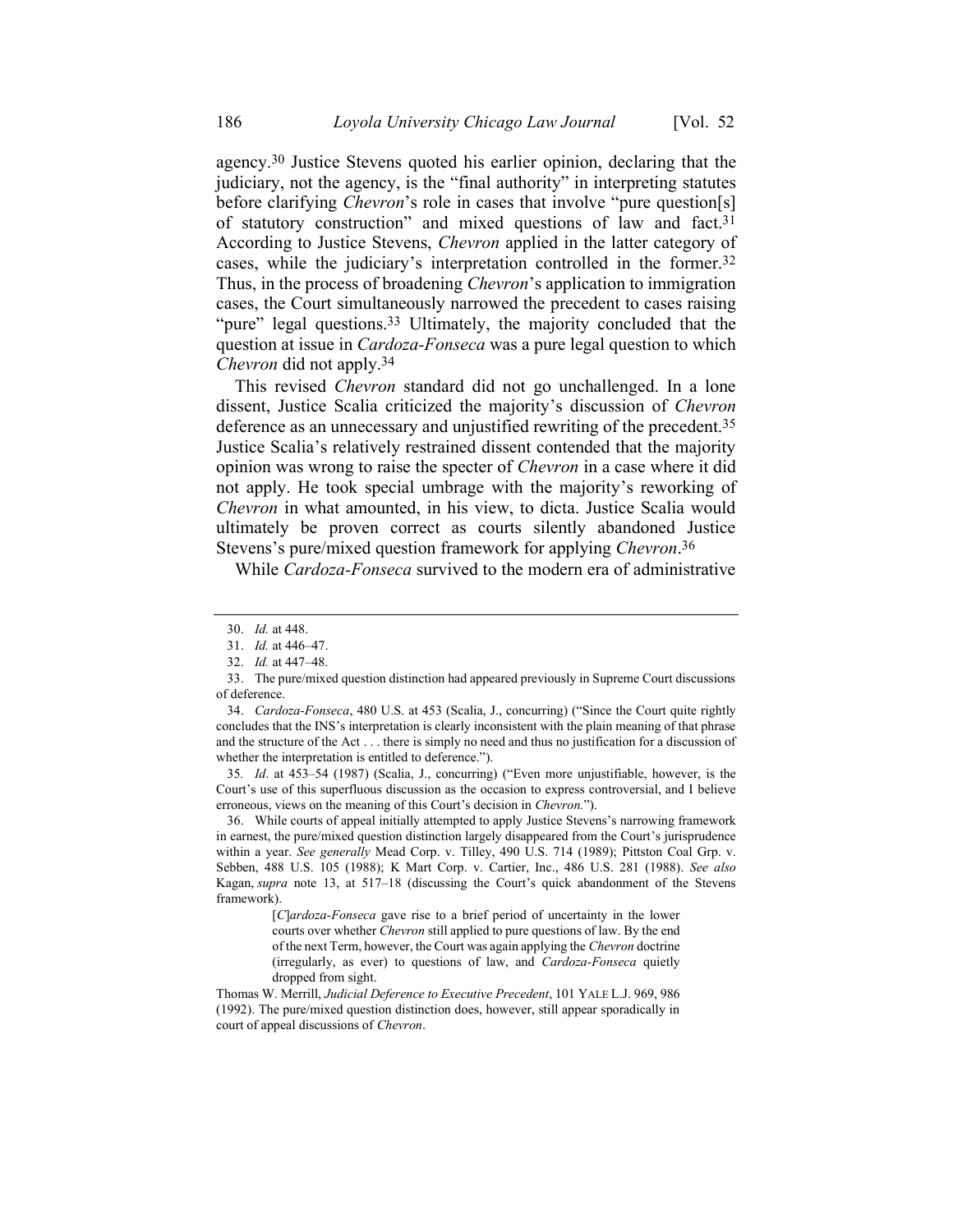law, it has largely been stripped of Justice Stevens's narrowing principles and now stands solely for the proposition that *Chevron* applies to all cases of statutory interpretation within administrative law. While Justice Stevens's pure-legal or mixed-fact-and-legal question framework disappeared from Supreme Court jurisprudence, it nevertheless continues to have lingering influence in courts of appeals' discussions of the precedent.37

Although *Cardoza-Fonseca* appeared to broaden *Chevron*'s application, the Court's invocation of the deference precedent created an unclear foundation for its application in immigration cases broadly. This confusion was compounded five years later in *INS v. Elias-Zacarias*, another asylum case raising a question of statutory interpretation where the Court was tasked with determining whether a Guatemalan guerilla group's coercive practices constituted "persecution on account of . . . political opinion" under the asylum statute.38 Although the case involved a seemingly ambiguous statute, the Court made no mention of *Chevron*. What's more, the question in *Elias-Zacarias* arguably presented the Court with precisely the type of mixed question of law and fact that Justice Stevens described as warranting *Chevron* deference. 39 Both the majority opinion and dissent cited *INS v. Cardoza-Fonesca*; however, they did so solely for the opinion's discussion of the asylum statute. 40 It is unlikely that the Court's decision to ignore *Chevron* was a mere oversight since the government raised *Chevron* in its briefing and the court discussed deference during oral argument. 41 While the first post-*Chevron*

<sup>37.</sup> *See, e.g.*, De Leon v. Holder, 761 F.3d 336, 341 n.4 (4th Cir. 2014) ("[T]his case presents a pure question of law, as the many appellate opinions assessing freedom from official restraint confirm."); Dinnall v. Gonzales, 421 F.3d 247, 251 (3d Cir. 2005) ("Dinnall's Petition presents a legal question, and our review is therefore de novo; the agency's views garner no special deference."); Mayers v. Dep't of Immigr. & Naturalization Servs., 175 F.3d 1289, 1301–02 (11th Cir. 1999) ("It is far from clear, however, that deference is appropriate under these circumstances. . . . The question of a statute's effective date is generally considered to be a pure question of law for courts to decide.") (citations omitted); *contra* Santos-Quiroa v. Lynch, 816 F.3d 160, 167 (1st Cir. 2016) (citations omitted) ("[H]is petition presents us with 'pure questions of law, triggering de novo review.' Aguirre v. Holder, 728 F.3d 548, 552 (1st Cir. 2013). Even under the de novo standard, however, we have recognized that because immigration law frequently implicates some expertise in matters of foreign policy, BIA interpretations of the statutes and regulations it administers are accorded substantial deference."); Siwe v. Holder, 742 F.3d 603, 612 (5th Cir. 2014) (applying *Skidmore* deference to a "pure question of law" because the BIA failed to issue a precedential opinion on the question before it).

<sup>38.</sup> Immigr. & Naturalization Servs. v. Elias-Zacarias, 502 U.S. 478, 479 (1992).

<sup>39.</sup> Immigr. & Naturalization Servs. v. Cardoza-Fonseca, 480 U.S. 421, 446–48 (1987).

<sup>40.</sup> *Elias-Zacarias*, 502 U.S. at 481–82; *id.* at 485, 487, 489 (Stevens, J., dissenting).

<sup>41.</sup> Brief for the Petitioner, Immigr. & Naturalization Servs. v. Elias-Zacarias, 502 U.S. 478 (1992) (No. 90-1342), 1991 WL 11003946, at \*23–24. *See also* Kagan, *supra* note [13,](#page-4-0) at 518 (discussing the Court not applying *Chevron* deference in its decision in *Elias-Zacarias* despite the government asking for application of the deference); Transcript of Oral Argument, Immigr. & Naturalization Servs. v. Elias-Zacarias, 502 U.S. 478 (1992) (No. 90-1342), at 49.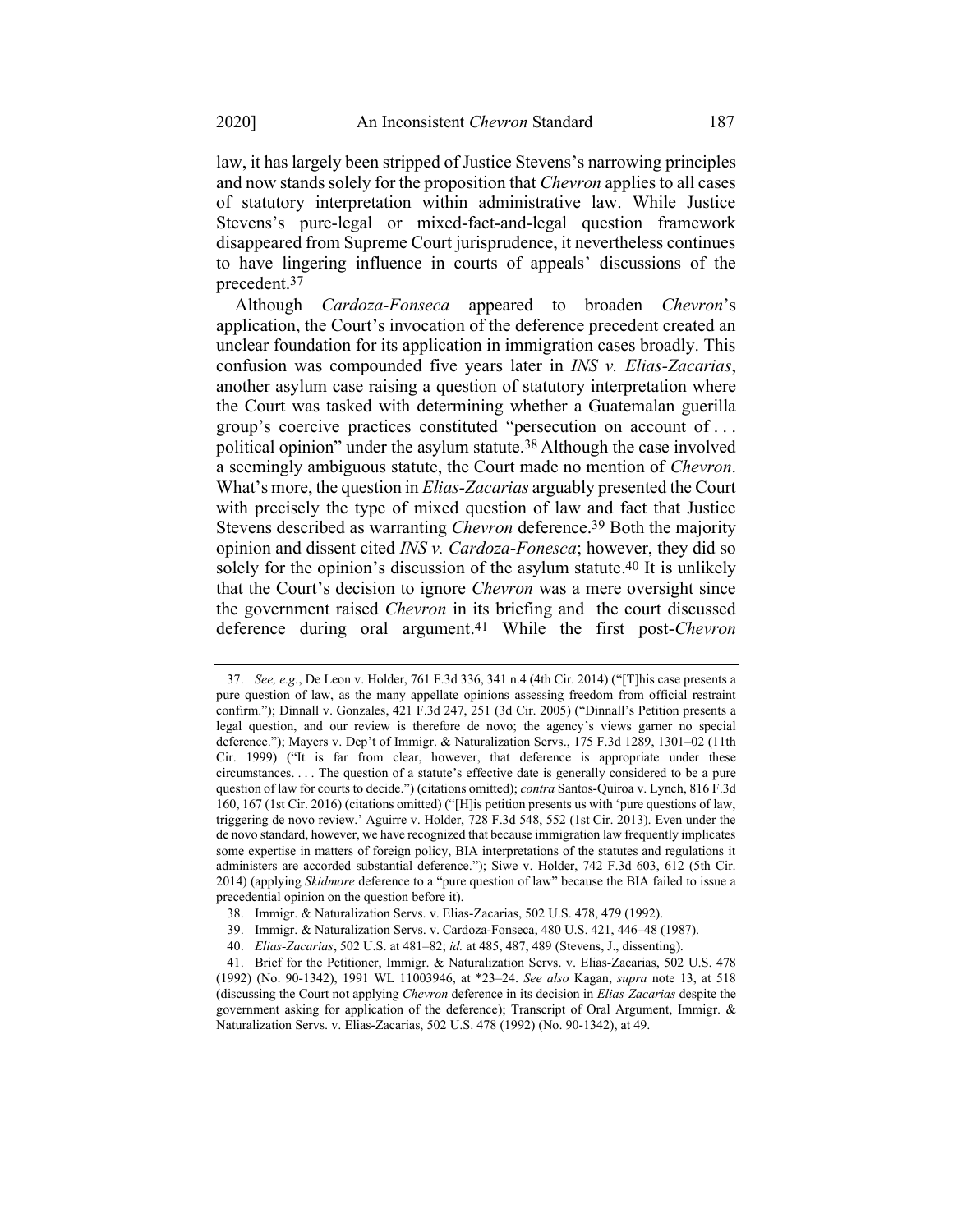immigration case held that the deference standard extended to immigration cases, the Court's subsequent immigration jurisprudence reintroduced uncertainty into its application in such cases.

It would be another seven years before the Court would return to the question of *Chevron*'s role in immigration cases and provide some muchneeded clarity on the matter. It did so in *INS v. Aguirre-Aguirre*. 42 Much like *Elias-Zacarias* and *Cardoza-Fonseca*, *Aguirre-Aguirre* concerned a petitioner's eligibility for humanitarian forms of relief from removal.43 In contrast to these prior cases; however, this time the Court conclusively affirmed *Chevron*'s role in immigration cases *and* applied the two-step analysis in a manner consistent with our current understanding of *Chevron*. 44

Following this tumultuous beginning, there is no longer any question that *Chevron* applies in immigration cases. Nevertheless, the Supreme Court still maintains an inconsistent record of applying *Chevron*  deference in immigration cases.45 This inconsistency has not gone unnoticed by members of the Court or legal scholars.46

45*. Compare* Scialabba v. Cuellar de Osorio, 573 U.S. 41, 56 (2014) ("Principles of *Chevron* deference apply when the BIA interprets the immigration laws."), *and* Negusie v. Holder, 555 U.S. 511, 516 (2009) ("Consistent with the rule in *Chevron*, 467 U.S. at 842–43, the BIA is entitled to deference in interpreting ambiguous provisions of the INA."), *with* Zadvydas v. Davis, 533 U.S. 678, 696–97 (2001) (concluding that although Congress has plenary power to create immigration law, the Judicial Branch does defer to Executive and Legislative Branch decision making with regards to immigration detention), *and* Leocal v. Ashcroft, 543 U.S. 1 (2004) (making no mention of *Chevron* or deference generally).

<span id="page-10-0"></span><sup>42.</sup> Immigr. & Naturalization Servs. v. Aguirre-Aguirre, 526 U.S. 415, 418 (1999) ("We granted certiorari to consider the analysis employed by the Court of Appeals in setting aside a determination of the Board of Immigration Appeals (BIA).").

<sup>43.</sup> *Aguirre-Aguirre*, 526 U.S. at 418. While both *Cardoza-Fonseca* and *Elias-Zacarias* concerned petitioner's eligibility for asylum, *Aguirre-Aguirre* concerned petitioner's eligibility for a different but related form of relief known as withholding of removal.

<sup>44.</sup> *Id.* at 424–25 ("It is clear that principles of *Chevron* deference are applicable to this statutory scheme . . . . In addition, we have recognized that judicial deference to the Executive Branch is especially appropriate in the immigration context where officials exercise especially sensitive political functions that implicate questions of foreign relations.") (internal quotation marks omitted). *See* Kagan, *supra* note [13,](#page-4-0) at 518–19 ("Since *Aguirre-Aguirre*, the Court has more consistently deferred to the Attorney General in cases concerning eligibility for asylum. Even in cases where the government lost, the Court sometimes applied the ordinary remand rule to send the case back for administrative interpretation in the first instance.").

<sup>46.</sup> *See, e.g.*, Pereira v. Sessions, 138 S. Ct. 2105, 2120–21 (2018) (Kennedy, J., concurring) (expressing concern with developments in the *Chevron* jurisprudence); *id.* at 2129 (Alito, J., dissenting) ("In recent years, several Members of this Court have questioned *Chevron*'s foundations . . . . But unless the Court has overruled *Chevron* in a secret decision that has somehow escaped my attention, it remains good law.") (internal citations omitted); *see also* Shruti Rana, Chevron *Without the Courts?: The Supreme Court's Recent* Chevron *Jurisprudence Through an Immigration Lens*, 26 GEO. IMMIGR. L.J. 313, 343–59 (2012) (examining immigration cases to discuss recent revisions in the deference regime by the Supreme Court); Nicholas R. Bednar & Kristin E. Hickman, Chevron*'s Inevitability*, 85 GEO. WASH. L. REV. 1392, 1398 (2017)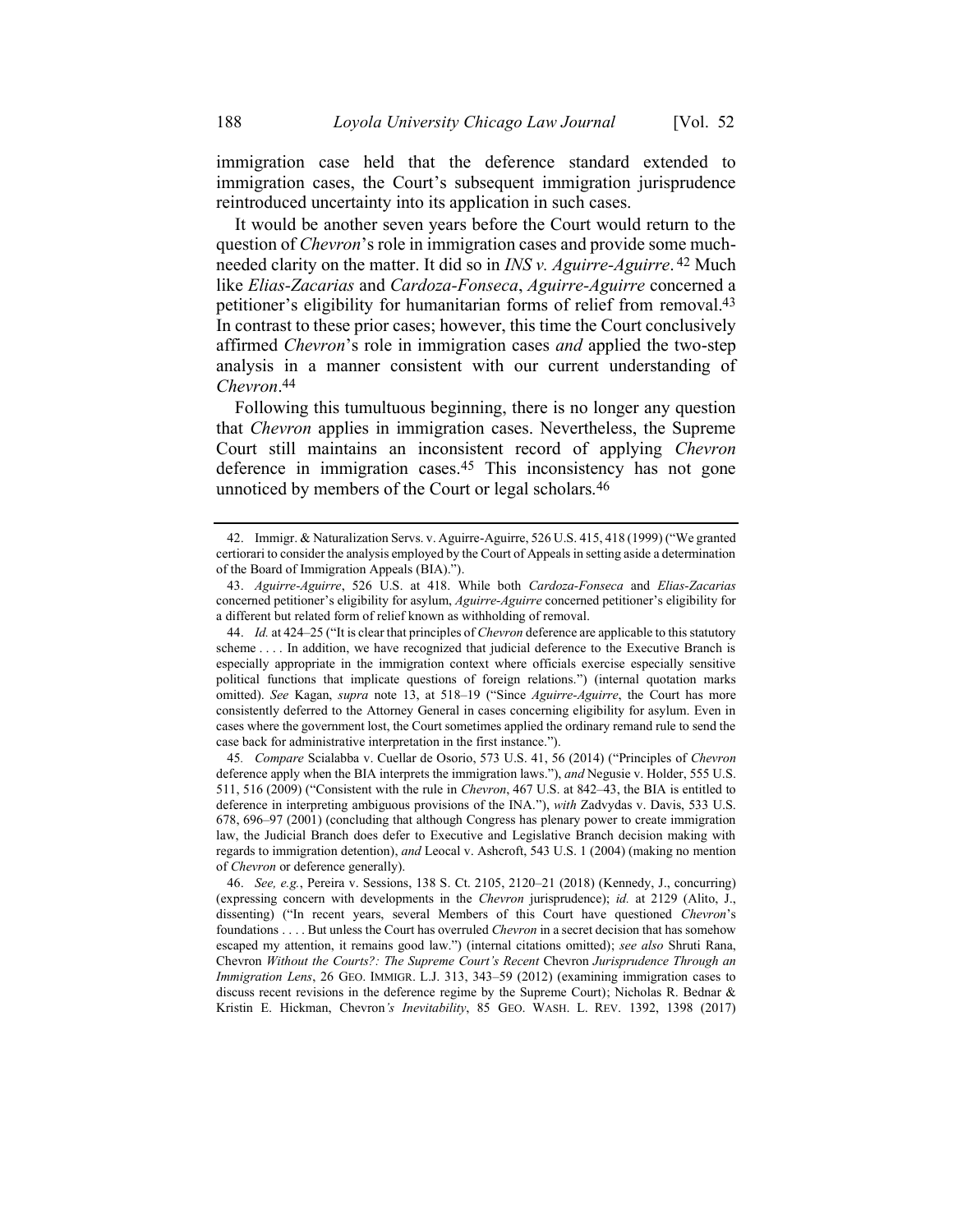## *B. Immigration Variability and Disaggregation*

The judiciary's inconsistent application of *Chevron* is not a feature unique to immigration law. A veritable cottage industry of administrative law scholars has developed over the years to study and evaluate trends in courts' inconsistent application of *Chevron*. One of these empirical studies of *Chevron*'s application is notable in its attempt to provide a comprehensive study of this phenomenon as it occurs in courts of appeals. In their 2017 study, Barnett and Walker studied appellate courts' application of *Chevron* in administrative law cases globally.47 Their expansive data set included immigration cases along with a litany of cases from other areas of administrative law, such as telecommunications, housing, employment, tax, and Indian affairs, to name a few.<sup>48</sup> While the study identified a number of variables that shaped courts of appeals' application of *Chevron*, they notably found that what they labeled "immigration law" frequently constituted outliers which repeatedly skewed their findings. Specifically, the authors found that including immigration cases in the calculation of global averages for *Chevron* application rates and agency win rates would depress the overall rate by up to ten percent.<sup>49</sup> In an attempt to reach findings that were in "closer" parity," Barnett and Walker frequently excised the immigration cases from their calculations.50 These two scholars briefly noted idiosyncrasies in the structure of the agencies administering immigration laws were likely the cause of these aberrations, but they did not explore the issue further.<sup>51</sup>

This study returns to these immigration interpretations in order to better understand why these cases produced such wildly different results. However, this first requires a discussion of what constitutes "immigration law." The Barnett-Walker study omitted any discussion of their definition of "immigration law." It is not unique in this regard as many previous empirical studies have adopted the Justice Potter Stewart approach<sup>52</sup>

<sup>(</sup>commenting on the inconsistency with *Chevron* jurisprudence); Michael Kagan, *Loud and Soft Anti-*Chevron *Decisions*, 53 WAKE FOREST L. REV. 37, 43 (2018) [hereinafter *Anti-*Chevron *Decisions*] (noting the inconsistencies in *Chevron's* history).

<sup>47.</sup> Chevron *in the Circuit Courts*, *supra* note [15,](#page-5-0) at 35–36 (describing the study's findings when looked at globally).

<sup>48.</sup> *Id.* at 50.

<sup>49.</sup> *Id.* at 39.

<sup>50.</sup> *Id.*

<sup>51.</sup> *Id.*

<sup>52.</sup> Jacobellis v. Ohio, 378 U.S. 184, 197 (1964) (Stewart, J., concurring) ("I shall not today attempt further to define the kinds of material I understand to be embraced within that shorthand description; and perhaps I could never succeed in intelligibly doing so. But *I know it when I see it* . . . .") (emphasis added).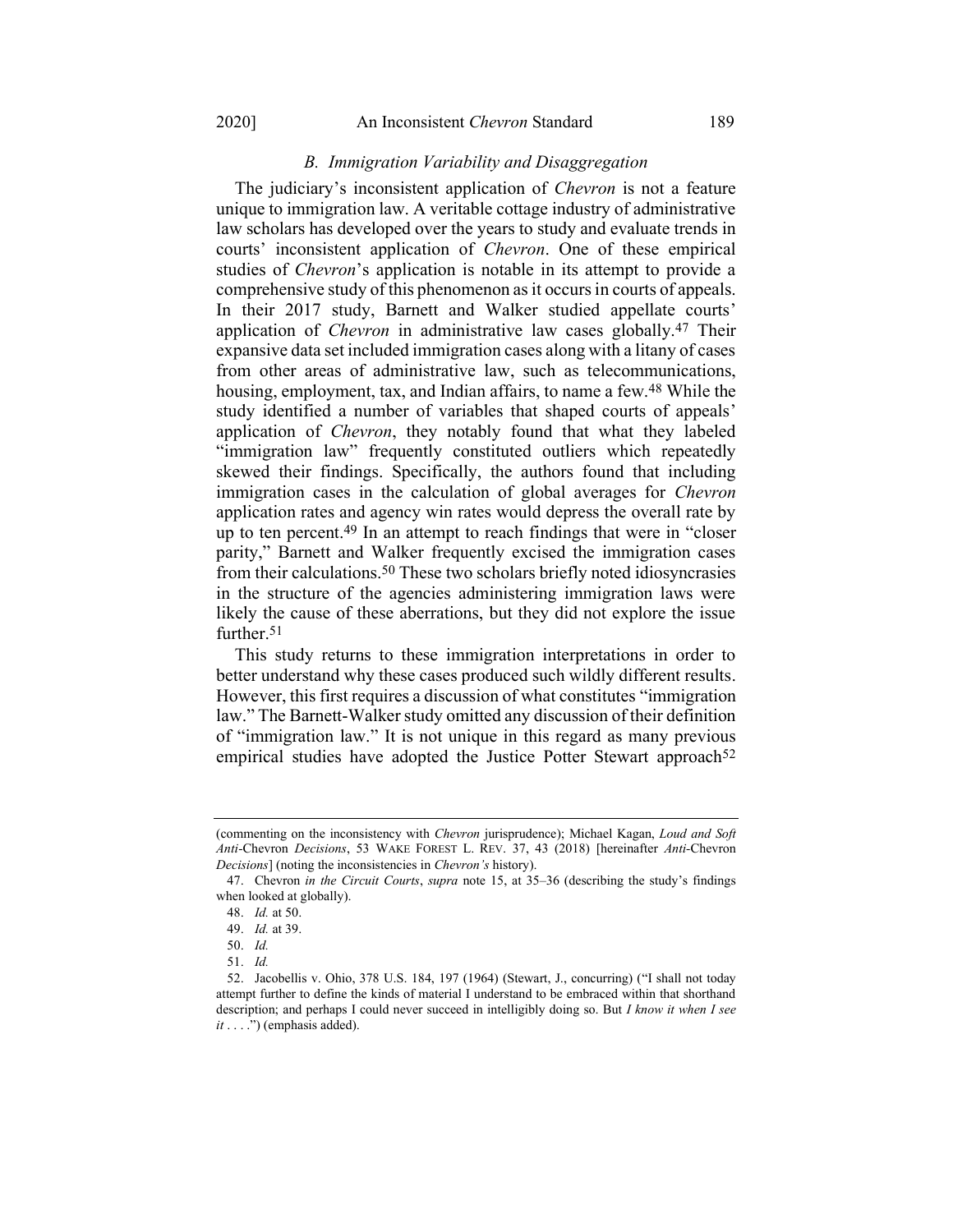when identifying immigration cases.<sup>53</sup> This task is not as forthright as it may initially appear. While the Immigration and Nationality Act (INA)54 seems like the ideal place to start, this body of law is a dense and convoluted morass of statutes known for its "fiendish complexity."55 While all laws comprise portions of a larger complex system,<sup>56</sup> immigration law is considered particularly unwieldy.57 The INA contains a plethora of provisions ranging from those related to admission to the United States<sup>58</sup> and deportation from the United States,<sup>59</sup> to protections against workplace discrimination,<sup>60</sup> statistical reporting requirements for the Department of Homeland Security (DHS),<sup>61</sup> restrictions on employers,<sup>62</sup> and limitations on eligibility for state and local public benefits.63

Given the range of subject areas covered in what are ostensibly labeled "immigration laws," jurists and immigration scholars have developed various lexica for categorizing laws within the "immigration" label. These efforts are often necessary to discern the precise legal and constitutional constraints that apply to these statutes. For example,

<sup>53.</sup> *See, e.g.*, Raso & Eskridge Jr., *supra* note [23](#page-6-1) at 1175–76 (categorizing immigration law cases as "highly normative" with no discussion of what constitutes "immigration case"); *see generally* Eskridge, Jr. & Baer, *supra* note [20](#page-6-0) (omitting any discussion of what qualifies as an "immigration case").

<sup>54.</sup> 8 U.S.C. § 1101.

<sup>55.</sup> Akram v. Holder, 721 F.3d 853, 854 (7th Cir. 2013). *See also* Zeqiri v. Mukasey, 529 F.3d 364, 370 (7th Cir. 2008) (describing the INA as "Byzantine"); Filja v. Gonzales, 447 F.3d 241, 253 (3rd Cir. 2006) (characterizing immigration regulations as "labyrinthine"); Baltazar-Alcazar v. Immigr. & Naturalization Servs., 386 F.3d 940, 948 (9th Cir. 2004) ("It is no wonder we have observed '[w]ith only a small degree of hyperbole, the immigration laws have been termed second only to the Internal Revenue Code in complexity. A lawyer is often the only person who could thread the labyrinth.'"); Drax v. Reno, 338 F.3d 98, 99 (2nd Cir. 2003) ("This case vividly illustrates the labyrinthine character of modern immigration law—a maze of hyper-technical statutes and regulations that engender waste, delay, and confusion for the Government and petitioners alike."); Chi Thon Ngo v. Immigr. & Naturalization Servs., 192 F.3d 390, 394 (3rd Cir. 1999) ("[T]he Immigration Act has never been a model of clarity . . . .").

<sup>56.</sup> Daniel Martin Katz, *Quantitative Legal Prediction-or-How I Learned to Stop Worrying and Start Preparing for the Data-Driven Future of the Legal Services Industry*, 62 EMORY L.J. 909, 962 (2013) ("Legal systems are complex adaptive systems with elaborate levels of complexity and extensive feedback loops between their respective institutions and agents as well as outside institutions and agents.").

<sup>57.</sup> *See, e.g.*, Stephen Manning & Juliet Stumpf, *Big Immigration Law*, 52 U.C. DAVIS L. REV. 407, 425–26 (2018) ("The nature of law is, in general, a complex system of rules and applications. Immigration law in particular is widely considered 'labyrinthine,' 'a maze of hyper-technical statutes and regulations.'").

<sup>58.</sup> 8 U.S.C. § 1182.

<sup>59.</sup> 8 U.S.C. § 1227.

<sup>60.</sup> 8 U.S.C. § 1324b.

<sup>61.</sup> 8 U.S.C. § 1380.

<sup>62.</sup> 8 U.S.C. § 1324a.

<sup>63.</sup> 8 U.S.C. § 1621.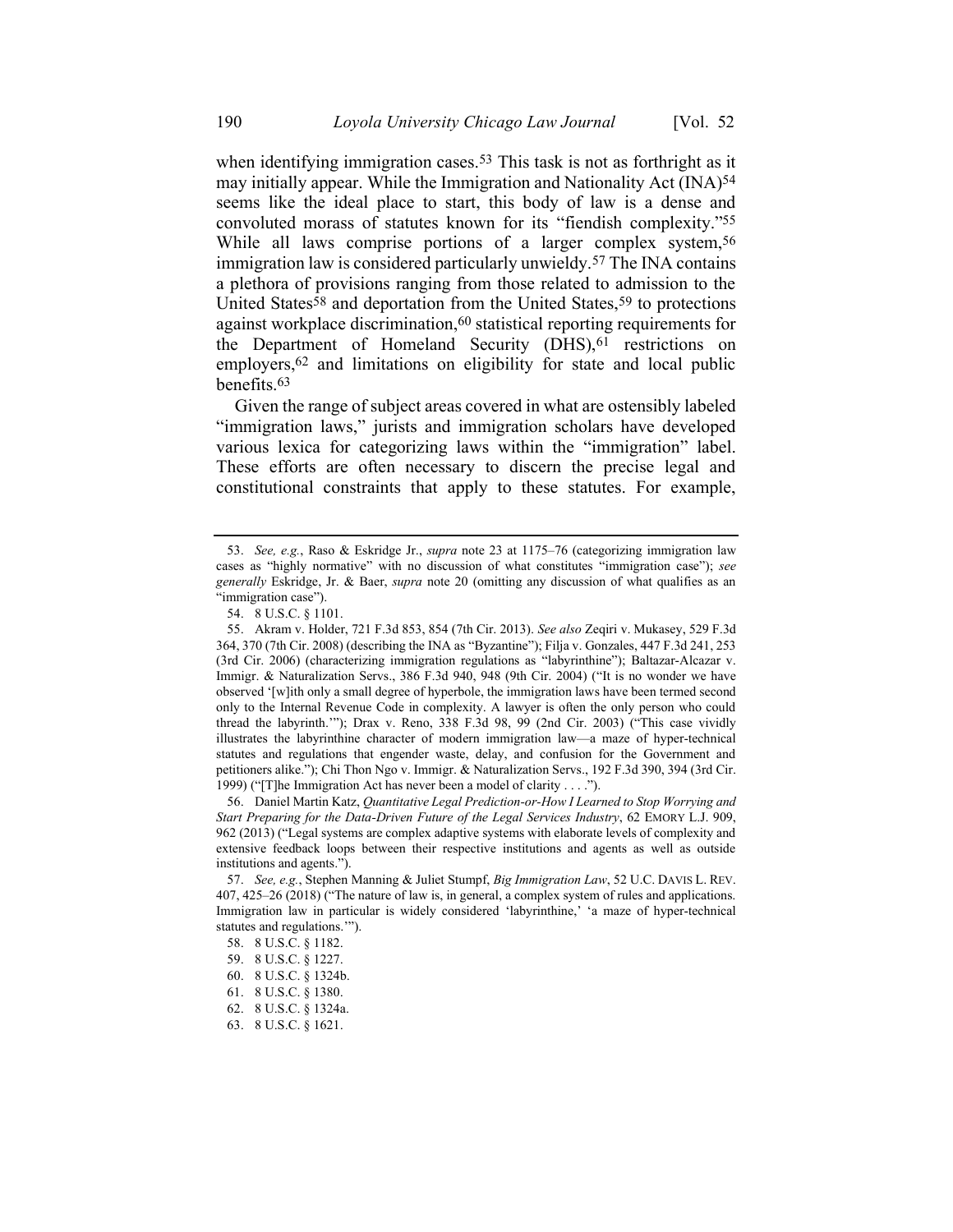<span id="page-13-0"></span>immigration law scholars frequently categorize immigration statutes into two broad and somewhat unwieldy subcategories for the purposes of discussing constitutional implications of various statutes. 64 The first category, sometimes referred to as selection rules, govern the rights of noncitizens to enter and remain within the United States.65 These immigration selection laws are differentiated from the second category, alienage rules, which regulate the treatment of noncitizens inside the United States.66 While some immigration scholars are critical of this schema for categorizing immigration laws, this dichotomy persists as an organizing principle in the academic literature67 and in the jurisprudence.68 Based on colloquial understandings of the terms, one can speculate that the term "immigration law" as used by empiricists includes both selection rules *and* alienage rules.69

<span id="page-13-1"></span>An alternative model for analyzing immigration cases has emerged in recent years that focuses on the Court's deference jurisprudence to categorize immigration cases. In a 2019 article, Professor Michael Kagan proposed a framework for categorizing immigration cases premised on the physical liberty interest of the noncitizen at issue in the litigation.70

67. Cox, *supra* note [65,](#page-13-0) at 357 (2008) (challenging this distinction between immigrant-selecting rules and other rules); Motomura, *supra* note [66,](#page-13-1) at 202 ("The line between "immigration" and "alienage" is elusive . . . . One key reason is functional overlap. "Alienage" rules may be surrogates for "immigration" rules. Often, the intended and/or actual effect of an alienage rule is to affect immigration patterns.").

<sup>64.</sup> Kagan, *supra* note [13,](#page-4-0) at 512–13 ("Immigration law has long recognized a significant constitutional difference for noncitizens who are already in the United States and those who are trying to enter. When the government takes action against a person who is inside the country, the foreign policy implications are more attenuated.").

<sup>65.</sup> Matthew J. Lindsay, *Disaggregating "Immigration Law"*, 68 FLA. L. REV. 179, 193–94 (2016); Adam B. Cox, *Immigration Law's Organizing Principles*, 157 U. PA. L. REV. 341, 360–61 (2008).

<sup>66.</sup> Lindsay, *supra* not[e 65,](#page-13-0) at 193–94 (explaining alienage rules); Cox, *supra* note [65,](#page-13-0) at 351– 53 (discussing the role of alienage rules); Hiroshi Motomura, *Immigration and Alienage, Federalism and Proposition 187*, 35 VA. J. INT'L L. 201, 202–03 (1994) (highlighting the elusive line between alienage and immigration rules).

<sup>68.</sup> *See, e.g.*, Trump v. Hawaii, 138 S. Ct. 2392, 2407, 2409–12, 2414–15 (2018) (discussing the president's authority to impose entry restrictions as an extension of the federal government's plenary power to exclude); Bernal v. Fainter, 467 U.S. 216, 228 (1984) (holding that a Texas statute violated the Equal Protection Clause of the Fourteenth Amendment by denying aliens the opportunity to become notaries public); Galvan v. Press, 347 U.S. 522, 531–32 (1954) (addressing the Court's limited role in reviewing statutes restricting entry of aliens and their right to remain in the United States); Truax v. Raich, 239 U.S. 33, 42 (1915) ("The authority to control immigration to admit or exclude aliens—is vested solely in the Federal Government."); Yick Wo v. Hopkins, 118 U.S. 356, 374 (1886) (extending the Fourteenth Amendment's Equal Protection Clause protections to a San Francisco ordinance that, although race-neutral on its face, discriminated against Chinese immigrant laborers in the United States).

<sup>69.</sup> *See, e.g.*, Raso & Eskridge Jr., *supra* not[e 23,](#page-6-1) at 1735–41 (using the term "immigration law" when talking about both selection and alienage rules); Eskridge Jr. & Baer, *supra* note [23,](#page-6-1) at 1098– 1120 (analyzing both selection and alienage rules).

<sup>70.</sup> Kagan, *supra* note [13,](#page-4-0) at 532–34 (describing the categorization method).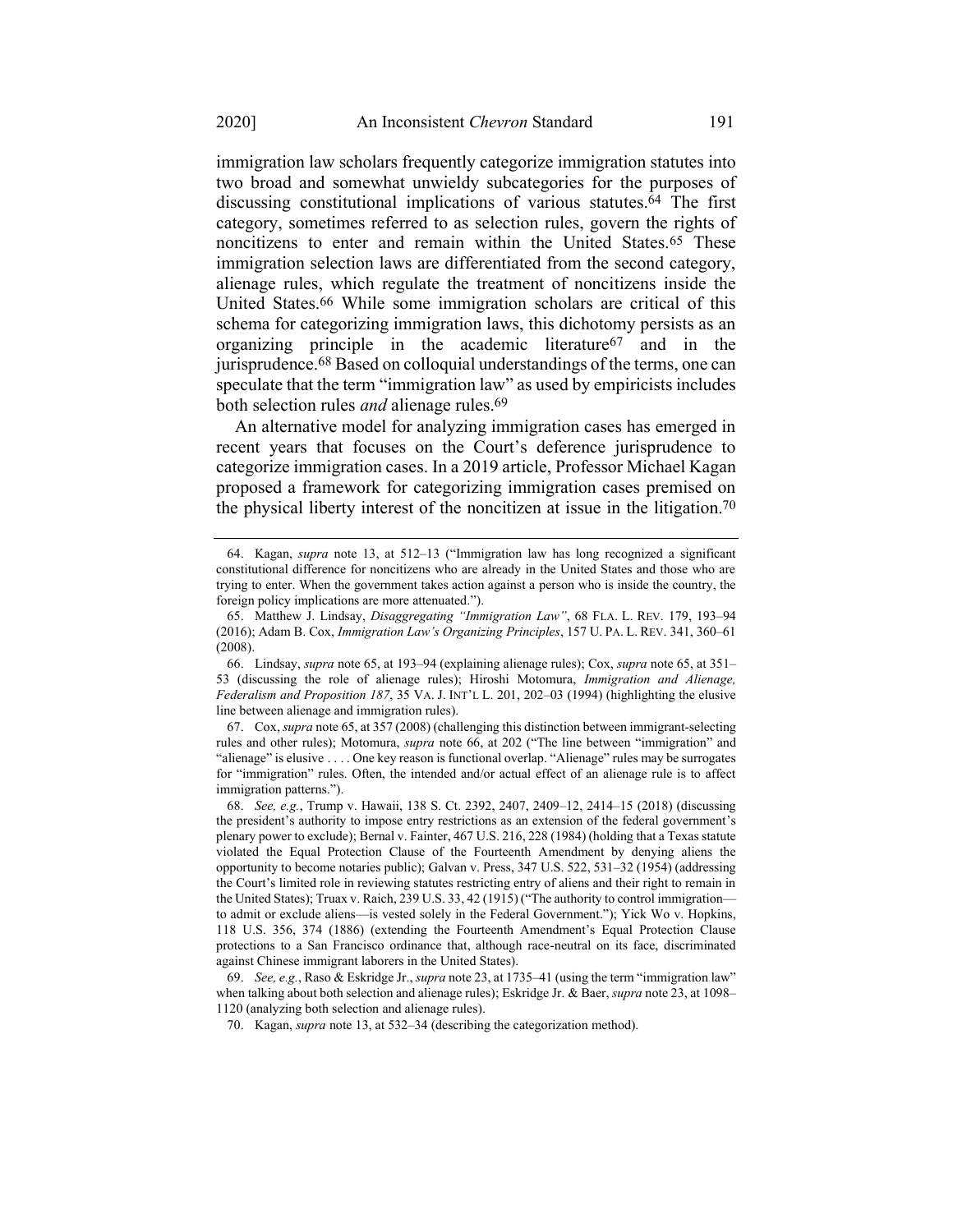Accordingly, Kagan reviewed thirty-five years of Supreme Court opinions and identified cases where *Chevron* was or should have been considered.71 Once he identified these cases, he then organized them into four categories.72 While not an empirical analysis, Kagan concluded that cases raising issues related to noncitizen's liberty interest, such as immigration detention and deportation cases,<sup>73</sup> are less likely to receive *Chevron* deference from the Court than immigration cases that do not raise these concerns, such as non-removal cases.74 Kagan argues this tiered system for applying *Chevron* in immigration cases is due to the Court's historical devotion to protecting physical liberty as a sacrosanct constitutional value.75

Kagan's analytical framework plays a foundational role in this Article, as does the academic literature discussing the overlap between civil immigration and criminal statutes. In recent decades, courts have recognized the increasing incorporation of criminal law elements into ostensibly civil immigration statutes.76 Noncitizens with criminal convictions, or, in some instances, merely suspected of certain criminal behavior,77 may be found removable and barred from requesting various forms of relief in immigration proceedings.78 Immigration remains primarily a civil body of law,79 but the incorporation of these criminal

74. *Id.* at 512–39 (describing non-removal cases). *See also* Das, *supra* note [13,](#page-4-0) at 180–91 (contending that nondelegation principles are strongest in cases that involve habeas review of immigration detention).

<sup>71.</sup> *Id.* at 512–43.

<sup>72.</sup> *Id.*

<sup>73.</sup> Removal proceedings in Immigration Court proceed in two stages: the first stage requires an immigration court to determine whether or not an individual is subject to removal. If the individual is found to be subject to removal, the immigration judge will then proceed to the second stage and consider possible forms of relief. *Id.* at 537. It appears that Kagan refers to primarily to the first stage in these proceedings when he discusses "deportation cases" where the Court is recalcitrant to apply *Chevron*. *See Id.* at 522–33 (discussing the first stage of cases). Later in his article, Kagan addresses the interpretations that arise in the second stage of these removal proceedings, where he finds that the court has compunction about applying *Chevron*. *Id.* at 537– 39. While the label "deportation case" can arguably apply to both stages of these removal proceedings, it appears that Kagan limits this category to the first stage and not the latter.

<sup>75.</sup> Kagan, *supra* note [13,](#page-4-0) at 532 ("Much like imprisonment, this kind of deprivation of physical liberty calls for strong checks and balances between the judiciary and the executive branches, which makes judicial deference to administrative interpretations of the law especially indefensible. As the Court has said in a different context, deprivation of physical liberty 'is a penalty different in kind.'") (quoting Scott v. Illinois, 440 U.S. 367, 373 (1979)).

<sup>76.</sup> Padilla v. Kentucky, 559 U.S. 356, 360–64 (2010) (reviewing the history of statutory immigration reforms over the last century).

<sup>77</sup>*. See* 8 U.S.C. § 1182 (a)(2)(C)–(I), (3) (outlining criminal convictions, including suspicion, and removal procedures).

<sup>78.</sup> *See* 8 U.S.C. §§ 1182, 1227 (outlining criminal convictions and removal procedures, including who can be deported).

<sup>79.</sup> Immigr. & Naturalization Servs. v. Lopez-Mendoza, 468 U.S. 1032, 1038 (1984) ("A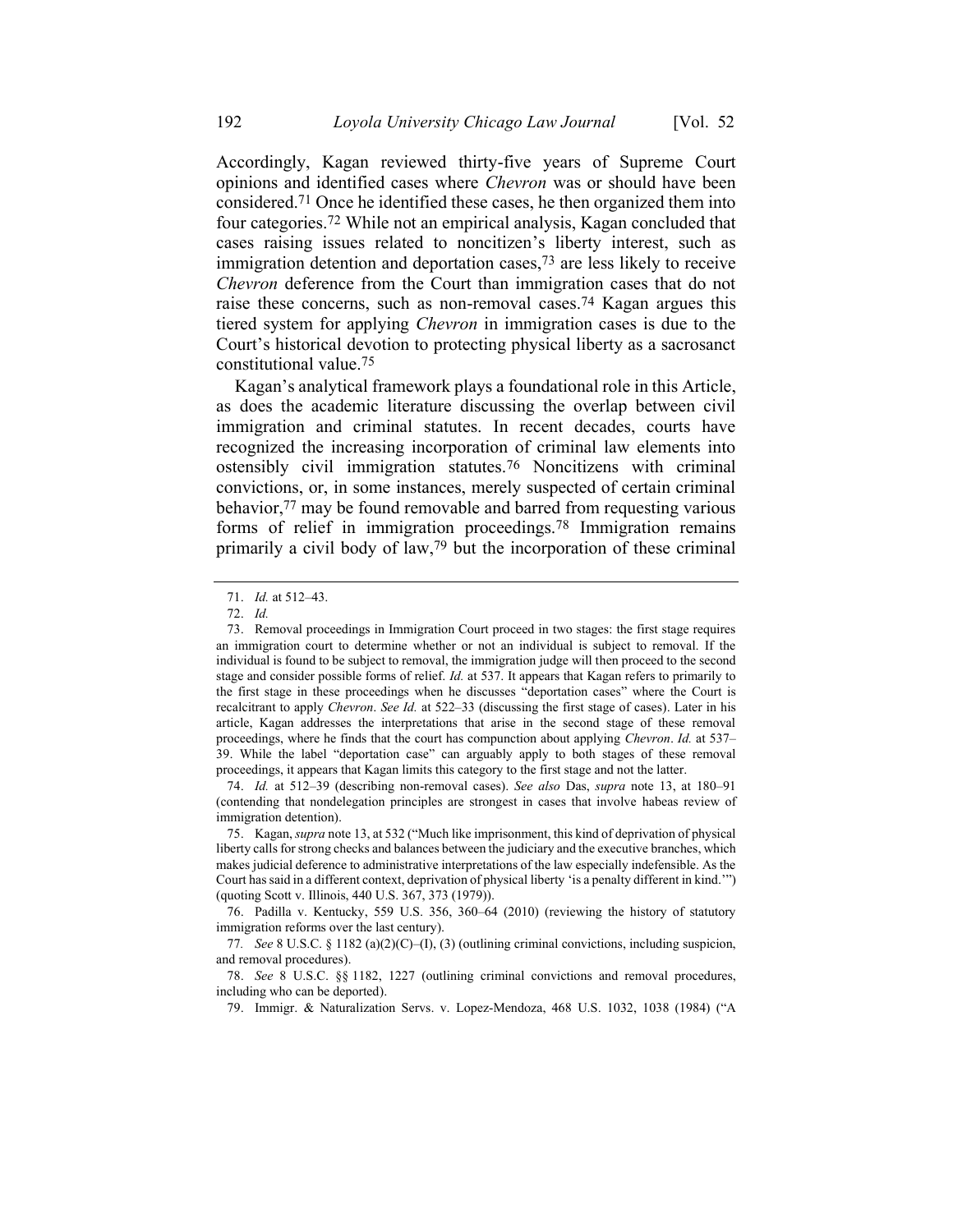elements into this body of law has, on occasion, caused the Supreme Court to qualify this treatment of immigration as civil.80 This increasing interconnectedness between civil immigration and criminal statutes has led to the bleeding of legal conventions from one area into the other. One notable example of this exchange is the rule of lenity, a well-established canon of construction in the criminal law context, which requires a reviewing court resolve any statutory ambiguity in an immigration statute in favor of a noncitizen.81 Since the government interest in adversarial removal hearings often runs counter to the interest of the noncitizen, the rule of lenity frequently applies the statutory interpretation disfavored by the government.82 This canon of construction operates as a kind of antideference by requiring the reviewing court to interpret statutory ambiguity in the manner most favorable to the noncitizen.83 The Court has yet to formally address how these two contradictory regimes can coexist within immigration law.84

81. *See* Leocal v. Ashcroft, 543 U.S. 1, 11 n.8 (2004) ("Even if § 16 lacked clarity on this point, we would be constrained to interpret any ambiguity in the statute in petitioner's favor. Although here we deal with § 16 in the deportation context, § 16 is a criminal statute, and it has both criminal and noncriminal applications. Because we must interpret the statute consistently, whether we encounter its application in a criminal or noncriminal context, the rule of lenity applies.").

deportation proceeding is a purely civil action to determine eligibility to remain in this country, not to punish an unlawful entry, though entering or remaining unlawfully in this country is itself a crime.").

<sup>80.</sup> *See, e.g.*, *Padilla*, 559 U.S. at 365–66 ("Although removal proceedings are civil in nature, deportation is nevertheless intimately related to the criminal process. Our law has enmeshed criminal convictions and the penalty of deportation for nearly a century. And, importantly, recent changes in our immigration law have made removal nearly an automatic result for a broad class of noncitizen offenders. Thus, we find it "most difficult" to divorce the penalty from the conviction in the deportation context.") (internal citations omitted). *See also* Immigr. & Naturalization Servs. v. Cardoza-Fonseca, 480 U.S. 421, 449 (1987) ("We find these ordinary canons of statutory construction compelling, even without regard to the longstanding principle of construing any lingering ambiguities in deportation statutes in favor of the alien."); Immigr. & Naturalization Servs. v. St. Cyr, 533 U.S. 289, 320 (2001), *superseded by statute*, Pub. L. No. 109–13, 119 Stat. 310 (2005), *as recognized in* Balogun v. U.S. Att'y Gen., 425 F.3d 1356 (11th Cir. 2005); Slocum, *supra* note [13,](#page-4-0) at 519–23 (discussing the Supreme Court's long history of construing immigration statutes narrowly in favor of noncitizens in certain circumstances); Rebecca Sharpless, *Zone of Nondeference:* Chevron *and Deportation for a Crime*, 9 DREXEL L. REV. 323, 350 (2018) (describing similarities between immigration and criminal cases).

<sup>82.</sup> Kagan, *supra* note [13,](#page-4-0) at 542–43 (discussing the preferences of the government versus citizens).

<sup>83.</sup> Slocum, *supra* note [13,](#page-4-0) at 517 ("Notwithstanding this recent reference, the role of the immigration rule of lenity in deportation proceedings is not clear due to the competing deference doctrine announced in the now-famous case *Chevron U.S.A. Inc. v. Natural Resources Defense Council, Inc....* One important issue left unresolved by the Court is the role of canons of construction in the review of agency interpretations.").

<sup>84</sup>*.* Esquivel-Quintana v. Sessions, 137 S. Ct. 1562, 1572 (2017) ("We have no need to resolve whether the rule of lenity or *Chevron* receives priority in this case because the statute, read in context, unambiguously forecloses the Board's interpretation. Therefore, neither the rule of lenity nor *Chevron* applies."). *See also* Family, *supra* note [13,](#page-4-0) at 118 (discussing the Supreme Court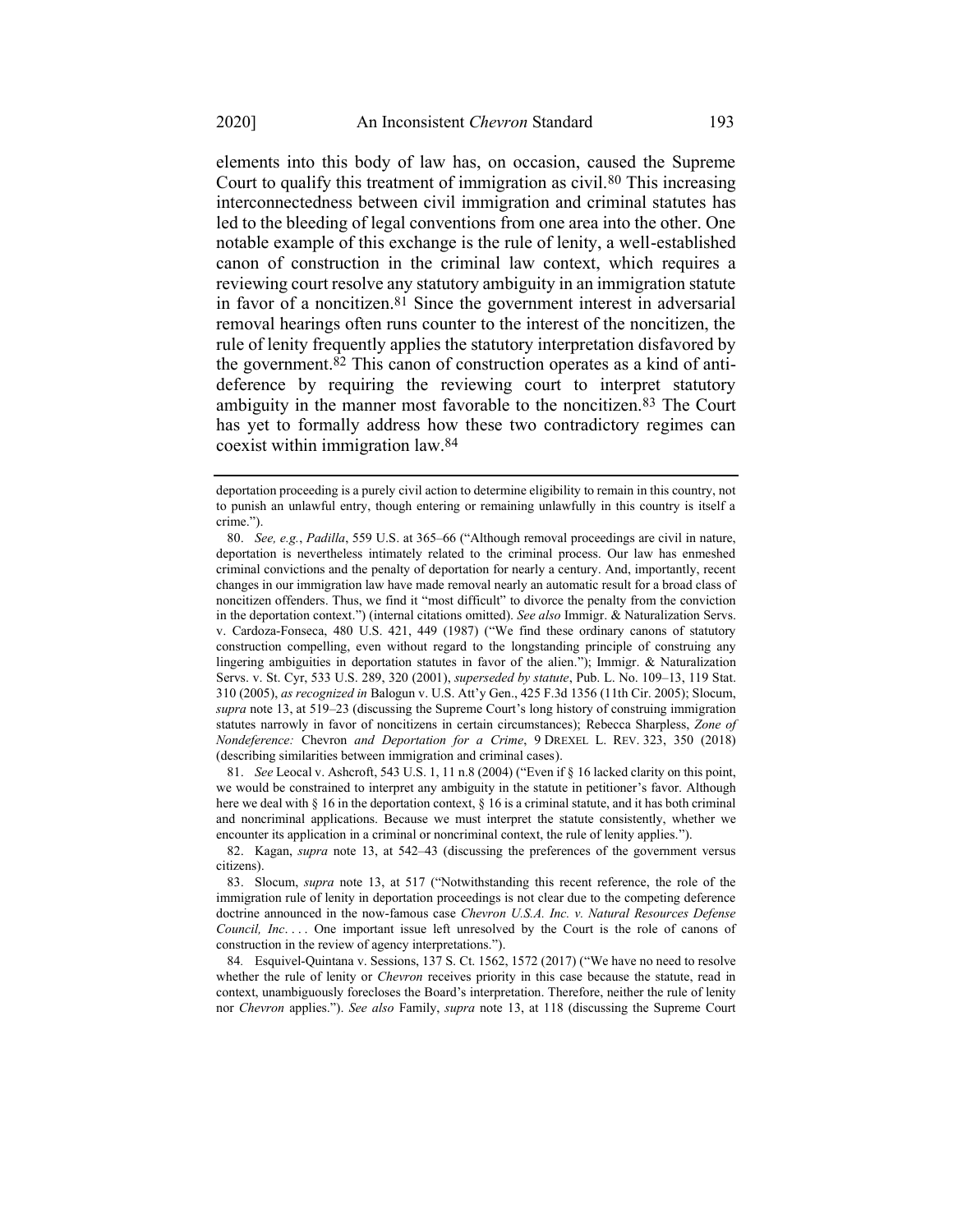Professor Kagan elaborates a framework for reviewing Supreme Court cases that turns on the liberty interest, if any, at issue in the litigation. For instance, *Zadvydas v. Davis* is one notable example of the Court's apprehension when reviewing cases where an individual's liberty interest is implicated. In *Zadvydas*, two immigrant detainees challenged the government's authority to detain them indefinitely after immigration officials were unable to deport them to their countries of citizenship during the statutory removal period.85 At issue was whether the INA authorized the continued—and potentially indefinite—detention of an individual whose removal order the U.S. government could not effectuate.86 The Court rejected the government's invocation of the plenary power doctrine and held that it did not authorize the indefinite detention of immigrants under order of deportation.87 The Court declined the government's invitation to defer to its interpretation due to the constitutional concerns arising from indefinite detention.88 In its reasoning, the Court distinguished between the government's authority to detain immigrants and its authority to regulate admission or removal from the country; protect national security; or determine foreign policy, for which the Court suggested deference was appropriate.<sup>89</sup> Noncitizens' prolonged detention, the Court concluded, was squarely within the realm of constitutionally protected areas where the judiciary did not defer to agency interpretations.90 In *Zadvydas*, the Court appeared to invert the *Chevron* standard and apply a kind of anti-deference, despite the plenary powers issue in the case. Upon considering the statutory language of the statute, the Court found congressional intent ambiguous.<sup>91</sup> While a strict adherence to *Chevron* would dictate that the Court then defer to a reasonable agency interpretation of the statute in this situation, the Court instead applied the canon of constitutional avoidance.92 During the 2018 term, the Court revisited the canon of constitutional avoidance in another immigration detention case, wherein the Court limited the circumstances

decision in *Esquival-Quintana*, 137 S. Ct. at 1562, wherein the Supreme Court side stepped any discussion of whether *Chevron* or the Rule of Lenity took priority).

<sup>85.</sup> Zadvydas v. Davis, 533 U.S. 678, 684–86 (2001).

<sup>86.</sup> *Id.* at 683.

<sup>87.</sup> *Id.* at 682 ("Based on our conclusion that indefinite detention of aliens in the former category would raise serious constitutional concerns, we construe the statute to contain an implicit "reasonable time" limitation, the application of which is subject to federal-court review.").

<sup>88.</sup> *Id.* at 696–97 (citing Miller v. French, 530 U.S. 327, 336 (2000)).

<sup>89.</sup> *Id.* at 695–96.

<sup>90.</sup> *Id.* at 696.

<sup>91.</sup> *Zadvydas*, 533 U.S. at 697.

<sup>92.</sup> *Id.* at 699 ("[I]nterpreting the statute to avoid a serious constitutional threat, we conclude that, once removal is no longer reasonably foreseeable, continued detention is no longer authorized by statute."). *See also* Das, *supra* not[e 13,](#page-4-0) at 155–56 (dissecting the Court's decision in *Zadvydas*).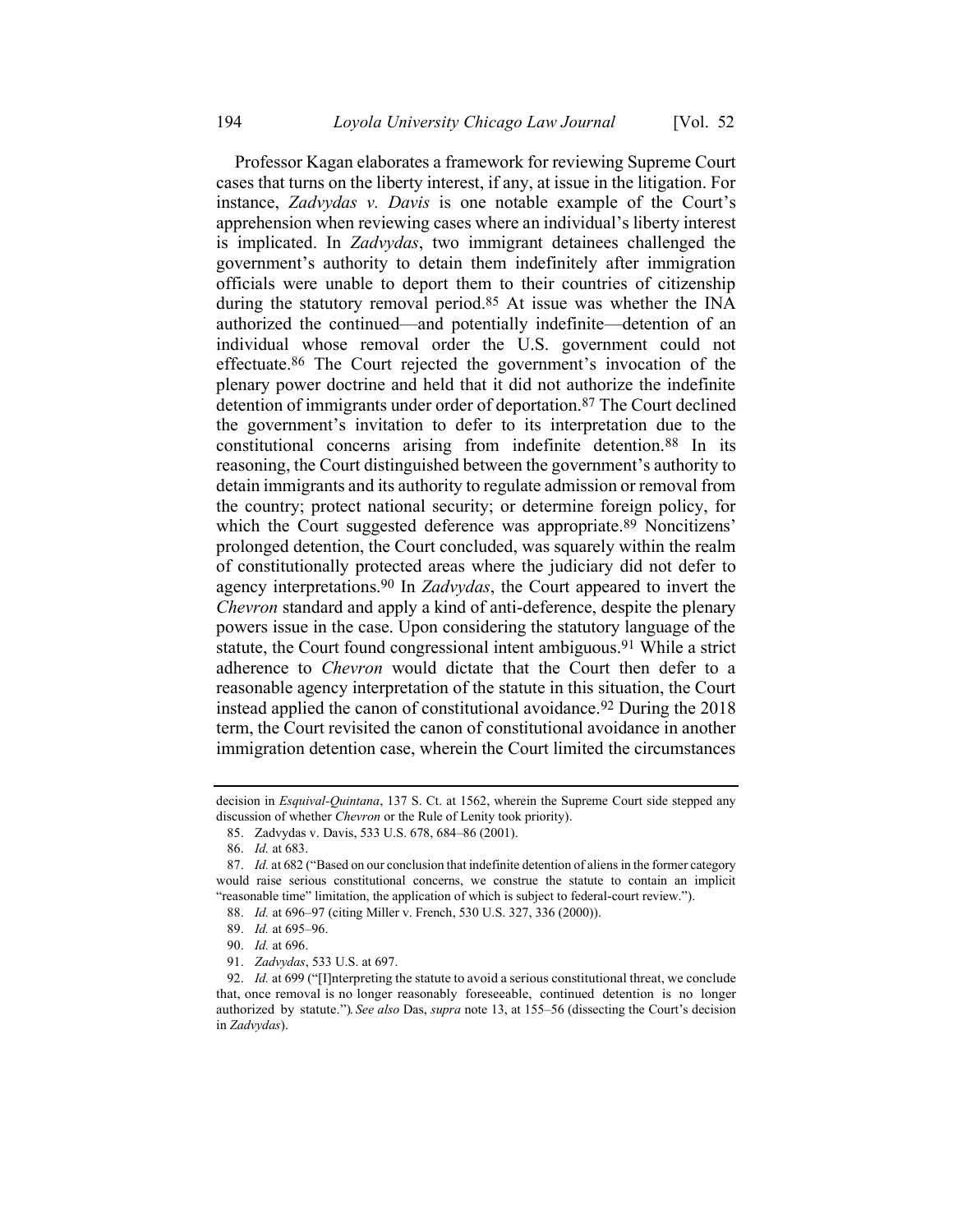under which the canon of constitutional avoidance can be applied.<sup>93</sup>

Immigration scholars have attempted to make sense of the Supreme Court's seemingly incongruous jurisprudence in a variety of ways. While the Supreme Court has not expressly articulated any one framework for delimiting *Chevron*'s role in immigration cases, unspoken elements of the Court's reasoning appear in the gaps left by the Court's decisions. Much like immigration scholars, courts of appeals judges have also attempted to read the Supreme Court tea leaves and developed a variety of approaches to incorporate these conflicting lessons into their own opinions.94 These attempts to divine meaning have resulted in starkly different results across the circuits as well as across categories of immigration law.95

#### II. OVERVIEW OF EMPIRICAL STUDY

While the Supreme Court is certainly the final arbiter of these matters, courts of appeals play a central role in shaping the administrative landscape in which all administrative decisions are reviewed.<sup>96</sup> For this reason, this study analyzes courts of appeals' application of *Chevron* in immigration cases to examine how these appellate courts have attempted to discern the Supreme Court's seemingly discordant precedent on the matter*.* This Article adapts a data set of courts of appeals' decisions compiled by Professors Kent Barnett and Christopher Walker. In contrast with the original Barnett-Walker study, this study exclusively considers agency interpretations of immigration statutes in order to identify relevant variables that shape the courts' applications of *Chevron*. This Article groups the immigration cases collected in the Barnett-Walker study into subcategories and codes for additional variables unique to immigration cases that influence the courts' review.

#### *A. Barnett-Walker Data Set of* Chevron *in the Courts of Appeal*

In 2017, Professors Kent Barnett and Christopher Walker published a study examining courts of appeals' application of *Chevron* in immigration cases generally.<sup>97</sup> The data they compiled for this is one of

<sup>93.</sup> Jennings v. Rodriguez, 138 S. Ct. 830, 842–44 (2018).

<sup>94.</sup> *See* discussion *infra* Part III (discussing the findings of this empirical study).

<sup>95.</sup> *Id.*

<sup>96.</sup> Lawson & Kam, *supra* note [25,](#page-7-0) at 42–69 (describing the DC Circuit's embrace of *Chevron* as the catalyst for the precedent's emergence as a foundational precedent in the modern administrative state). *See also* Kagan, *supra* note [13,](#page-4-0) at 497 ("[T]here is a plausible case that we should really be talking about the *General Motors* Doctrine, in honor of the 1984 DC Circuit *en banc* decision that seems have been the first to cite and explain *Chevron* as a major change in administrative law.").

<sup>97.</sup> Chevron *in the Circuit Courts*, *supra* not[e 15,](#page-5-0) at 5 ("This article presents the findings of the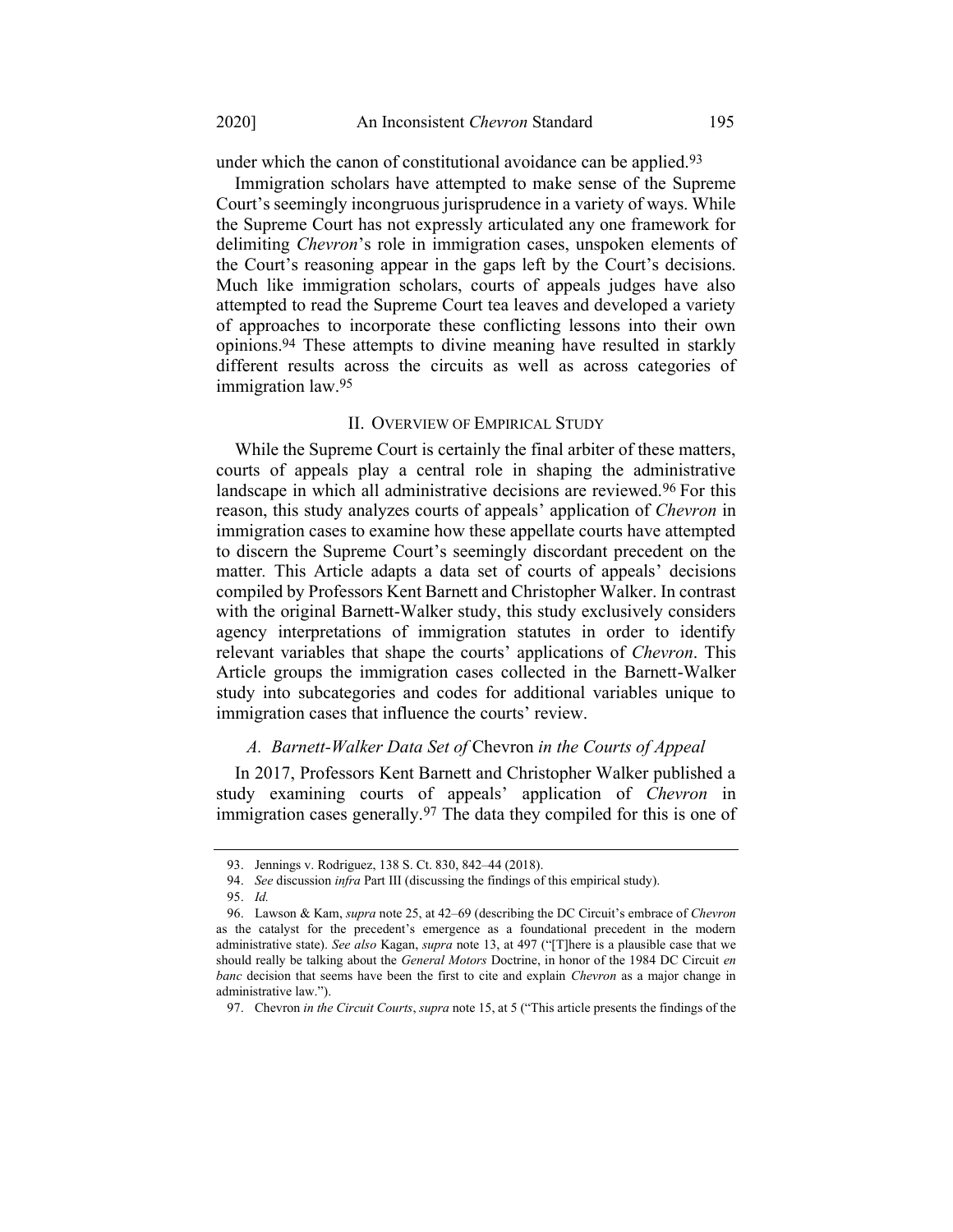the most comprehensive data sets of *Chevron* precedent<sup>98</sup> and would serve as the basis for multiple subsequent studies by the duo.<sup>99</sup> The original Barnett-Walker data set identified 2,272 courts of appeals decisions, between January 1, 2003, and December 31, 2013, that discuss *Chevron* in the course of reviewing an agency interpretation.<sup>100</sup> These eleven years were chosen because they were far enough from the original *Chevron* decision and subsequent progeny that courts of appeals had become accustomed to the deference landscape.101 In contrast to similar empirical studies, which have reviewed data sets limited to a single circuit court,<sup>102</sup> a particular agency,<sup>103</sup> or an abbreviated timeframe,<sup>104</sup> the Barnett-Walker study reviews appellate cases from across multiple circuits and agencies from an eleven-year period.105

105. Chevron *in the Circuit Courts*, *supra* not[e 15,](#page-5-0) at 21 (discussing the Barnett-Walker study's

<span id="page-18-0"></span>largest empirical study of Chevron in the circuit courts to determine how *Chevron* works outside the marbled enclave of One First Street.").

<sup>98.</sup> *Id.* at 5 ("This Article presents the findings of the largest empirical study of *Chevron* in the circuit courts to determine how *Chevron* works outside the marbled enclave of One First Street. Our database of 2,272 judicial decisions, collected with broad search parameters, attempts to cull all published decisions from the circuit courts over an eleven-year period (2003–2013) that refer to the Chevron doctrine.").

<sup>99.</sup> *See Administrative Law's Political Dynamics*, *supra* note [15,](#page-5-0) at 1486 (employing the original Barnett-Walker data set to evaluate the political dynamics of appellate panels on *Chevron*'s application); Chevron *Step Two's Domain*, *supra* not[e 15,](#page-5-0) at 1458 (employing the original Barnett-Walker data set to evaluate how circuit courts have applied Chevron step two to invalidate agency statutory interpretations).

<sup>100.</sup> Chevron *in the Circuit Courts*, *supra* note [15,](#page-5-0) at 5 ("Our database of 2,272 judicial decisions collected with broad search parameters, attempts to cull all published decisions from the circuit courts over an eleven-year period (2003–2013) that refer to the *Chevron* doctrine.").

<sup>101.</sup> Chevron *in the Circuit Courts*, *supra* not[e 15,](#page-5-0) at 21–22 (noting that the timing ensured that courts of appeals had time to incorporate *Skidmore v. Swift & Co.*, 323 U.S. 134 (1944) and *Barnhart v. Wilson*, 535 U.S. 212 (2002) into their jurisprudence).

<sup>102.</sup> *See, e.g.*, Richard L. Revesz, *Congressional Influence on Judicial Behavior? An Empirical Examination of Challenges to Agency Action in the D.C. Circuit*, 76 N.Y.U. L. REV. 1100, 1122– 38 (2001) (reviewing DC Circuit decisions from 1970 to 1996); Frank B. Cross & Emerson H. Tiller, *Judicial Partisanship and Obedience to Legal Doctrine: Whistleblowing on the Federal Courts of Appeals*, 107 YALE L.J. 2155, 2168–76 (1998) (reviewing over 200 opinions from the DC Circuit between 1991 and 1995 that cited *Chevron*); Richard J. Pierce, Jr., *Two Problems in Administrative Law: Political Polarity on the District of Columbia Circuit and Judicial Deterrence of Agency Rulemaking*, 1988 DUKE L.J. 300, 303–07 (surveying a set of administrative law cases in the DC Circuit).

<sup>103.</sup> *See, e.g.*, Thomas J. Miles & Cass R. Sunstein, *Do Judges Make Regulatory Policy? An Empirical Investigation of* Chevron, 73 U. CHI. L. REV. 823, 825 (2006) (analyzing Supreme Court decisions regarding the NLRB and EPA from 1990 to 2004).

<sup>104.</sup> *See, e.g.*, Orin S. Kerr, *Shedding Light on* Chevron: *An Empirical Study of the* Chevron *Doctrine in the U.S. Courts of Appeals*, 15 YALE J. REG. 1, 4 (1998) (considering cases from 1995 to 1996); Peter H. Schuck & E. Donald Elliott, *To The* Chevron *Station: An Empirical Study of Federal Administrative Law*, 1990 DUKE L.J. 984, 989–90 (reviewing nearly 2,500 decisions, including those without published opinions, in six- or two-month periods during certain years to ascertain *Chevron*'s effect on judicial review).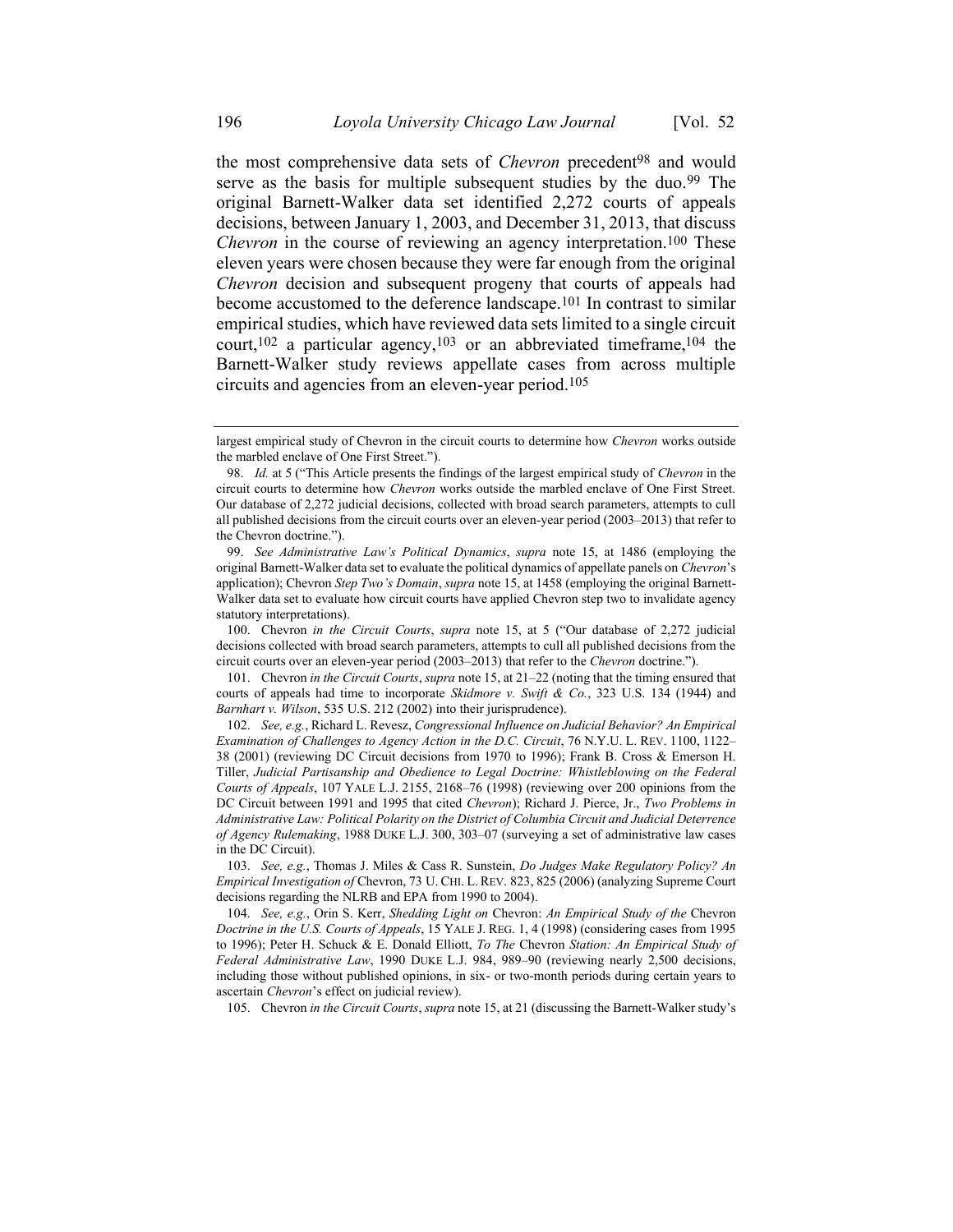In addition to advancing the study of courts of appeals' application of *Chevron*, generally, the breadth of the Barnett-Walker data set makes it a particularly useful resource to analyze courts of appeals' application of *Chevron* in immigration cases.<sup>106</sup> Immigration cases comprised nearly one-third (30.6%) of the total data set, by far the largest single legal area within the study.<sup>107</sup> The overrepresentation of immigration cases comes as little surprise since immigration law is one of the most litigated areas of administrative law.108

One notable finding in the Barnett-Walker studies is the idiosyncratic manner in which courts of appeals apply *Chevron* in immigration cases. Barnett and Walker note the distorting effect that these immigration cases have on the data overall. For instance, in the first article in their series, Barnett and Walker consider agency win rates when formal adjudications—a category that includes BIA decisions—produce the statutory interpretation at issue.109 Barnett and Walker found that agency's interpretation succeeded in 74.7% of the entries that arose from these formal adjudications.110 This overall rate of success, however, would increase ten percentage points when immigration cases were

methods and indicating the difference and thorough nature compared to previous studies); *see also Administrative Law's Political Dynamics*, *supra* note [15,](#page-5-0) at 1486–91 (detailing the thorough method and numerous variables used in the Barnett-Walker study).

<sup>106.</sup> One should note that the current study does not capture significant developments in immigration law after 2013. For instance, the Trump Administration engaged in a massive project of restructuring immigration agencies, regulations, and precedent. *See*, *e.g.*, *A-B-*, 27 I&N Dec. 316, 345–46 (A.G. 2018) (refusing to grant asylum to an alien who had suffered domestic abuse); *L-E-A*, 27 I&N Dec. 40, 47 (BIA 2017) (finding that membership of a social group comprised of the petitioner's father's family members was insufficient to grant asylum); Inadmissibility on Public Charge Grounds, 84 Fed. Reg. 41,292, 41,296–97 (Aug. 14, 2019) (proposing a change to the method by which DHS will determine whether to admit an alien to the United States). *See also*  Lisa Riordan Seville & Adiel Kaplan, *AG Barr Using Unique Power to Block Migrants From U.S., Reshape Immigration Law*, NBC NEWS (July 31, 2019, 3:30 AM), www.nbcnewyork.com/news/national-international/ag-barr-using-unique-power-to-blockmigrants-from-us-reshape-immigration-law/105391/ [https://perma.cc/ZQ3X-AP4T] (describing the unprecedented pace at which Attorneys General Sessions and Barr have certified immigration cases to themselves rather than relying on the administrative review of the BIA). Nevertheless, while the pace of these restructuring efforts has substantially increased in recent years, the deferential framework under which these court of appeals review these cases remains largely unchanged.

<sup>107.</sup> Chevron *in the Circuit Courts*, *supra* note [15,](#page-5-0) at 27 ("As for subject matter, 30.6% of interpretations concerned immigration, perhaps explaining in part the Ninth Circuit's disproportionate share of the interpretations in the dataset."); *see also Administrative Law's Political Dynamics*, *supra* note [15,](#page-5-0) at 1490 (finding 29% of entries were coded as "immigration" cases).

<sup>108.</sup> Schuck & Elliott, *supra* note [104,](#page-18-0) at 1015–16 (noting that in 1990 "immigration cases, which comprised only 5.4% of the [courts of appeals'] caseload in 1965, now account for 13.7% and comprise the third largest group of cases (after the NLRB and MSPB cases).").

<sup>109.</sup> Chevron *in the Circuit Courts*, *supra* not[e 15,](#page-5-0) at 36, 39 (comparing agency win rates by agency procedure).

<sup>110.</sup> *Id.*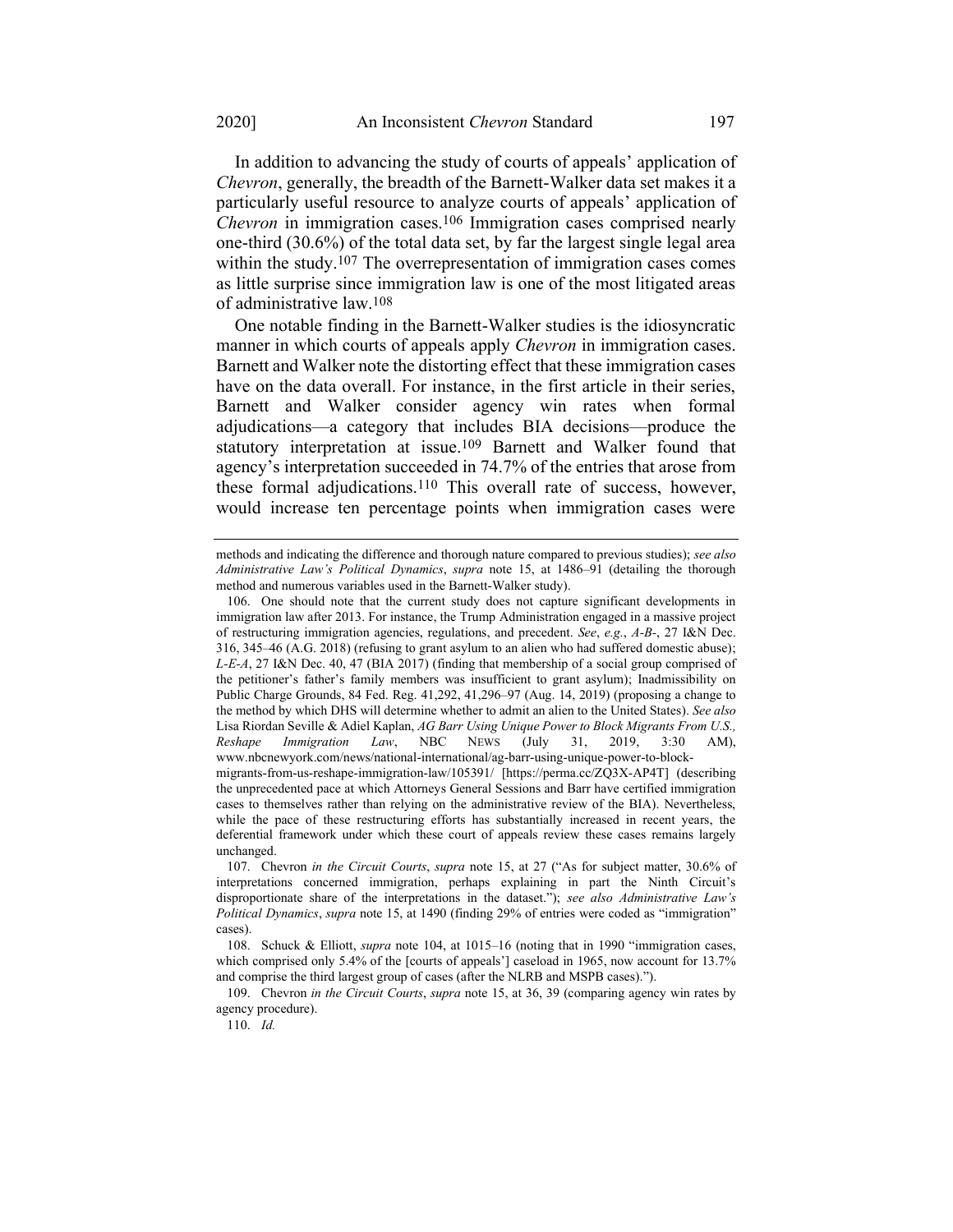omitted from the analysis.111 The immigration cases' distorting effect was also observed in the rate at which courts concluded that *Chevron*  controlled (i.e., passed *Chevron* step zero).112 Agency interpretations arising from formal adjudications jumped from 76.7% to 85.2% when immigration adjudications were excluded.113 In both instances, the authors excised these immigration cases in order to achieve "closer parity" with the remaining cases.114

In their attempt to catalog courts of appeals' application of *Chevron*, Barnett and Walker created a rich data set for considering *Chevron*  jurisprudence holistically but did not examine the individual legal subject areas with equal depth. This is most notable in the immigration cases where the duo relied on a generalized category of "immigration" cases that omit key nuances and distinct characteristics of an area of administrative law that plays an outsized role in administrative decisions.115 This study seeks to remedy that.

#### <span id="page-20-0"></span>*B. Study Design, Methodology, and Data Set*

This section reviews the methodology used to compile the original Barnett-Walker data set and explains the additions made by this Article. Barnett and Walker identified all cases where *Chevron* was cited or discussed by the court of appeals panel, regardless of whether it actually applied the decision.116 Given the sheer size of the endeavor, Barnett and

<sup>111.</sup> *Id.* (noting immigration interpretations arising from formal adjudications rose to 84.7% when immigration cases were omitted).

<sup>112.</sup> In *United States v. Mead Corp*., the Court held that *Chevron* was appropriate only in cases where "Congress delegated authority to the agency generally to make rules carrying the force of law . . . ." United States v. Mead Corp., 533 U.S. 218, 226–27 (2001). Following this decision, jurists and scholars referred to this initial inquiry into whether the *Chevron* framework applies in the case as "*Chevron* step zero." *See* Cass R. Sunstein, Chevron *Step Zero*, 92 VA. L. REV. 187, 191 (2006) (defining "*Chevron* step zero" as the initial inquiry into whether the *Chevron* framework applies).

<sup>113.</sup> Chevron *in the Circuit Courts*, *supra* not[e 15,](#page-5-0) at 36, 39 (indicating *Chevron* deference rates for formal adjudication with and without immigration adjudications).

<sup>114.</sup> Chevron *in the Circuit Courts*, *supra* not[e 15,](#page-5-0) at 6–7 (discussing the differences in *Chevron* deference rates for different types of adjudication and what benefits arise when immigration adjudication is omitted).

<sup>115.</sup> "Immigration" cases constituted 462 out of the 1575 entries in the original Barnett-Walker data set. Chevron *in the Circuit Courts*, *supra* note [15,](#page-5-0) at 27 (Immigration cases comprised 30.6% of the Barnett-Walker data set, which is a notable feat given that immigration cases are entirely absent from the Federal Circuit cases and *almost* entirely absent from the DC Circuit cases included in the data set.). Int'l Internship Program v. Napolitano, 718 F.3d 986 (D.C. Cir. 2013) was the only DC Circuit case in the Barnett-Walker data set related to immigration. Kent Barnett, Christina Boyd & Christopher J. Walker, *Index of Barnett-Boyd-Walker Vanderbilt Law Review 2018* (Feb. 2, 2019), [http://clboyd.net/BarnettBoydWalker\\_Vand2018/](http://clboyd.net/BarnettBoydWalker_Vand2018/) [https://perma.cc/M5B3-KJZG].

<sup>116.</sup> Chevron *in the Circuit Courts*, *supra* not[e 15,](#page-5-0) at 22 n.140 ("[O]ther studies generally coded only cases that applied the *Chevron* framework, while we coded all cases that concerned statutory interpretation and referred to *Chevron*, whether or not the court applied the *Chevron* framework.").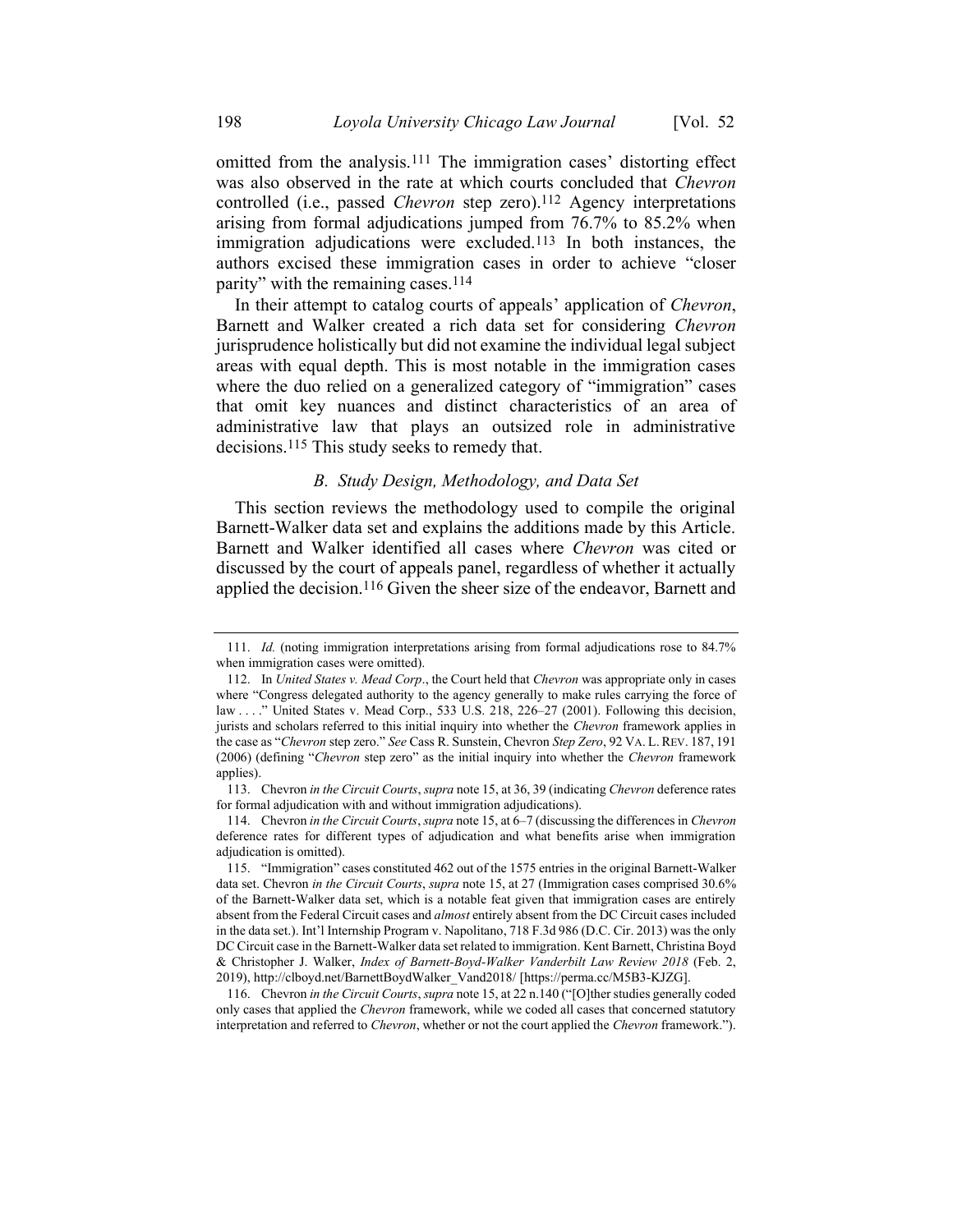Walker found that traditional methods of collecting relevant cases—such as searching for all instances of judicial review of agency statutory interpretations—were unfeasible.117 Instead, Barnett and Walker collected cases through a series of keyword Westlaw searches that combined "Chevron" with a qualifying search term such as "agency," "ALJ," "order," "formal adjudication," "rule," or "interpretation."<sup>118</sup> These searches were coupled with additional searches for federal agencies they believed were most likely to engage in statutory interpretation.119 The final Barnett-Walker database included data from cases that engaged in both direct *and* collateral review of agency interpretations.120 Once the list of cases was compiled, researchers then reviewed the list to remove duplicates, unpublished decisions, and other irrelevant authorities.121

Once the data had been scraped, Professors Barnett and Walker coded thirty-seven distinct variables related to the nature of the decisions, including nature of the judicial decision, subject matter, political valence of the interpretation, and result for the agency.122 They described this process as follows:

Our research assistants initially reviewed the decisions, and we then completed a secondary review of every decision to increase uniformity and validity. In our secondary review, we divided the cases up randomly for one of us to review, and we flagged cases for a third-level review where the other then weighed in. One of us then conducted a more systemic review of the cases in preparing the data set for analysis in the IBM SPSS statistics software. For all decisions with at least one instance of an agency's statutory interpretation of a statute that it administers, we coded each instance of interpretation within one case as its own entry (as Kerr, Re, and Hickman and Krueger did, but Eskridge and Baer did not), meaning that one decision could have more than one entry in our data set. We had a total of 1,558 separate instances of statutory interpretation from 1,327 judicial opinions.123

While thorough, this approach is not without limitations, as both Barnett and Walker acknowledge. First, Barnett and Walker's strategy of using keyword searches to identify and filter cases relied on multiple layers of human review. Review of the data set for this Article uncovered a handful of cases that appeared to satisfy the researchers' parameters for inclusion but were nevertheless omitted from the ultimate Barnett-

<sup>117.</sup> *Id.* at 22.

<sup>118.</sup> *Id.*

<sup>119.</sup> *Id.*

<sup>120.</sup> *Id.* at 23.

<sup>121.</sup> Chevron *in the Circuit Courts*, *supra* not[e 15,](#page-5-0) at 23.

<sup>122.</sup> *Id.* at 24.

<sup>123.</sup> *Id.* at 23.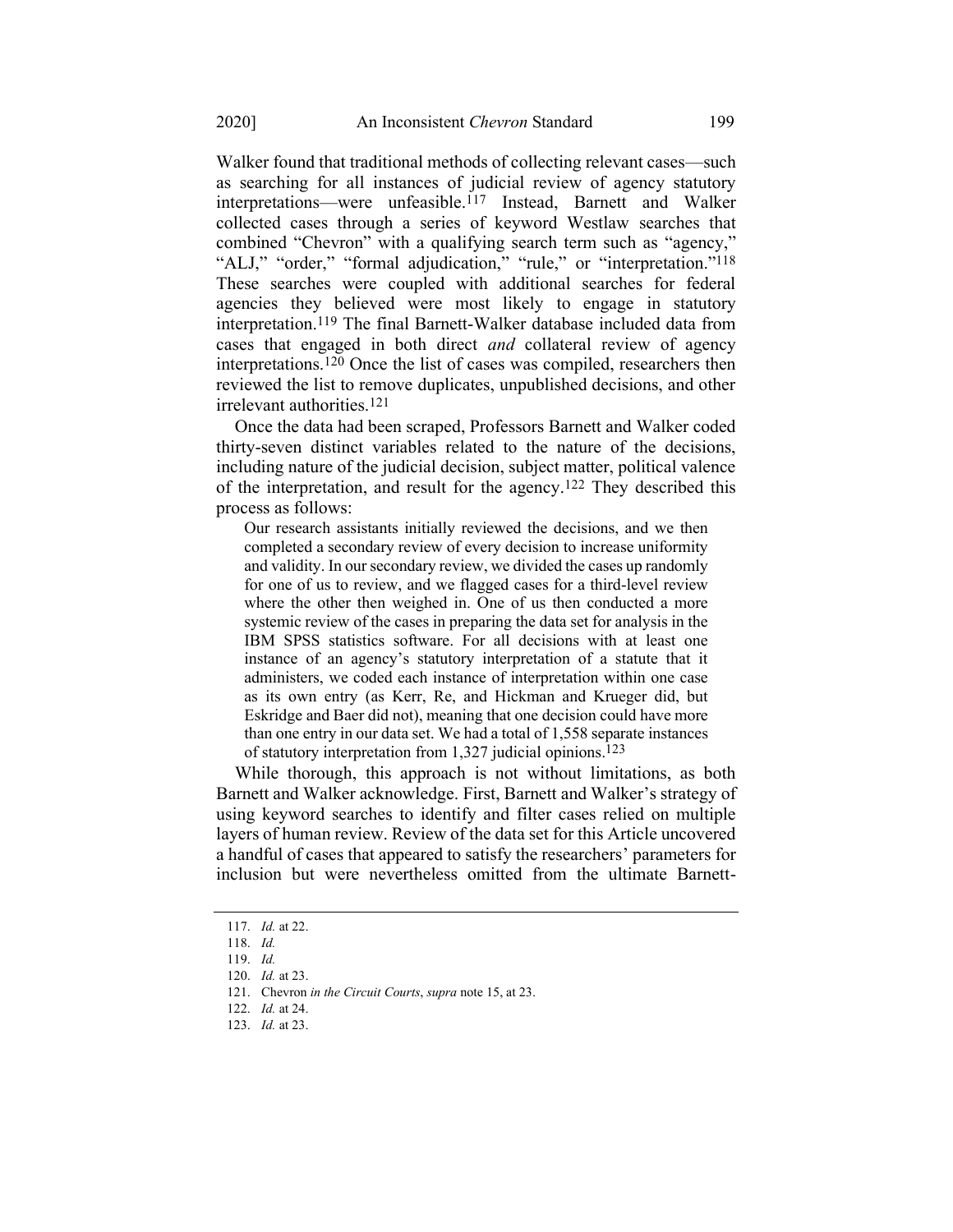Walker data set. 124 While Barnett and Walker used multiple strategies for identifying published federal courts of appeals' decisions, the authors note that the data set is imperfect.125

A second limitation with Barnett and Walker's approach is a structural one related to the limitations of relying on a keyword search. By identifying cases using keyword searches that include "Chevron," this data set omits cases where appellate courts fail to include any reference to *Chevron*. This may occur in a number of situations. For instance, *Chevron* is well established precedent that has been formally accepted and applied in every circuit over the past thirty-five years. Given its longstanding tenure, courts of appeals have developed their own precedent and language for administering *Chevron* two-step deference standard within their own circuit. *Chevron* has become so enmeshed in the jurisprudence that courts may also cite *Chevron*'s Supreme Court or circuit court progeny in lieu of the eponymous case.126 Conversely, the Barnett-Walker method of scraping data also omits cases where the courts silently omit any reference to *Chevron*, despite the precedent control.<sup>127</sup> Professor Michael Kagan observed that the Supreme Court frequently engaged in such omissions, which he labeled "soft" anti-*Chevron* decisions in his 2018 article reviewing the Supreme Court's application of *Chevron* in immigration cases.128 These soft anti-*Chevron* decisions

126. *See, e.g.*, Ortiz-Bouchet v. U.S. Att'y Gen., 714 F.3d 1353, 1355 (11th Cir. 2013) (citing Cadet v. Bulger, 377 F.3d 1173, 1185 (11th Cir. 2004) rather than *Chevron*); Duron-Ortiz v. Holder, 698 F.3d 523, 526 (7th Cir. 2012), *as amended* (Nov. 6, 2012) (citing Gattem v. Gonzales, 412 F.3d 758, 763 (7th Cir. 2005)); Sanchez v. Holder, 627 F.3d 226, 230 (6th Cir. 2010) (citing Immigr. & Naturalization Servs. v. Aguirre-Aguirre, 526 U.S. 415, 424–25 (1999)); Marroquin-Ochoma v. Holder, 574 F.3d 574, 577 (8th Cir. 2009) (citing De Brenner v. Ashcroft, 388 F.3d 629, 636 (8th Cir. 2004)); Sung v. Keisler, 505 F.3d 372, 375 (5th Cir. 2007) (citing White v. Immigr. & Naturalization Servs., 75 F.3d 213, 215 (5th Cir. 1996))*.* Barnett, Boyd & Walker, supra note [115.](#page-20-0) 

127. Chevron *in the Circuit Courts*, *supra* not[e 15,](#page-5-0) at 48–52 (comparing outcomes of cases that use or do not use the Chevron framework).

128. *See, e.g.*, Immigr. & Naturalization Servs. v. Elias-Zacarias, 502 U.S. 478, 489–90 (1992) (providing an example of a case omitting any named reference to *Chevron*); *Anti-*Chevron *Decisions*, *supra* note [46,](#page-10-0) at 40 (defining "soft" anti-*Chevron* opinions as those cases where the Court either fails to apply the precedent when it ostensibly should have mattered or flippantly dismisses the precedent so as to render it irrelevant in the interpretation under consideration); *see also id.* (defining "loud" anti-*Chevron* opinions as those which explicitly address the precedent and articulate doctrinal justifications for not applying the precedent in the particular circumstances).

<sup>124.</sup> Barnett, Boyd & Walker, supra note [115.](#page-20-0) The missing cases include *Singh v. Gonzales*, 432 F.3d 533 (3d Cir. 2006); *Rotimi v. Gonzales*, 473 F.3d 55 (2d Cir. 2007); *Guo Qi Wang v. Holder*, 583 F.3d 86 (2d Cir. 2009); *Ganzhi v. Holder*, 624 F.3d 23 (2d Cir. 2010); *Diouf v. Mukasey*, 542 F.3d 1222 (9th Cir. 2008) (subsequent appeal included in the original data set); and *Mei Juan Zheng v. Mukasey*, 514 F.3d 176 (2d Cir. 2008) (same). The total number of missing cases remains unclear; however, these omissions are not fatal for the purposes of this study.

<sup>125.</sup> Chevron *in the Circuit Courts*, *supra* not[e 15,](#page-5-0) at 22 ("Although our data set does not permit us to paint as complete a picture as to non-*Chevron* regimes as the Eskridge and Baer or Hickman and Krueger studies, we anticipated obtaining a sufficient number of applications to inform understandings of those doctrines.").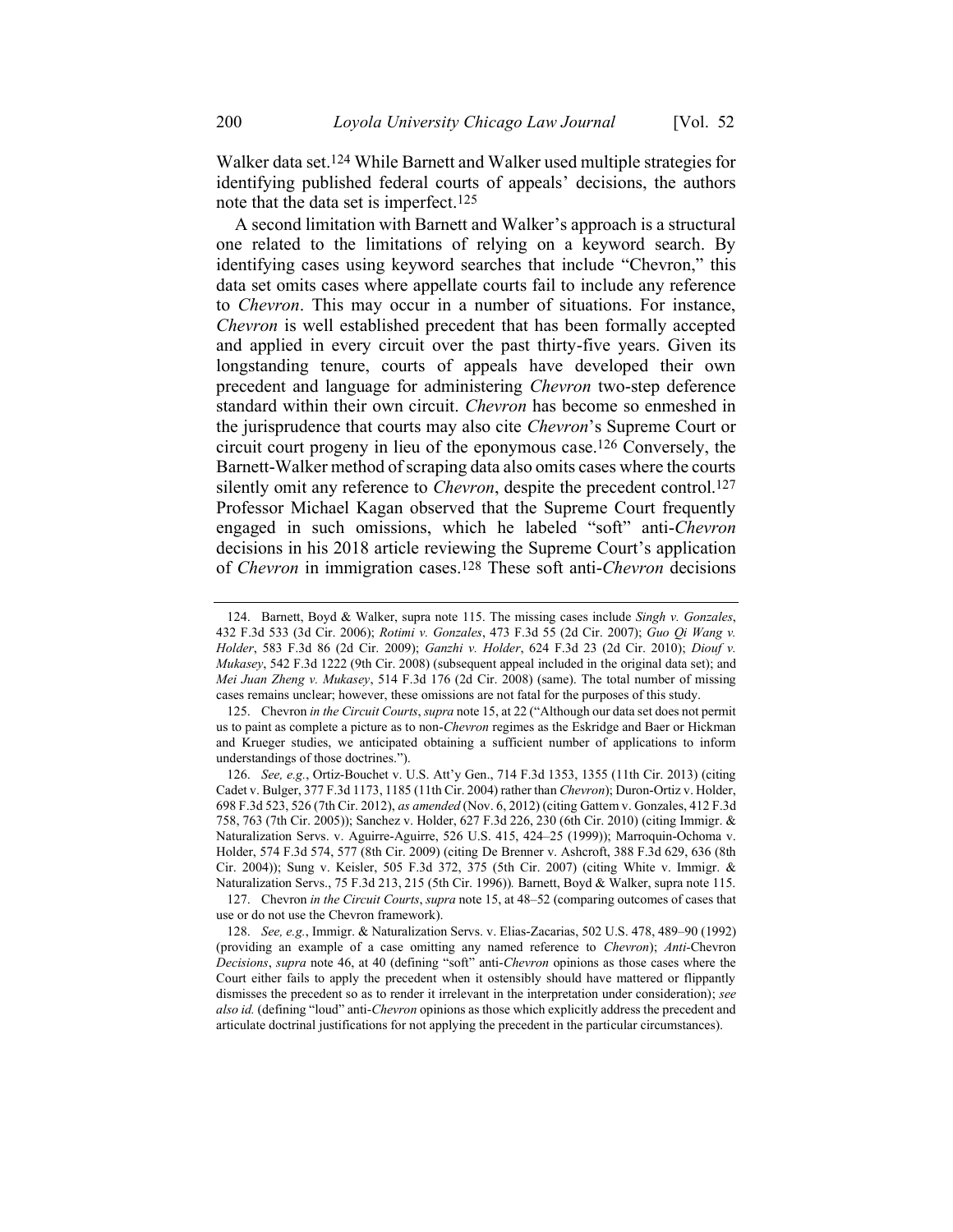present a significant challenge for data collection related to the courts' application of, or failure to apply, *Chevron* in cases where it *should* apply. Barnett and Walker acknowledge this limitation in their methodology, which does not attempt to identify either category of these cases.<sup>129</sup> Thus, despite their careful attempts, the Barnett-Walker data set is an inherently imperfect one.

Nevertheless, the Barnett-Walker data set provides the most comprehensive accounting of courts of appeals *Chevron* decisions in recent years and captures an invaluable, though limited, snapshot of the immigration-*Chevron* precedent. The Barnett-Walker data set is especially valuable for this Article because it follows a period of significant restructuring of the U.S. immigration enforcement agencies. The Executive Office of Immigration Review (EOIR), which houses both the immigration courts and the BIA, adopted a series of structural reforms intended to reduce the backlog of immigration cases. Beginning in 1999, the EOIR changed its regulations to empower the BIA to issue single-line summary affirmances of immigration court decisions.<sup>130</sup> At the same time, the BIA drastically reduced the number of precedential decisions it issued in practice.<sup>131</sup> In 2002, the BIA continued to "streamline" its review procedures and edited case management regulations to expand the authority of individual board members. The new regulations reduced the number of cases requiring BIA panel review and expanded the authority of individual board members to summarily dispose of appeals.132 Individual board members could now choose between two options to readily dispose of an appeal: (1) affirm immigration judge rulings without opinion;133 or (2) issue brief, written opinions affirming, modifying, or

<sup>129.</sup> Chevron *in the Circuit Courts*, *supra* not[e 15,](#page-5-0) at 29 ("This study looked only at decisions in which courts cited *Chevron* deference, so it is no doubt far from a complete picture of the *Skidmore* and no-deference precedent in the circuit courts."); *id.* at 23 n.144 ("Similar to another study, we did not attempt to obtain decisions in which the courts should have applied *Chevron* but failed to do so or decisions that applied a *Chevron*-like review without citing *Chevron.*").

<sup>130.</sup> 8 C.F.R. § 1003.1(b)(4)–(5) (2020). *See also* Board of Immigration Appeals: Procedural Reforms to Improve Case Management, 67 Fed. Reg. 7,309, 7,311 ("A single board member may summarily affirm without opinion under § 3.1(e)(4). . . ."); Rana, *supra* note [46,](#page-10-0) at 327 ([T]he immigration agency . . . implemented a series of streamlining regulations which allowed the appellate body at the agency, the Board of Immigration Appeals (BIA), to issue summary affirmances of an Immigration Judge's decision . . . .").

<sup>131.</sup> Rana, *supra* not[e 46,](#page-10-0) at 329 ("[A]s it increasingly issued affirmances without opinion, the Board also drastically reduced the number of precedential decisions it issued . . .").

<sup>132.</sup> *See* 8 C.F.R. § 1003.1(e)(6) (2020) (listing the criteria for immigration court appeals that warrant review by a BIA panel).

<sup>133.</sup> 8 C.F.R. § 1003.1(e)(4) ("The Board Member to whom a case is assigned shall affirm the decision of the Service or the immigration judge, without opinion, if the Board member determines that the result reached in the decision under review was correct . . . .").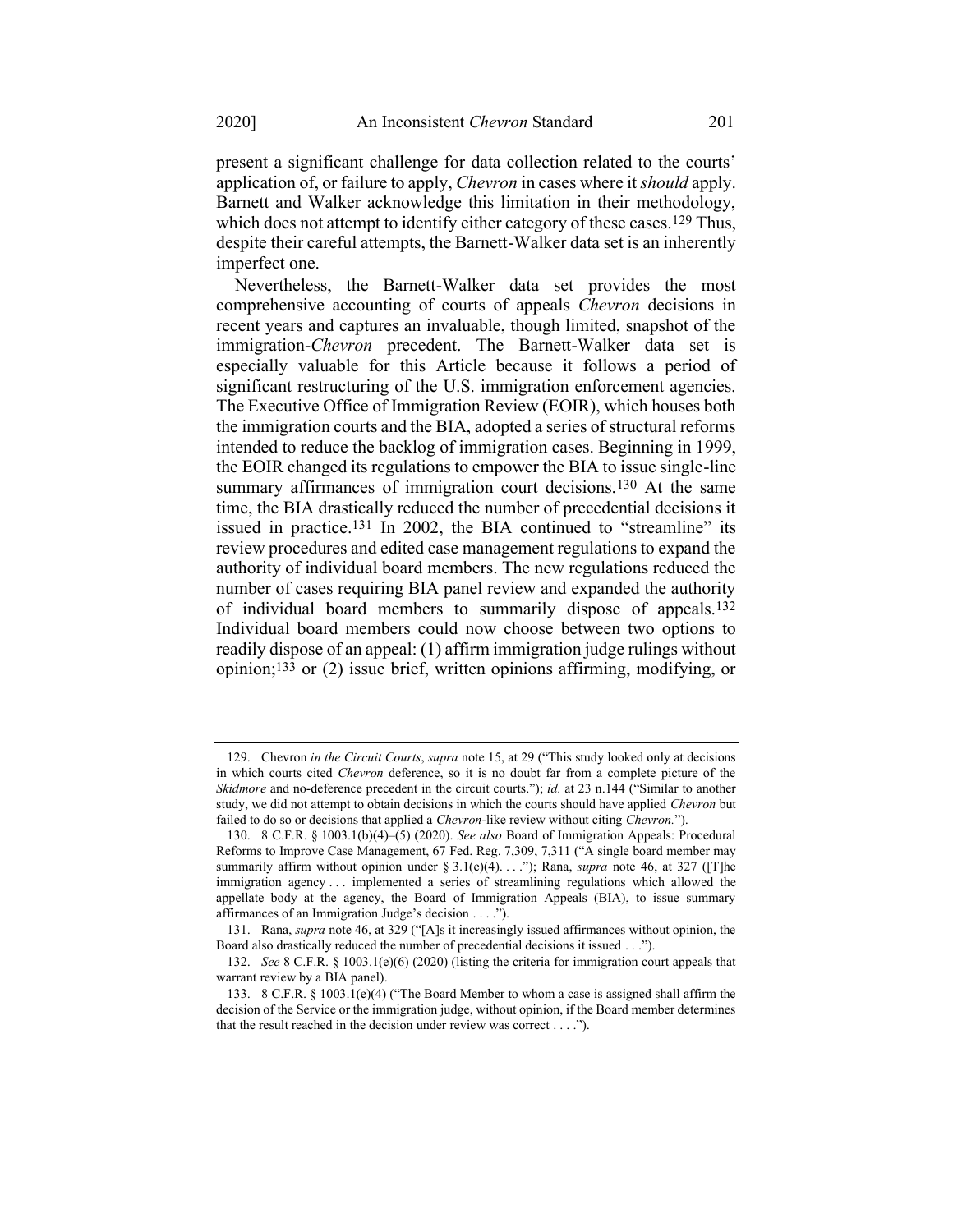remanding the lower court's orders.134 These combined reforms at the turn of the twenty-first century had a profound effect on courts of appeals, which were then tasked with reviewing the BIA's decisions.

While the EOIR reforms had the desired effect of empowering the BIA to dispose of immigration cases more quickly, the quality of the BIA opinions suffered as a result. Courts of appeals noted this trend with frustration and frequently commented on these structural changes when reviewing BIA decisions under the streamlined process.135 In addition to an expanding immigration docket, appellate courts had to contend with abbreviated immigration court decisions that were summarily affirmed or denied by BIA decisions that added little clarity or insight to the administrative record. These reforms also empowered the BIA to quickly dispose of a larger number of cases and thereby shifted the burden of reviewing immigration appeals to the courts of appeals, which experienced a 600 percent increase in the number of immigration appeals.136 The metaphorical pump was primed by 2003 for the increased onslaught of immigration appeals.

Appellate courts initially expressed skepticism toward these new regulatory creations. In many cases the court's skepticism of the administrative review process prevented them from applying *Chevron* to the BIA's interpretation.137 Many courts reviewing these immigration

137. *See, e.g.*, De Leon-Ochoa v. Att'y Gen. of U.S., 622 F.3d 341, 349 (3d Cir. 2010)

<sup>134.</sup> 8 C.F.R. § 1003.1(e)(5) ("If the Board member to whom an appeal is assigned determines, upon consideration of the merits, that the decision is not appropriate for affirmance without opinion, the Board member shall issue a brief order affirming, modifying, or remanding the decision under review  $\dots$ .").

<sup>135.</sup> *See, e.g.*, Kadia v. Gonzales, 501 F.3d 817, 821 (7th Cir. 2007) ("Deference is earned; it is not a birthright. Repeated egregious failures of the Immigration Court and the Board to exercise care commensurate with the stakes in an asylum case can be understood, but not excused, as consequences of a crushing workload that the executive and legislative branches of the federal government have refused to alleviate."); Pasha v. Gonzales, 433 F.3d 530, 531 (7th Cir. 2005) ("At the risk of sounding like a broken record, we reiterate our oft-expressed concern with the adjudication of asylum claims by the Immigration Court and the Board of Immigration Appeals and with the defense of the BIA's asylum decisions in this court by the Justice Department's Office of Immigration Litigation . . . The performance of these federal agencies is too often inadequate. This case presents another depressing example."); Mei v. Ashcroft, 393 F.3d 737, 739 (7th Cir. 2004) ("It is not deploying any insights that it might have obtained from adjudicating immigration cases."). *See also* Rana, *supra* note [46,](#page-10-0) at 326 (quoting a federal judge as saying "[r]epeated egregious failures of the Immigration Court and Board to exercise care commensurate with the stakes in an asylum case can be understood, but not excused, as consequences of a crushing workload that the executive and legislative branches of the federal government have refused to alleviate.").

<sup>136.</sup> *Immigration Litigation Reduction: Hearing Before the Sen. Comm. on the Judiciary*, 109th Cong. 27 (2006) (statement of Jonathan Cohn, Deputy Assistant Att'y Gen., Civ. Div., U.S. Dep't Just.). *See also* Andrew Tae-Hyun Kim, *Rethinking Review Standards in Asylum*, 55 WM. & MARY L. REV. 581, 632–34 (2013) (discussing the effects of the streamlining reforms on courts of appeals' expertise in administering immigration laws at the expense of EOIR expertise).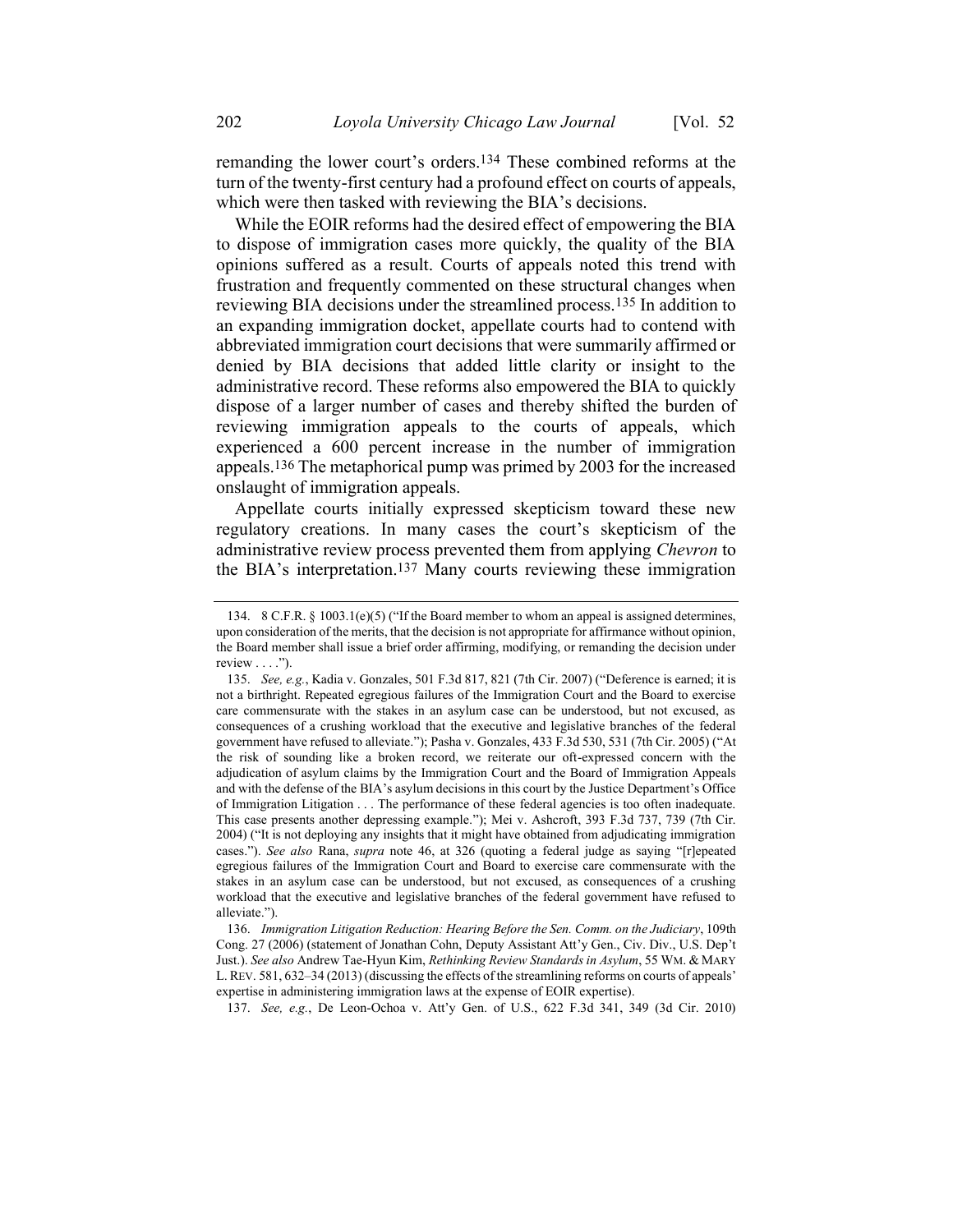cases relied increasingly on the immigration judge's opinion rather than on the BIA's decisions as the final agency action.138 Some courts have gone so far as to question whether any deference is appropriate in such cases,139 or forwent explicitly endorsing a deference regime by reasoning that the ruling is unaffected by whichever deference standard applies.140 A tenuous consensus eventually emerged that relied on the precedential

138*. See, e.g.*, Mirzoyan v. Gonzales, 457 F.3d 217, 220 (2d Cir. 2006) ("When the BIA issues a short opinion adopting an IJ's decision, we review the two decisions together, including the portions [of the IJ's decision] not explicitly discussed by the BIA.") (internal quotations omitted); Kepilino v. Gonzales, 454 F.3d 1057, 1059 (9th Cir. 2006) ("When, as here, the BIA affirms the IJ's decision without opinion, we review the IJ's decision as the final agency action."); Yong Wong Park v. Att'y Gen. of U.S., 472 F.3d 66, 70 (3d Cir. 2006) ("[T]he BIA affirmed the IJ's decision without opinion, pursuant to its streamlining regulations, rendering the IJ's decision the final agency determination."); Markovski v. Gonzales, 486 F.3d 108, 109–10 (4th Cir. 2007) ("When the BIA affirms the IJ's decision without an opinion, as here, this court reviews the IJ's decision.").

139. *See, e.g.*, Barrios v. Holder, 581 F.3d 849, 859 (9th Cir. 2008) ("A single-member BIA panel affirmed the IJ's decision in an unpublished, nonprecedential decision. Such decisions are entitled to only *Skidmore*, rather than *Chevron*, deference."); Miranda Alvarado v. Gonzales, 449 F.3d 915, 922 (9th Cir. 2006) ("An individual IJ's statutory interpretation, summarily affirmed by the BIA under the streamlining procedure, does not, however, result in a statutory interpretation that carries the 'force of law.'").

140. Cervantes v. Holder, 597 F.3d 229, 233 n.5 (4th Cir. 2010) ("We need not resolve in this proceeding whether nonprecedential BIA decisions are entitled to *Chevron* deference, or merely to *Skidmore* deference. As explained below, we would deny the petition for review under the less deferential standard of *Skidmore.*"); Mushtaq v. Holder, 583 F.3d 875, 877 (5th Cir. 2009) ("We need not resolve this question, because Mushtaq's claim fails under either standard. Thus, we review it under the less-deferential *Skidmore* standard."); Guo Qi Wang v. Holder, 583 F.3d 86, 90 n.2 (2d Cir. 2009) ("While we have not yet decided whether unpublished, single-member BIA decisions are entitled to the lesser form of deference described in *Skidmore*, we need not consider the issue here as we would reach the same result reviewing this petition *de novo.*") (citations omitted); Godinez–Arroyo v. Mukasey, 540 F.3d 848, 851 (8th Cir. 2008) ("We need not address it here, as we hold that even applying the lesser *Skidmore* deference, we affirm the persuasive BIA decision."); De Leon-Ochoa v. Att'y Gen. of U.S., 622 F.3d 341, 351 (3d Cir. 2010) ("Because it was not briefed, barely argued, and is not dispositive for the issues before us, we decline to resolve this question. For the reasons that follow, we hold that under any standard of review, we cannot grant Petitioners relief.").

<sup>(</sup>cataloging circuit splits on this question). *See also* Quinchia v. U.S. Att'y Gen*.*, 552 F.3d 1255, 1258 (11th Cir. 2008) (stating an unpublished BIA decision that does not rely on BIA or Court of Appeals precedent does not receive *Chevron* deference); Rotimi v. Gonzales, 473 F.3d 55, 57–58 (2d Cir. 2007) (holding an unpublished BIA decision that does not rely on precedent for its definition of a contested term does not receive *Chevron* deference, because it is not "promulgated under [the agency's] authority to make rules carrying the force of law") (internal quotation marks omitted); Garcia-Quintero v. Gonzales, 455 F.3d 1006, 1012–14 (9th Cir. 2006) (opining that an unpublished BIA decision does not have the force of law and therefore does not receive *Chevron* deference). *Contra* Gutnik v. Gonzales, 469 F.3d 683, 689–90 (7th Cir. 2006) (according *Chevron* deference to BIA's streamlined adoption of IJ decision); Fei Mei Cheng v. Att'y Gen. of U.S., 623 F.3d 175, 182 (3d Cir. 2010) (distinguishing between a BIA summary affirmance and a single member, nonprecedential difference and noting that *Chevron* deference applied in the latter circumstance); Dulal-Whiteway v. U.S. Dep't of Homeland Sec*.*, 501 F.3d 116, 120 (2d Cir. 2007), *abrogated by*, Nijhawan v. Holder, 557 U.S. 29 (2009) ("Though we ordinarily grant deference . . . to the BIA's construction of the immigration laws, we do not extend *Chevron* deference to any statutory construction of the INA set forth in a summarily affirmed IJ opinion, like the one in this case.") (internal citations and quotation marks omitted).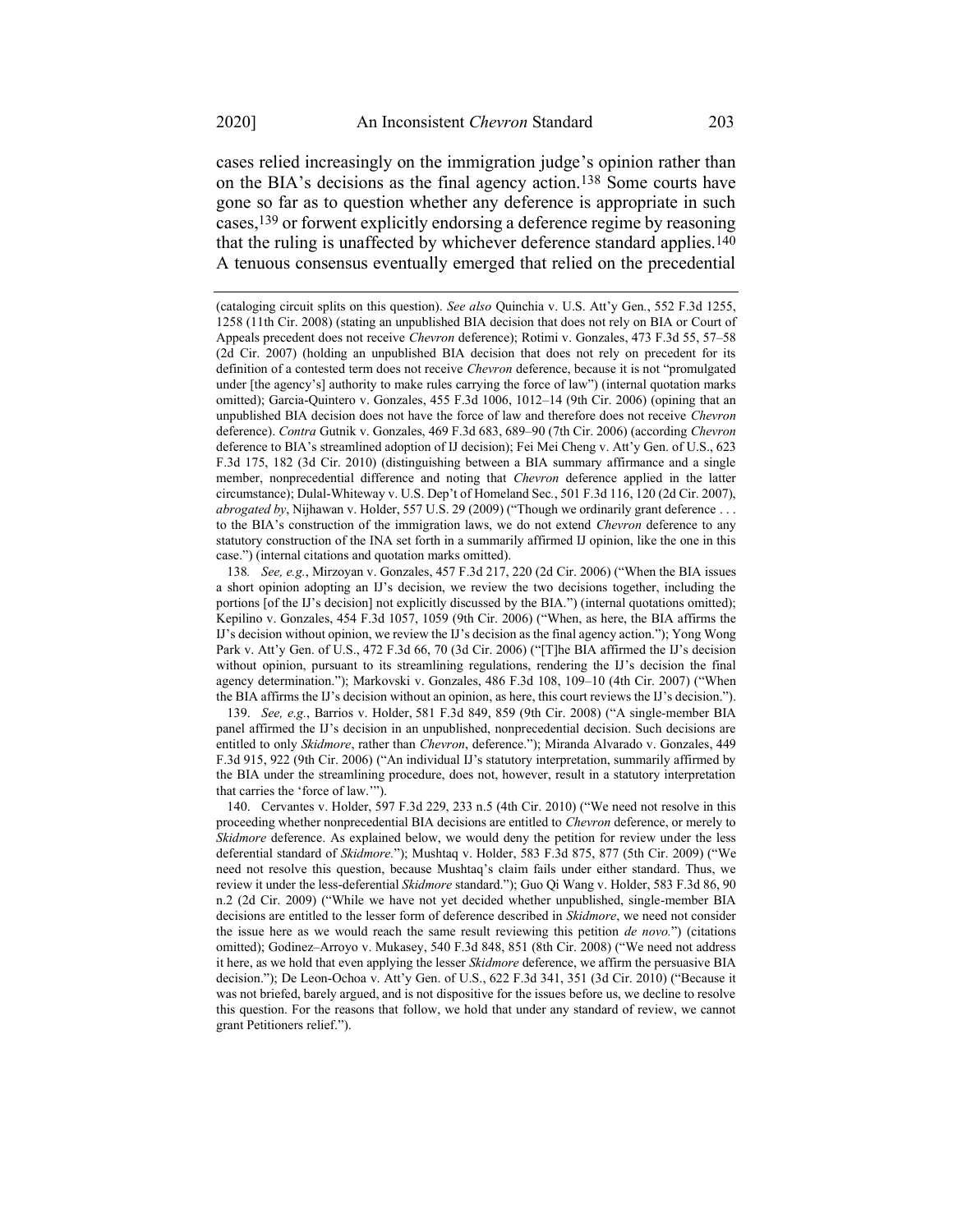value ascribed to the BIA decisions; courts of appeals concluded that unpublished, single-member BIA opinions do not have precedential value and do not bind the BIA.141 Conversely, published BIA opinions, whether from a single board member or panel, were deemed to constitute final agency actions entitled to deference.Regardless of how the BIA decision is produced, whether by a panel or by a single member, most circuits apply or withhold *Chevron* deference based on whether the BIA intended the decision to have precedential value.<sup>142</sup> The fact that a BIA opinion was issued by a single board member does not prevent the BIA decision from carrying the force of law.143

The Barnett-Walker data set presents a treasure trove of data about courts of appeals' decisions in immigration cases because it captures a period of rapid change in their immigration dockets. These structural reforms within the EOIR combined to create a new legal landscape in immigration law that significantly altered both the nature and volume of cases under review by courts of appeals. Given the judiciary's penchant for rewarding agency formality with deference, reforms that significantly altered the quality of the consideration of immigration cases had the potential to alter the court's application of *Chevron* deference in subsequent immigration cases.<sup>144</sup>

# *C. Capturing Emissions: Modifications to the Data Set*

In order to test the courts' application of *Chevron* across various areas of immigration, this study adapted the categories used by Professor Kagan in his study of immigration cases before the Supreme Court.145

<sup>141.</sup> Garcia-Quintero v. Gonzales, 455 F.3d 1006, 1012 (9th Cir. 2006) ("In light of Mead, the 'essential factor' in determining whether an agency action warrants *Chevron* deference is its precedential value.").

<sup>142.</sup> *See, e.g.*, Marin-Rodriguez v. Holder, 710 F.3d 734, 737 (7th Cir. 2013) ("[W]e do not extend *Chevron* deference to non-precedential Board decisions that do not rely on binding board precedent . . . [R]ather, such Board decisions are entitled only to *Skidmore* deference.") (internal citations omitted); Guevara v. Holder, 649 F.3d 1086, 1089 (9th Cir. 2011) ("We apply *Chevron* deference to the Board's interpretations of ambiguous immigration statutes, if the Board's decision is a published decision.") (citing Marmolejo-Campos v. Holder, 558 F.3d 903, 909 (9th Cir. 2009)); Efagene v. Holder, 642 F.3d 918, 920 (10th Cir. 2011) ("It is undisputed that the BIA's unpublished decision in this case is not precedential within the agency. *See* 8 C.F.R. § 1003.1(g) (outlining the procedure for creating published BIA precedent). Nonetheless, *Chevron* deference may apply to a nonprecedential BIA decision if it relies on prior BIA precedent addressing the same question.") (citation omitted).

<sup>143.</sup> *See, e.g.*, Hoang v. Holder, 641 F.3d 1157, 1159 (9th Cir. 2011) (treating a single member BIA decision as decision by the board that is entitled to *Chevron* deference).

<sup>144.</sup> Chevron *in the Circuit Courts*, *supra* not[e 15,](#page-5-0) at 12–13 (discussing the role of formality in Supreme Court opinions from Christensen v. Harris County, 529 U.S. 576 (2000) through Barnhart v. Walton, 535 U.S. 212 (2002)); Schuck & Elliott, *supra* not[e 104,](#page-18-0) at 1021 (finding agencies that relied more heavily on adjudication had an affirmance rate of 80% whereas agencies that relied less heavily on adjudication had an affirmance rate of 86%).

<sup>145.</sup> Kagan, *supra* note [13,](#page-4-0) at 491 (showing the categories adapted for the study).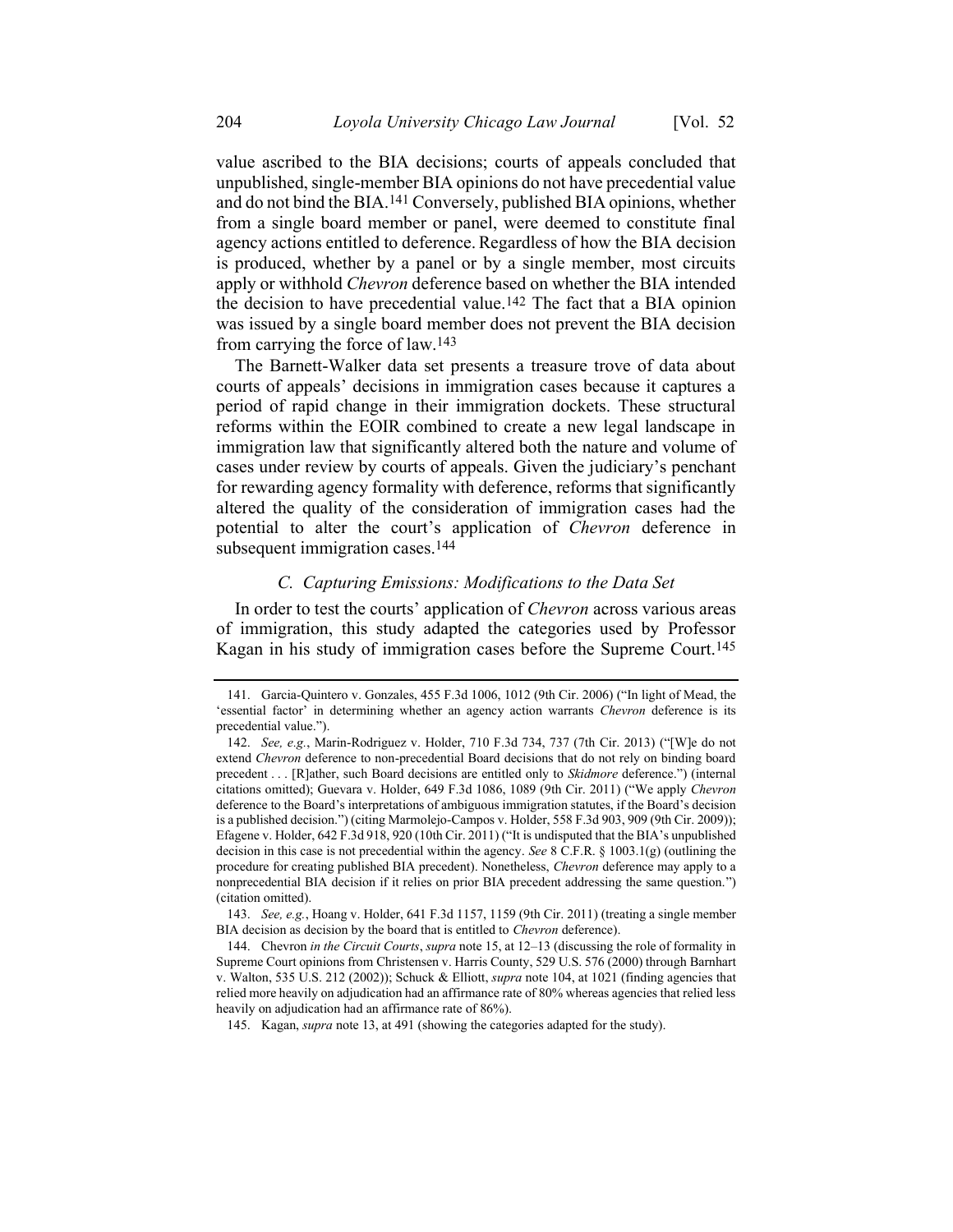Kagan categorized immigration cases into four subcategories: nonremoval, criminal grounds of removal, immigration detention, and relief from removal.146 He concluded these variables influenced when and how the Court applied or failed to apply *Chevron* in immigration cases.147 Kagan concluded Supreme Court justices appeared reticent to apply *Chevron* in cases that included issues related to the government's restriction of individuals' physical liberty, such as cases challenging immigration detention.<sup>148</sup> He also found that the Court was less likely to apply *Chevron* in cases challenging the criminal grounds of removal.<sup>149</sup> Conversely, he concluded that the Court was more willing to adopt *Chevron* in cases where there was no restriction on physical liberty at issue, such as in non-removal cases.150

This study applies similar categories to the immigration cases included in the Barnett-Walker data set in order to determine whether similar factors shaped courts of appeals' application of *Chevron*.To this end, this Article filtered the original Barnett-Walker data set by issue area to create a data set tracking solely the immigration cases collected in the original Barnett-Walker study. The immigration cases were then categorized and coded using the following variables:

• *Crimmigration*: Statutory interpretation in these cases concerns the immigration consequences of prior criminal conviction and requires the court to apply either the categorical or modified categorical approach. The categorical approach requires that courts consider the elements of a particular crime under federal law, and then compare these elements to those required for conviction under the criminal statute.151 In instances where the

<sup>146.</sup> *Id.* at 517–31 (illustrating the four categories adapted for the study); *id.* at 533–39 (discussing immigration beyond deportation).

<sup>147.</sup> *Id.* at 519–20 (describing how the Court has grown to increasingly apply *Chevron* in nonremoval cases after an initial "false start").

<sup>148.</sup> *Id.* at 533–35 (explaining the Supreme Court has heard fewer cases regarding the detention of immigrants than cases related to deportation of immigrants).

<sup>149.</sup> *Id.* at 522–31 (discussing the Supreme Court's handling of immigration cases concerning both immigration and criminal law).

<sup>150.</sup> Kagan, *supra* note [13,](#page-4-0) at 517–22 (explaining immigration cases that do not intersect with the criminal law were more likely to be heard by the Supreme Court). *Id.* at 537–539 (explaining that the Supreme Court has been more willing to apply *Chevron* in relief for removal cases). Kagan observes that "relief from removal" cases are treated by the Court as though they do not implicate a physical liberty interest—he attempts to articulate a reason for the Court's relative comfort in applying *Chevron* in these cases, but he is not convinced of his own suggested reasoning, at least as it applies to asylum cases. *Id.* at 539 ("I argue that the Supreme Court should treat the interpretation of asylum eligibility as it does grounds of removability."). It appears that the physical liberty framework does not adequately capture the dynamics at play in these cases.

<sup>151.</sup> Taylor v. United States, 495 U.S. 575, 588–89 (1990) ("Thus, Congress intended that the enhancement provision be triggered by crimes having certain specified elements, not by crimes that happened to be labeled 'robbery' or 'burglary' by the laws of the State of conviction.").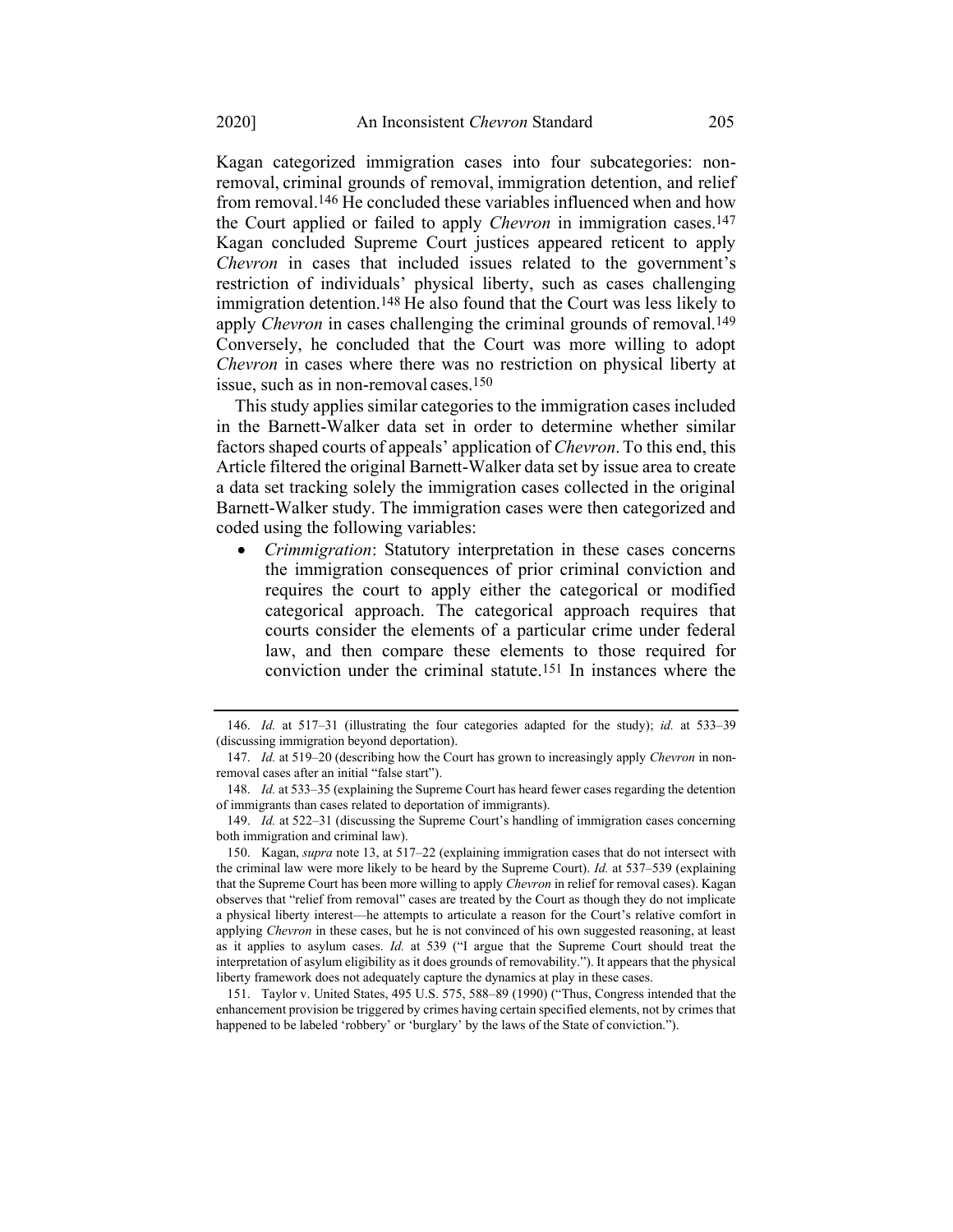court reviews divisible criminal statutes, it applies what has been termed the "modified categorical approach," which is a variation on the categorical approach.152 This category also includes cases where the court must determine the proper classification for a criminal statute under the "circumstance-specific" approach, articulated by the Court in *Nijhawan v. Holder.*153 While this classification does *not* include other immigration cases with criminal elements, such as cases involving immigration statutes where no conviction is required,<sup>154</sup> it does include cases related to mandatory detention where the reviewing court must apply the categorical or modified categorical approach.155

- *Removal*: Statutory interpretation in these cases relates to an individual who was found removable in immigration proceedings and requested some form of relief. This does not include cases where the eligibility for relief is contingent on the court's application of the categorical or modified categorical approach.
	- o Asylum Relief: Statutory interpretation in these cases relates to asylum claims. This includes cases where a reviewing court must determine whether a prior conviction qualifies as a "particularly serious crime[]" without applying the categorical or modified categorical approach.156
	- o Non-Asylum Humanitarian Relief: Statutory interpretation in these cases relates to other forms of humanitarian relief including withholding of removal,<sup>157</sup> protection under the Convention Against Torture (CAT),158 and the Nicaraguan Adjustment and Central American Relief Act (NACARA).159 Much like asylum, these forms of humanitarian relief incorporate international obligations into U.S. domestic law.

<sup>152.</sup> *See* Descamps v. United States, 570 U.S. 254, 284 (2013) (explaining the "modified categorical approach" and how it is applied).

<sup>153.</sup> Nijhawan v. Holder, 557 U.S. 29, 34 (2009) (discussing the "circumstance-specific approach" and how it is applied).

<sup>154.</sup> *See, e.g.*, 8 U.S.C. § 1182(a)(2)(C) (discussing controlled substance traffickers).

<sup>155. 8</sup> U.S.C. § 1226(c)(1) (establishing the categories of criminal convictions that trigger the mandatory detention provision).

<sup>156</sup>*. See, e.g.*, 8 U.S.C. § 1158(b)(2)(A)(ii) (establishing one of the exceptions to granting asylum to an immigrant).

<sup>157.</sup> 8 U.S.C. § 1231(b)(3) (explaining the Attorney General may not remove an immigrant to a country where their life would be threatened); 8 C.F.R § 208.16 (2020) (discussing withholding removal under the Convention Against Torture [CAT]).

<sup>158.</sup> 8 C.F.R §§ 208.16–208.18 (2020) (establishing the withholding of removal under the CAT); 8 C.F.R. §§ 1208.16–1208.18 (2020) (discussing withholding removal and the implementation of the CAT).

<sup>159.</sup> Pub. L. 105–100, 111 Stat. 2160 (1997) (establishing eligibility for relief from removal and deportation under the Nicaraguan Adjustment and Central American Relief Act).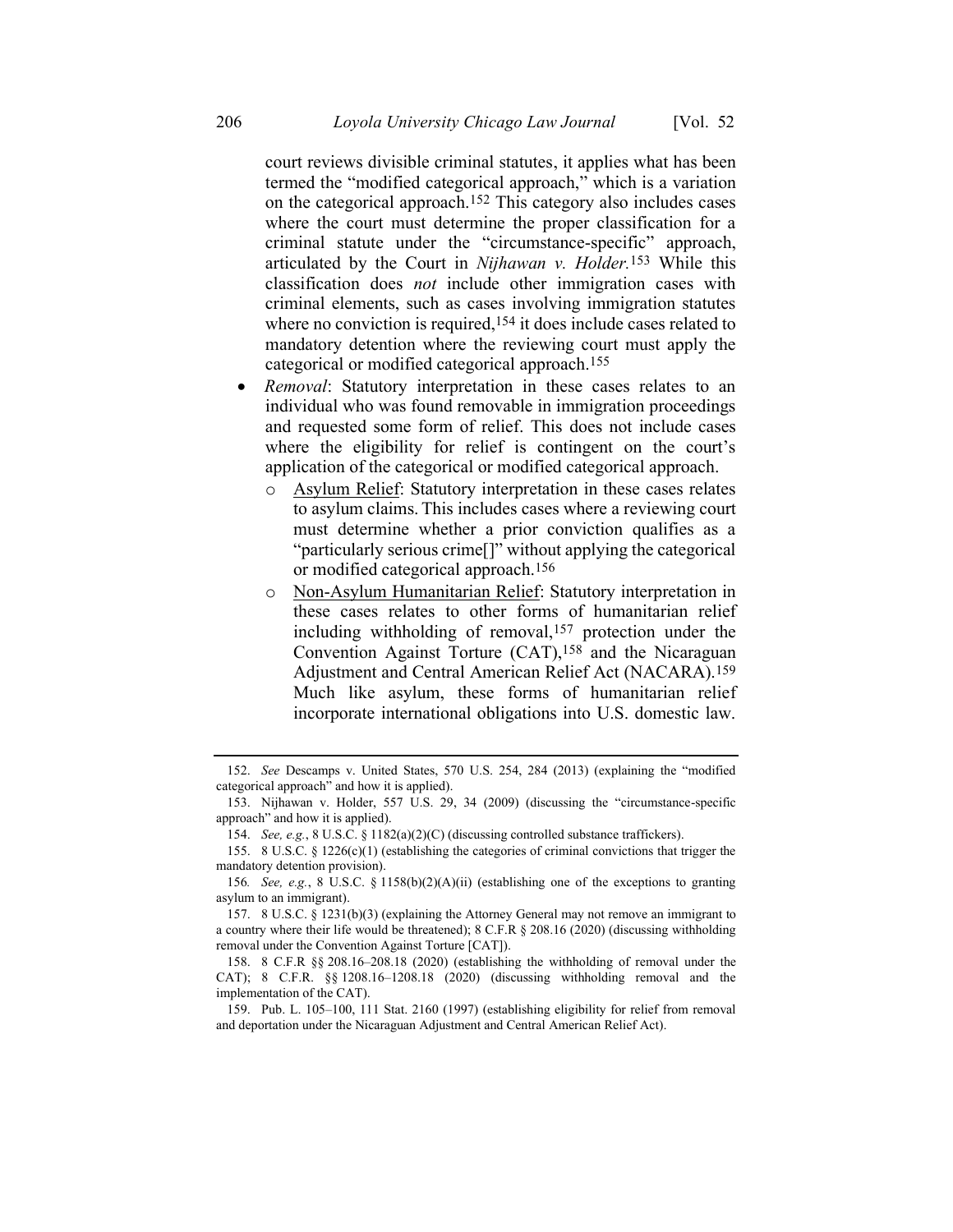Unlike asylum, however, these forms of relief are considered "broader" because they may remain available in instances when the individual is rendered ineligible for asylum.

- o Miscellaneous Relief: Statutory interpretation concerns any form of relief from removal not covered in Asylum Relief or Non-Asylum Humanitarian Relief. Such forms of relief include adjustment of status, 160 motions to reopen, 161 cancellation of removal, 162 and challenges to reinstatement of removal.163
- *Detention*: Statutory interpretation relates to statutes authorizing immigration detention.164
- *Non-Removal*: Statutory interpretation in these cases concerns legal issues arising in the context of affirmative immigration benefits. This category also includes other instances unrelated to either deportation or detention statutes.

<span id="page-29-0"></span>Readers will note that the "Removal" category was further classified into three sub-subcategories: Asylum, Non-Asylum Humanitarian Relief, and Miscellaneous. The subsidiary categories were created to capture different outcomes within removal proceedings where the justifications for *Chevron* deference vary in strength. For example, scholars have been critical of the perceived "excessive judicial deference" to the BIA's interpretation of the INA provisions related to asylum.165 Despite asylum law's unique ties to international and human rights law, scholars argue that *Chevron* deference has been applied in such a manner that courts merely view international law—the underpinning of U.S. asylum law—

<sup>160.</sup> 8 U.S.C. § 1255 (explaining how the status of a nonimmigrant can be adjusted to a person admitted for permanent residence).

<sup>161. 8</sup> U.S.C. § 1229a(c)(7) (discussing that an immigrant may file to reopen proceedings).

<sup>162.</sup> 8 U.S.C. § 1229b (discussing when the Attorney General may cancel removal or adjust status for certain permanent and nonpermanent residents).

<sup>163.</sup> 8 U.S.C. § 1231(a)(5) (explaining that the Attorney General may reinstate a removal order if they discover an alien has illegally reentered the United States after previously being removed or deported).

<sup>164.</sup> *See, e.g.*, 8 U.S.C. § 1226(e) (repealed) (discussing judicial review of apprehension and detention of aliens); § 1231 (discussing provisions for detention and removal of aliens ordered to be removed); § 1226 (explaining provisions related to apprehension and detention of aliens).

<sup>165.</sup> *See, e.g.*, Kagan, *supra* note [13,](#page-4-0) at 539 ("I argue that the Supreme Court should treat the interpretation of asylum eligibility as it does grounds of removability."); Bassina Farbenblum, *Executive Deference in U.S. Refugee Law: Internationalist Paths Through and Beyond* Chevron, 60 DUKE L.J. 1059, 1064 (2011) ("Throughout the life of the Refugee Act, U.S. courts have been laboring under the mistaken perception that they are bound, under the *Chevron* doctrine, to defer to the BIA's construction of U.S. refugee statutes, regardless of whether that construction is consistent with international law. Accordingly, U.S. courts, if they reference it at all, regularly treat international law as a persuasive, nonbinding guide that is trumped by *Chevron* deference to a BIA interpretation, even if that interpretation is inconsistent with international law.").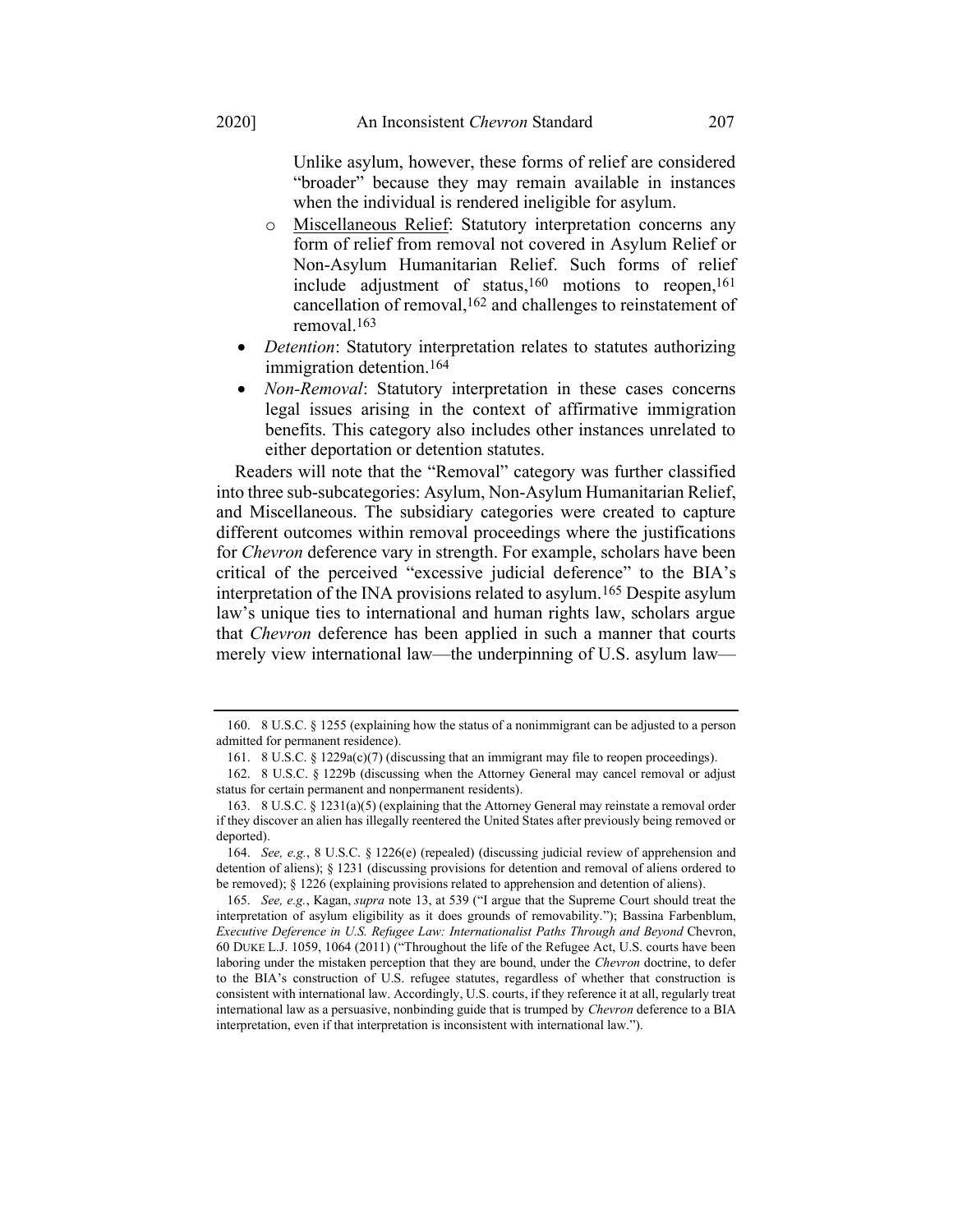as persuasive and the BIA's interpretation as binding. 166 While asylum claims frequently accompany claims for other forms of humanitarian relief, such as withholding of removal and protection from removal under the CAT, cases that raised multiple humanitarian relief claims were nevertheless categorized as "Asylum Relief" if the interpretation at issue was related to asylum, regardless of the presence of other claims.<sup>167</sup>

In addition to the subcategories listed above, I also coded the immigration cases for the following variables:

- *Country of citizenship*: Country where the individual is registered as a citizen.
- *Country of nationality*: Place or country of birth.
- *Procedural posture*: The individual's procedural posture with reference to immigration benefits or relief. The posture can be either "defensive" (cases where federal officials are attempting to effectuate a noncitizen's removal) or "affirmative" (where the initiated proceedings are seeking some immigration benefit).
- *Habeas*: The appeal arose from a habeas corpus petition filed in district court.

These latter variables are not analyzed in this Article as they will be explored further in future studies.

## III. FINDINGS ON *CHEVRON* IN IMMIGRATION CASES

#### *A. Overview of Findings*

The revised data set consists of 473 separate instances of statutory interpretations by circuit courts over the eleven-year period (2003–2013). In contrast to the Barnett-Walker data set, which found that total instances of statutory interpretation remained largely consistent over this time frame, the immigration cases were significantly lower in 2003 and 2004, the first two years of this study, before swelling to a relatively static volume in the subsequent years. Overall, there was an average of forty-

<sup>166.</sup> Farbenblum, *supra* note [165,](#page-29-0) at 1064 ("Though deference to agency judgment is sensible in many areas of statutory interpretation, neither *Chevron* nor the policies underlying it compel the lockstep deference that courts afford the BIA's construction of asylum provisions.").

<sup>167.</sup> The decision to distinguish between these three forms of "removal" cases was motivated by the desire to see if different variables influence the courts' application of *Chevron* in these cases. For example, asylum was categorized separately from other forms of humanitarian relief because it is subject to the most requirements *and* disqualifying conditions. *See* 8 U.S.C. § 1158(a)–(b) (explaining the authority and conditions for granting asylum). By distinguishing between cases where asylum or some other form of humanitarian relief is available, I hoped to capture whether extraneous variables, such as prior conviction history or asylum filing deadlines, influence the court's application of *Chevron* in categories "Asylum Relief" and "Non-Asylum Humanitarian Relief," which frequently rely on similar facts and legal arguments to support their respective claims.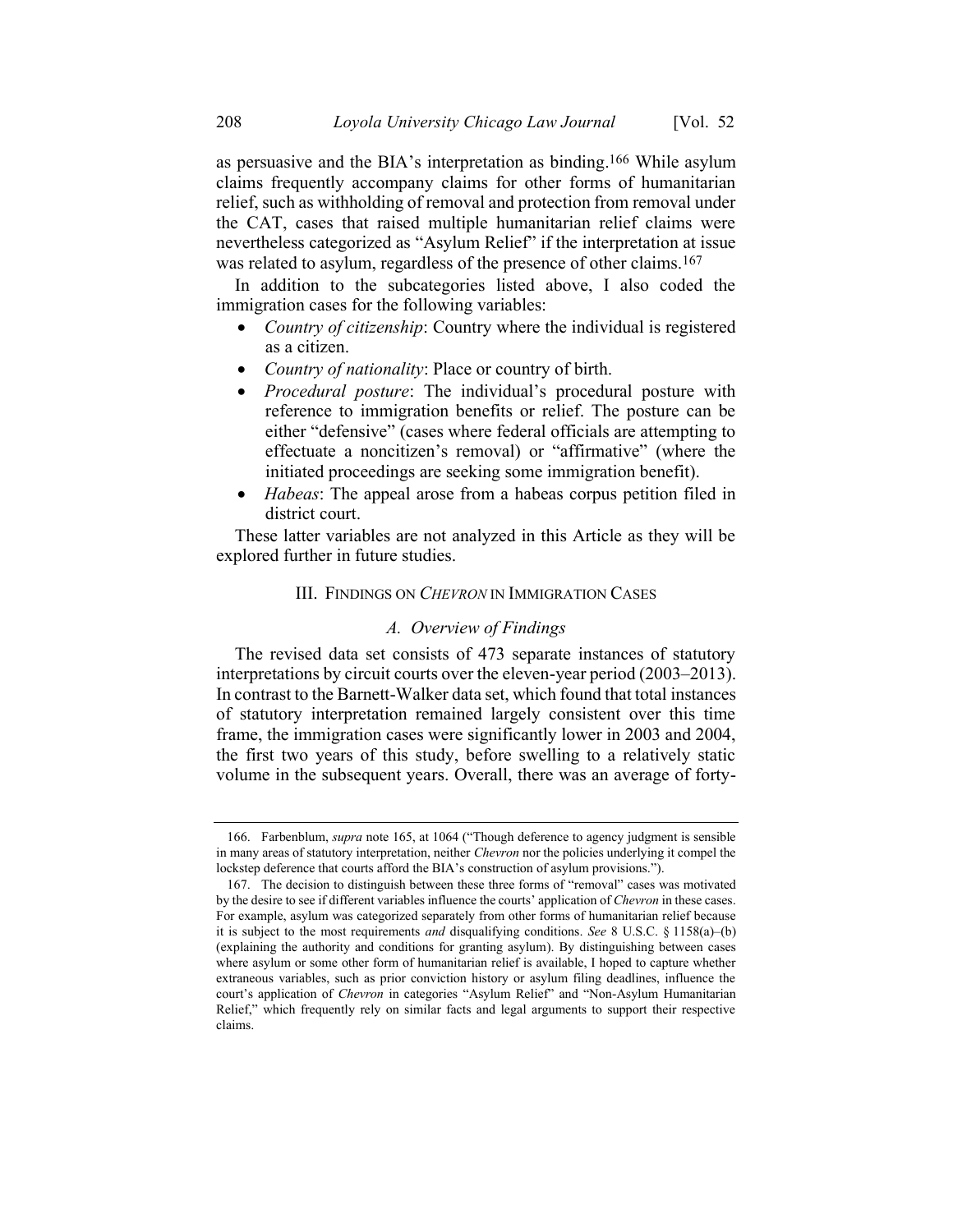|              | Immigration<br><b>Interpretations</b> | Immigration<br><b>Interpretations</b> |
|--------------|---------------------------------------|---------------------------------------|
| Circuit No.  | (n)                                   | (%)                                   |
|              | 25                                    | 5.29%                                 |
| 2            | 83                                    | 17.55%                                |
| 3            | 81                                    | 17.12%                                |
| 4            | 27                                    | 5.71%                                 |
| 5            | 34                                    | 7.19%                                 |
| 6            | 16                                    | 3.38%                                 |
| 7            | 34                                    | 7.19%                                 |
| 8            | 18                                    | 3.81%                                 |
| 9            | 111                                   | 23.47%                                |
| 10           | 15                                    | 3.17%                                 |
| 11           | 28                                    | 5.92%                                 |
| DC           | 1                                     | 0.21%                                 |
| <b>TOTAL</b> | 473                                   | 100%                                  |

three immigration interpretations per year.168 Despite a lower sampling at the beginning of the data set, courts of appeals' immigration dockets remained relatively consistent throughout the period under review.

**Table 1: Immigration Interpretations Across Circuits**

While instances of judicial interpretation remained largely consistent over the eleven-year period, the instances of statutory interpretation were not as evenly distributed across immigration classification, formality of agency interpretation, or circuit. The disparity in review rates across circuits is quite vast. The Ninth Circuit (23.47%) alone comprises nearly a quarter of all the entries. When the Ninth Circuit is coupled with the Second Circuit (17.55%) and Third Circuit (17.12%)—the circuits with the second and third largest sampling of immigration interpretations in the data set—these three circuits make up 57.84% of the total data set. This accords with previous studies that have found the Second, Third, and

<sup>168.</sup> There were 20 interpretations in 2003, 32 in 2004, 41 in 2005, 52 in 2006, 44 in 2007, 50 in 2008, 45 in 2009, 43 in 2010, 55 in 2011, 47 in 2012, and 44 in 2013. Chevron *in the Circuit Courts*, *supra* not[e 15,](#page-5-0) at 27 n.158 ("There were 165 interpretations in 2003, 165 in 2004, 145 in 2005, 145 in 2006, 134 in 2007, 138 in 2008, 132 in 2009, 117 in 2010, 143 in 2011, 129 in 2012, and 145 in 2013. This does not necessarily mean that the use of *Chevron* deference has remained stable over time.").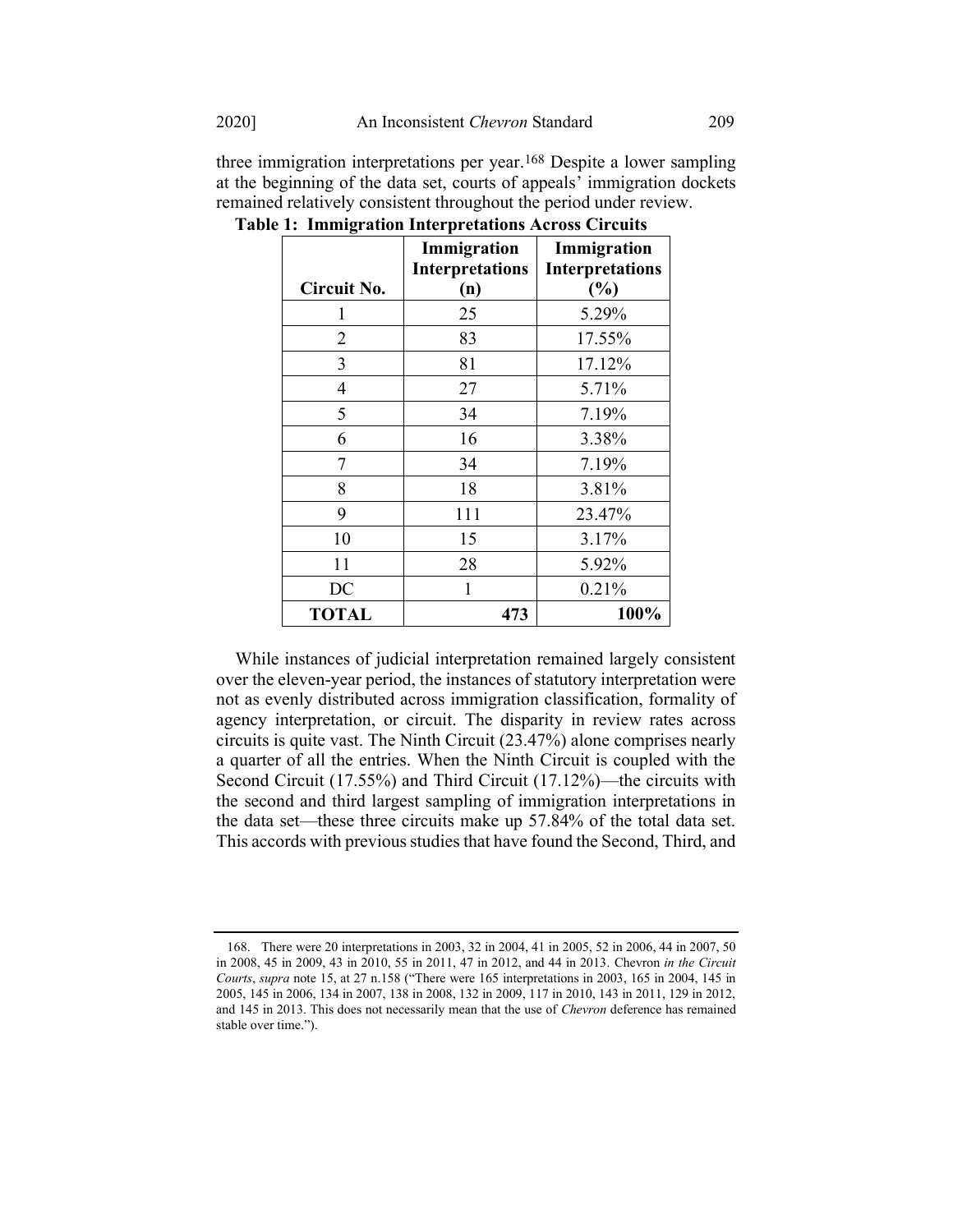Ninth Circuits hear the largest volume of immigration cases in the country.169

In contrast to the overall Barnett-Walker data set which included a sizable sample of DC and Federal Circuit opinions (19.7% and 7.9% of the Barnett-Walker data set, respectively), these circuits are almost entirely absent from the revised data set.<sup>170</sup> This is due to statutes circumscribing appellate review of orders of removal, which comprise a majority of the instances of statutory interpretation in the revised data set. The Federal Circuit lacks subject matter jurisdiction over immigration cases.171 The remaining federal appellate courts have jurisdiction to review *only* those orders of removal that originated within the geographic confines of the Federal Circuit and became final.172 Since there are no immigration courts in the District of Columbia,173 the DC Circuit does not have jurisdiction to review appeals resulting from removal orders. For this reason, the only immigration-related entry from the DC Circuit in the Barnett-Walker data set was a case concerning the Q-1 cultural exchange program.174

<sup>169.</sup> Jaya Ramji-Nogales et al., *Refugee Roulette: Disparities in Asylum Adjudication*, 60 STAN. L. REV. 295, 362 tbl.2 (2007) (showing that between 2004 and 2005, the Ninth Circuit [2,097], Second Circuit [451] and Third Circuit [330] far outpaced other circuits in the number of merits decisions they handed down in asylum related appellate decisions).

<sup>170.</sup> Chevron *in the Circuit Courts*, *supra* note [15,](#page-5-0) at 27–28 (discussing an overview of the study's dataset).

<sup>171.</sup> 28 U.S.C. § 1295 (explaining the jurisdiction of the United States Court of Appeals for the Federal Circuit).

<sup>172.</sup> 8 U.S.C. § 1252(b)(2) (explaining the venue and forms requirements to review orders of removal). *See also* John R.B. Palmer et al., *Why Are So Many People Challenging Board of Immigration Appeals Decisions in Federal Court? An Empirical Analysis of the Recent Surge in Petitions for Review*, 20 GEO. IMMIGR. L.J. 1, 21 (2005) ("The current venue rule is that [an immigration] petition must be filed in the circuit in which the IJ completed proceedings. As a practical matter, this means that only the First through the Eleventh Circuits have jurisdiction over petitions for review, since there are no immigration courts located within the territory of the District of Columbia Circuit. Before April 1, 1997, a petition could be filed in either the circuit in which the IJ 'conducted [proceedings] in whole or in part' or the circuit in which the petitioner resided.").

<sup>173.</sup> *EOIR Immigration Court Listing*, U.S. DEP'T JUST., [https://www.justice.gov/eoir/eoir](https://www.justice.gov/eoir/eoir-immigration-court-listing)[immigration-court-listing.](https://www.justice.gov/eoir/eoir-immigration-court-listing) [https://perma.cc/2BVR-3RTM] (last visited Aug. 3, 2020) (establishing a list of immigration courts in the United States).

<sup>174.</sup> *See* Int'l Internship Program v. Napolitano, 718 F.3d 986, 987 (D.C. Cir. 2013) (explaining that to participate in the cultural exchange program a foreign citizen must obtain an Q-1 visa).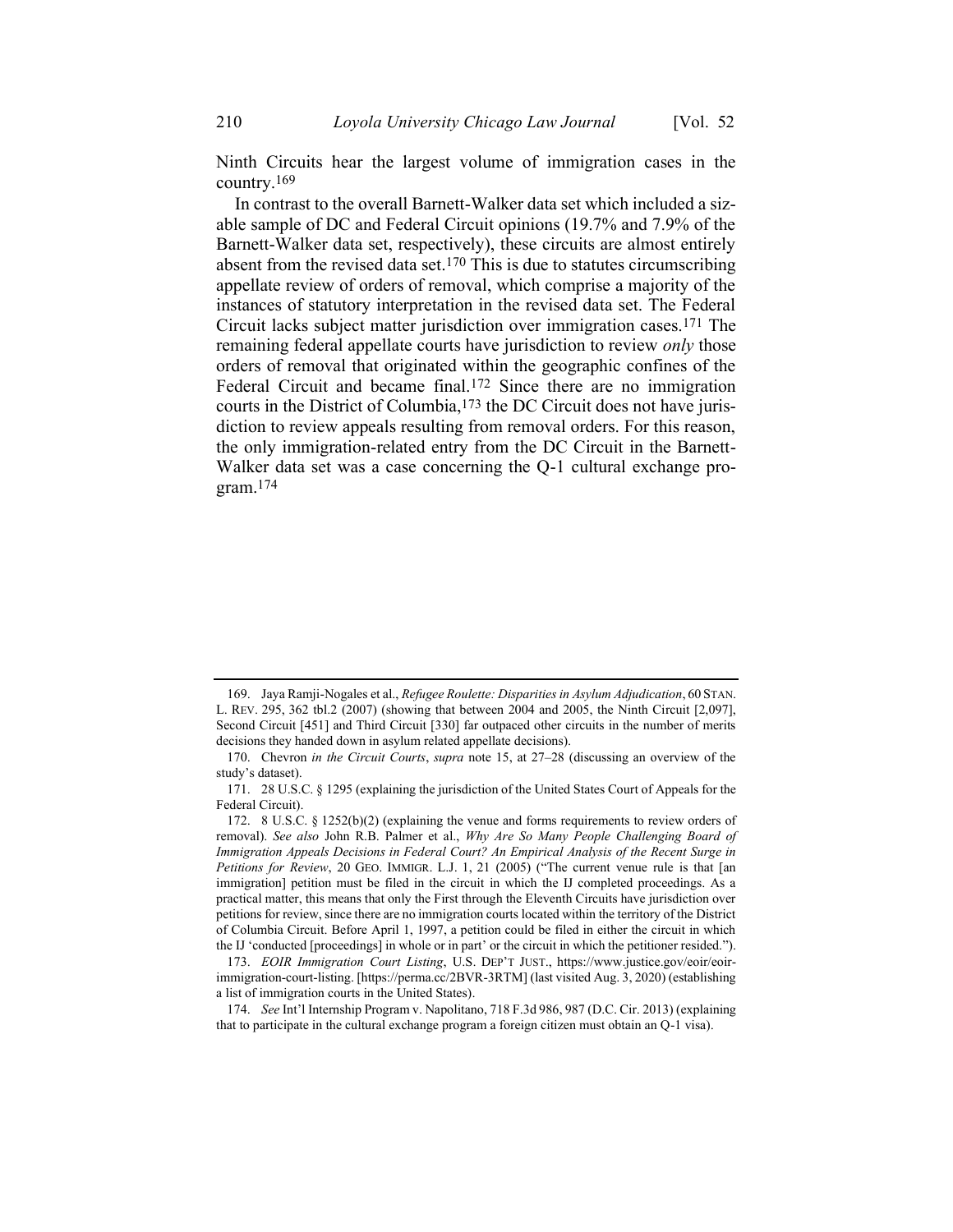

#### **Figure 1: Total Immigration Cases by Circuit**

Just as the three circuits dominated the revised data set, a handful of immigration subcategories dominated the data set. As recorded in Table 2, Miscellaneous Relief (50.73%) alone comprises more than half of the total immigration interpretations contained in the revised data set. When coupled with the other Removal categories, this section makes up nearly three-quarters of the total data set (72.34%) and is by far the most common context in which immigration interpretations are produced. Since these cases all originate in immigration court and must be appealed to the BIA before they can be appealed to courts of appeals, the vast majority of statutory interpretation contained in the revised data set is the product of BIA adjudications. To this day, BIA adjudications account for more than eighty-five percent of administrative agency appeals.175

175. *U.S. Courts of Appeals – Judicial Business 2018*, U.S. CTS. (2018), <https://www.uscourts.gov/statistics-reports/us-courts-appeals-judicial-business-2018> [https://perma.cc/KS4H-8AM4] (last visited Aug. 22, 2019) (illustrating BIA adjudication comprised 86 and 85 percent of total administrative agency appeals in 2017 and 2018, respectively).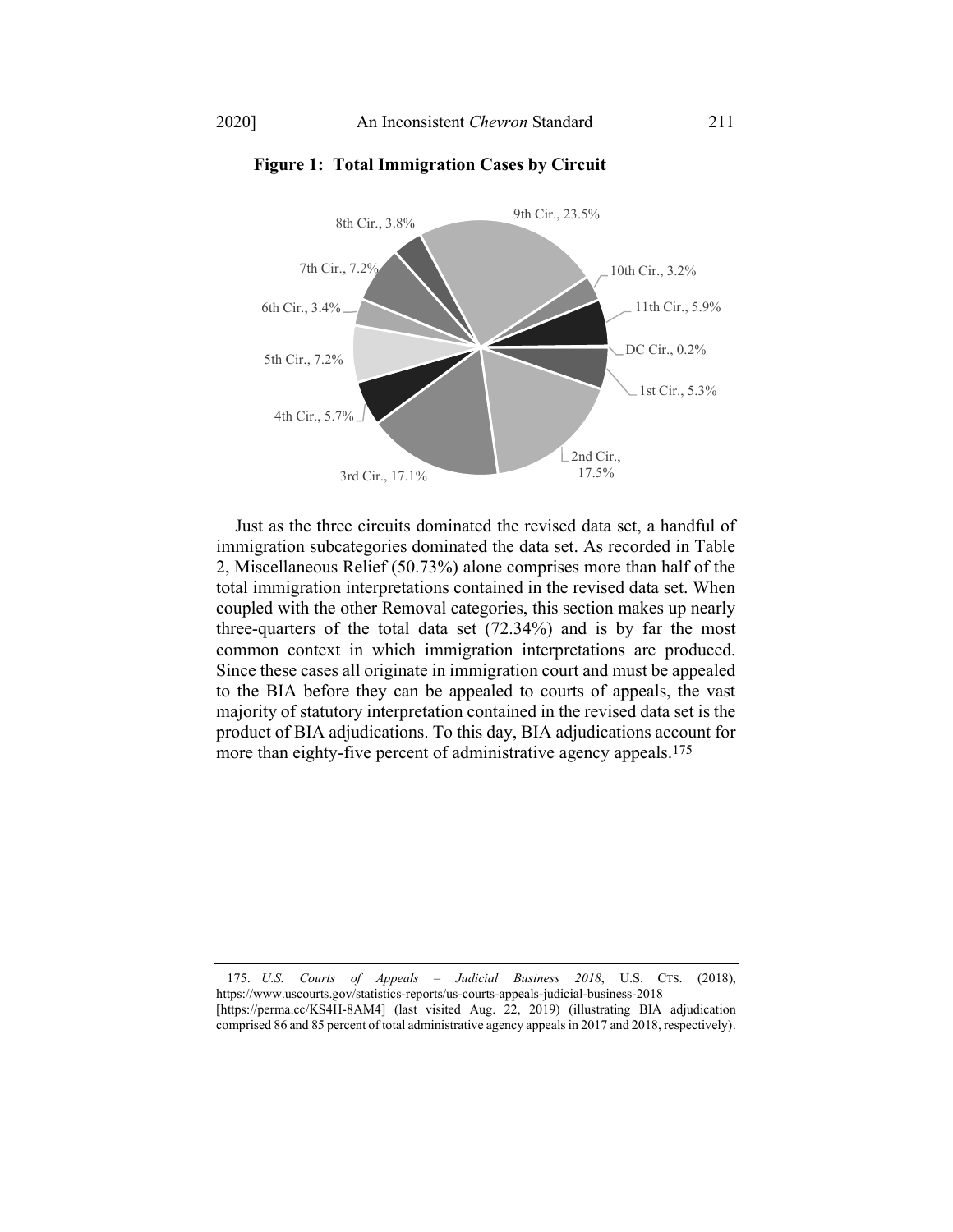|              |                 |                  |                 | <b>Removal</b>   |                                    |                   |
|--------------|-----------------|------------------|-----------------|------------------|------------------------------------|-------------------|
|              | Detention       | Crimmigration    | Non-Removal     | Asylum Relief    | Humanitarian Relief<br>Non-Asyluim | Misc. Relief      |
| 2003         | $\overline{2}$  | $\overline{2}$   | $\mathbf{0}$    | $\overline{2}$   | $\overline{2}$                     | 12                |
| 2004         | $\theta$        | 8                | 3               | $\overline{4}$   | 4                                  | 16                |
| 2005         | $\mathbf{0}$    | $\overline{7}$   | $\mathbf{1}$    | 7                | 7                                  | 22                |
| 2006         | $\mathbf{0}$    | $\overline{4}$   | 7               | 11               | 11                                 | 27                |
| 2007         | $\theta$        | 7                | $\overline{2}$  | 7                | 7                                  | 27                |
| 2008         | 4               | $\overline{7}$   | 6               | 10               | 10                                 | 22                |
| 2009         | 1               | 8                | 6               | 9                | 9                                  | 18                |
| 2010         | $\theta$        | 8                | $\mathbf{1}$    | $\overline{7}$   | 7                                  | 22                |
| 2011         | 1               | 12               | $\overline{2}$  | 7                | $\overline{7}$                     | 32                |
| 2012         | 1               | 12               | 1               | 9                | 9                                  | 23                |
| 2013         | 1               | 11               | 8               | 4                | 4                                  | 19                |
| <b>TOTAL</b> | 10<br>$(2.1\%)$ | 86<br>$(18.2\%)$ | 37<br>$(7.8\%)$ | 77<br>$(16.3\%)$ | 23<br>$(4.9\%)$                    | 240<br>$(50.7\%)$ |
|              |                 |                  |                 | 340 (72.34%)     |                                    |                   |

#### **Table 2: Immigration Subcategories over Time**

Finally, the vast majority of the interpretations in the current data set are shaped by removal proceedings. Of the 473 interpretations, 436 (91.97%) arose from litigation where the noncitizen was or had been in removal proceedings, while only 37 (8.03%) arose when the noncitizen affirmatively initiated the litigation to pursue some immigration benefit.176 Similarly, the vast majority of interpretations (81.82%) originated from formal adjudications by the BIA. This stands in stark contrast to Barnett and Walker's findings regarding the method by which agencies produced their interpretations. Barnett and Walker found that the agency formats were roughly equally distributed between notice-andcomment rulemaking (36.5%), formal adjudications (36.1%), and

<sup>176.</sup> Asylum presents a unique form of relief for these purposes. Petitioners may affirmatively apply for asylum or they may defensively apply for asylum once removal proceedings have commenced against the individual. 8 C.F.R. § 208.3(a)–(b) (2020). If an individual affirmatively applies for asylum but has their application denied by an asylum officer, the asylum officer will then refer the asylum application to an immigration judge for adjudication in removal proceedings. 8 C.F.R. § 208.14(c)(1) (2020). Thus, asylum applications have the potential to transform from affirmative to defensive applications. For the purposes of such studies, all cases are categorized based on the petitioner's posture at the time of the appellate review. Since denial of affirmative asylum applications trigger removal proceedings, such cases only result in appellate review *after* they have been transformed into removal proceedings.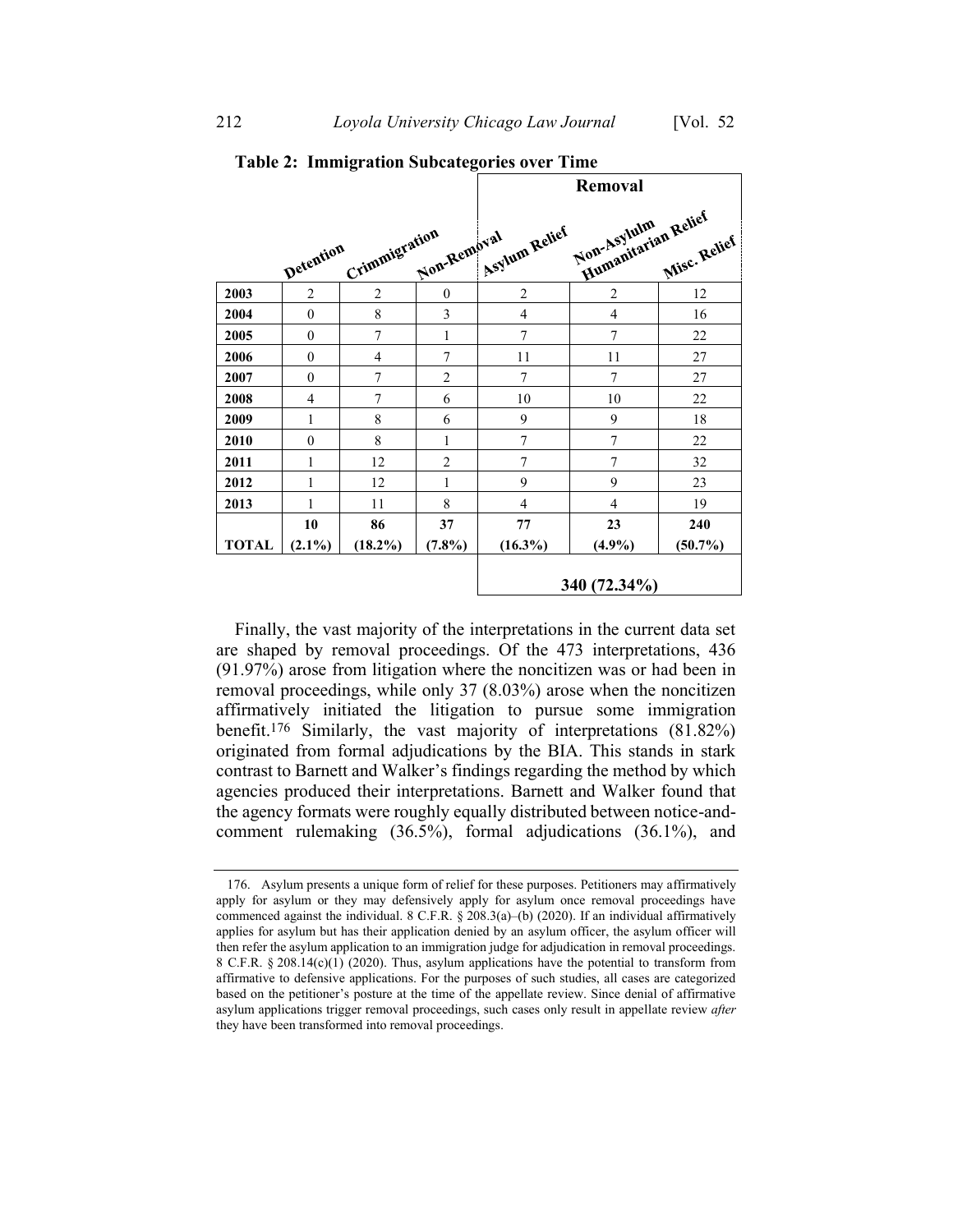informal interpretations (24.8%).177 Federal immigration agencies are an outlier in their outsize reliance on administrative adjudication as a means of interpreting immigration statutes. 178

These statistics highlight the idiosyncratic process by which the vast majority of immigration statutes are interpreted by the federal agencies. Given the potential adverse results for individuals who face forcible removal from the United States, it is perhaps of little surprise that individuals in removal proceedings avidly litigate their cases, which in turn creates a significant demand on the administrative mechanisms for adjudicating and reviewing removal cases. Rather than attempt to address the underlying causes of the ever-increasing volume of immigration cases, administrative reforms at the turn of the century streamlined the administrative review process in a way that shifted the burden of adjudicating these disputes from the agency to the courts of appeals.

|  | B. Chevron Application and Agency Win Rates |
|--|---------------------------------------------|
|  |                                             |

| <b>Immigration Category</b>    | N   | <b>Chevron</b>   |
|--------------------------------|-----|------------------|
|                                |     | application rate |
| Detention                      | 10  | $50.0\%$ (5)     |
| Crimmigration                  | 86  | $51.16\%$ (44)   |
| Non-Removal                    | 37  | $70.27\%$ (26)   |
| Removal                        | 340 | 75.88% (258)     |
| Asylum Relief                  | 77  | 75.32% (58)      |
| Non-Asylum Humanitarian Relief | 23  | 78.26% (18)      |
| Miscellaneous Relief           | 240 | 75.83% (182)     |
| <b>TOTAL</b>                   | 473 | $70.4\%$ (333)   |

**Table 3:** *Chevron* **Application Rates**

Once the cases were coded with their respective immigration classifications, the revised data set reveals stark patterns and practices in the courts of appeals' application of *Chevron* within the broader immigration context. To this end, the first measurement to consider is the frequency with which courts concluded that the statute under consideration was subject to *Chevron*. 179 Of the 473 immigration statute

<sup>177.</sup> Chevron *in the Circuit Courts*, *supra* not[e 15,](#page-5-0) at 28.

<sup>178.</sup> *See* Family, *supra* note [13,](#page-4-0) at 120 (discussing the BIA's reliance on adjudication and guidance documents rather than on agency rulemaking as well as practical obstacles to immigration agency's attempts to employ rulemaking).

<sup>179.</sup> A note of caution: just because a court finds that a statute is subject to *Chevron* does not mean that the court proceeded to apply *Chevron*. This rate of application captures instances where the court will apply *Chevron* if it satisfies the additional prerequisites of the opinion, namely that (1) the statutory language is ambiguous and (2) the agency's proposed interpretation is reasonable. Chevron U.S.A., Inc. v. Nat*.* Res*.* Def*.* Council, Inc*.*, 467 U.S. 837, 842–43 (1984).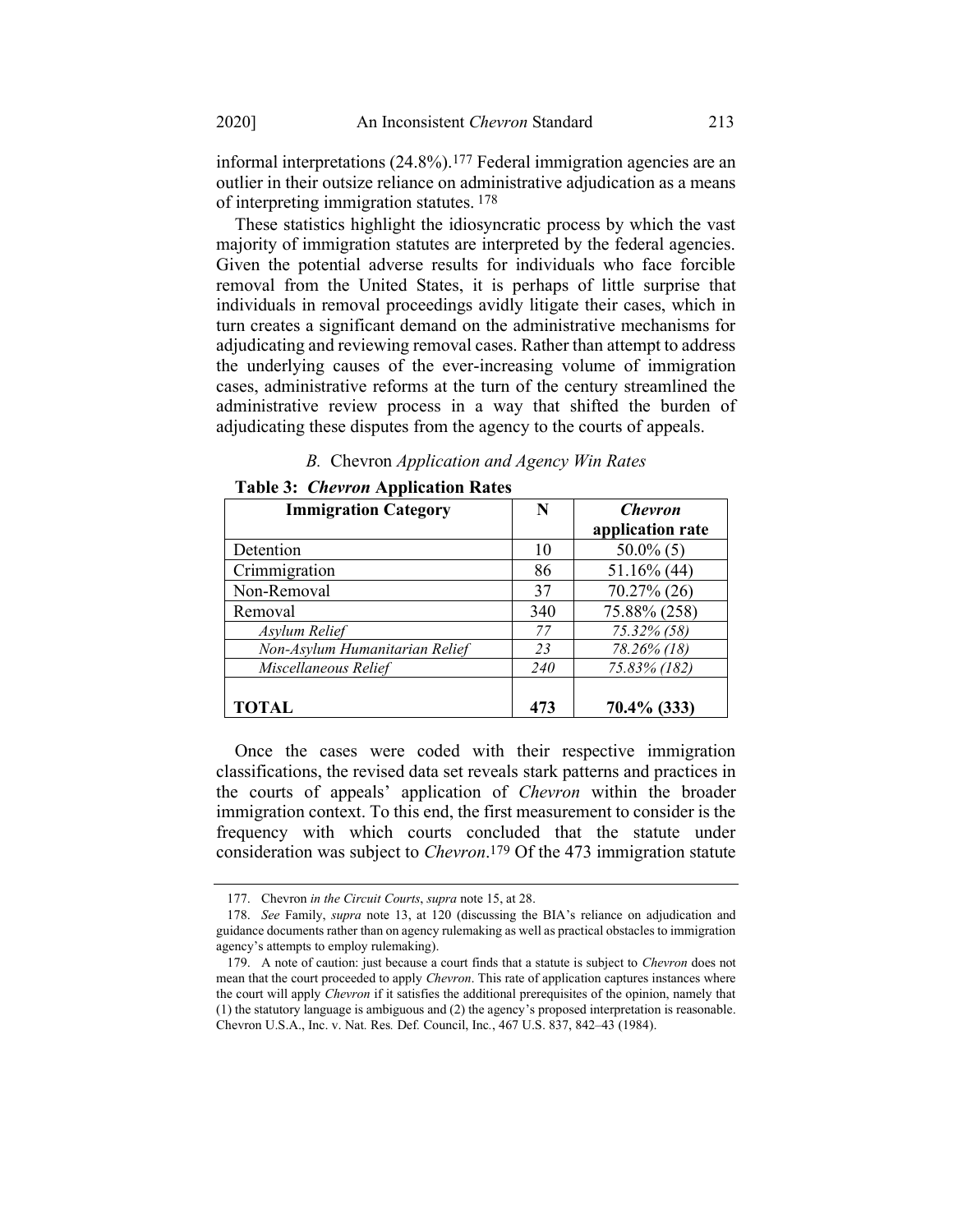interpretations studied, the circuit courts applied the *Chevron* framework in 333 of them (70.4%), a marked but not unprecedented departure from the Barnett-Walker study, which found that circuit courts applied the *Chevron* framework in 74.8% of the global data set.180 If the analysis ended here, then there would be little reason to believe that courts of appeals apply *Chevron* differently in the immigration context than in other administrative law cases.

It becomes immediately apparent, however, that once the immigration interpretations are filtered into their respective subcategory, *Chevron*  controls at wildly different rates. For example, courts of appeals hold that *Chevron* applies only in 50% and 51.16% of interpretations classified as "immigration detention" and "crimmigration," respectively. This significantly lowered rate of *Chevron* application accords with Kagan's general findings about the Supreme Court's hesitance to apply *Chevron* deference in these categories of cases.181 Although the Court has yet to explicitly embrace Kagan's physical liberty framework for applying *Chevron*, courts of appeals appear to have gleaned similar lessons from the Supreme Court precedent.

The appellate courts' language reflects their recalcitrance to apply *Chevron* in cases involving crimmigration considerations by explicitly weighing anti-deference principles in their opinions. While most immigration statutes are considered civil in nature, immigration law in recent decades has become increasingly entangled with criminal laws, which frequently trigger removal proceedings or other immigration consequences. In the crimmigration cases—which require courts to review both criminal statutes *and* the immigration statute—courts frequently employ a rhetoric that is restrictive of any deference and apply de novo review.182 Courts have also previously reasoned that *Chevron*  deference does not apply in such cases involving categorical and modified categorical approaches because the interpretation of federal statutes is an area where the courts, not the attorney general, have the relative expertise.183 This latter justification runs directly counter to *Chevron* because it draws no meaningful distinction between the attorney general, and by extension the Department of Justice, and other federal

<sup>180.</sup> Chevron *in the Circuit Courts*, *supra* not[e 15,](#page-5-0) at 32.

<sup>181.</sup> Kagan, *supra* note [13,](#page-4-0) at 522–35.

<sup>182.</sup> *See, e.g*., Bobb v. Att*'*y Gen. of the United States, 458 F.3d 213, 217 (3d Cir. 2006) ("We exercise *de novo* review over the BIA's conclusion that Bobb's criminal conviction constitutes an aggravated felony.") (citing Ki Se Lee v. Ashcroft, 368 F.3d 218, 221 (3d Cir. 2004)).

<sup>183.</sup> *See, e.g.*, Yong Wong Park v. Att*'*y Gen. of the United States, 472 F.3d 66, 71 (3d Cir. 2006) ("[T]he Attorney General has no particular expertise in defining a term under federal law, yet it is "what federal courts do all the time.") (quoting Drakes v. Zimski, 240 F.3d 246, 251 (3d Cir. 2001)).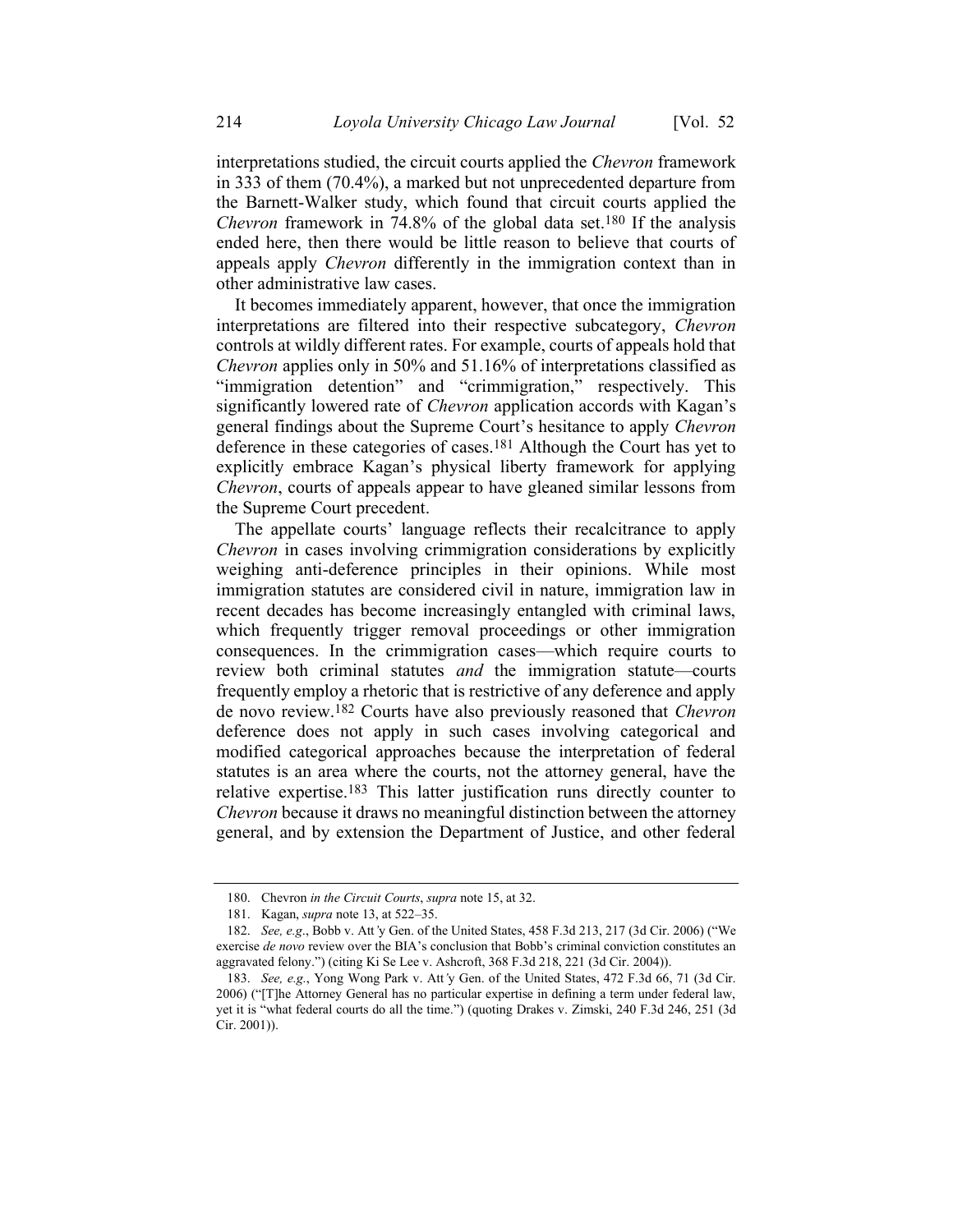agencies tasked with interpreting federal statutes.184 Nevertheless, courts frequently comment on the delicate task of teasing apart these varying and contradictory principles in their opinions.185 For instance, in *Morales-Garcia v. Holder*, 186 a Ninth Circuit panel articulated perhaps the clearest position on how it understood *Chevron* to apply in cases that concerned the categorical or modified categorical approach. The panel partitioned their review of BIA categorical determinations into two parts. The first part required the appellate court to determine the offense the petitioner was convicted of committing, which involved interpreting either state or federal criminal statute. 187 Since the BIA has no special expertise interpreting such statutes, the court held that it is not entitled to any deference in this step.188 Once the appellate court has determined the nature of the petitioner's prior conviction, it then proceeds to step two, wherein it must determine whether the conviction qualifies as either a "crime involving moral turpitude" or an "aggravated felony" under the INA.189 In contrast to the first step, the Ninth Circuit held that the BIA is entitled to *Chevron* deference with respect to the latter step in the analysis.190 This bifurcated analysis for categorical and modified categorical cases has similarly been adopted by the Fifth Circuit.191 Other circuits, however, have flattened the deference analysis in categorical and modified categorical cases and omitted any discussion of the two-step inquiry articulated by the Ninth Circuit. The First, Third, and Seventh Circuits maintain that *Chevron* applies to a courts' review of the categorical and modified categorical cases generally without

<sup>184.</sup> *Chevron U.S.A., Inc.*, 467 U.S. at 858–59 (concerning the Environmental Protection Agency's interpretation of the Clean Air Act Amendments of 1977, specifically the portion codified in 42 U.S.C. §§ 7501–7508).

<sup>185.</sup> *See, e.g.*, Ng v. Att*'*y Gen. of the United States, 436 F.3d 392, 395 (3d Cir. 2006) ("[W]e exercise plenary review over Ng's legal contention that the use of interstate commerce facilities in the commission of a murder-for-hire in violation of 18 U.S.C. § 1958 is not an aggravated felony."); Singh v. Gonzales, 432 F.3d 533, 538 (3d Cir. 2006) ("The BIA's interpretation of 18 U.S.C. § 16 is not entitled to deference by this Court: as a federal provision outside the INA, it lies beyond the BIA's area of special expertise.").

<sup>186.</sup> *See generally* Morales-Garcia v. Holder, 567 F.3d 1058 (9th Cir. 2009).

<sup>187.</sup> *Id.* at 1061.

<sup>188.</sup> *Id.* ("Because the BIA has no special expertise by virtue of its statutory responsibilities in construing state or federal criminal statutes . . . we review the BIA's finding regarding the specific act for which the petitioner was convicted *de novo.*").

<sup>189.</sup> *Id. See also* 8 U.S.C. § 1101(43).

<sup>190.</sup> *Morales-Garciz*, 567 F.3d at 1061.

<sup>191.</sup> Nieto Hernandez v. Holder, 592 F.3d 681, 684 (5th Cir. 2009) ("In conducting our analysis, we first review the BIA's interpretation of the INA itself, including its definition of the INA's words and phrases*. . . .* We then review *de novo* whether a petitioner's conviction under a state statute constitutes an 'aggravated felony' and renders him ineligible for cancellation of removal.") (internal quotation and citations omitted).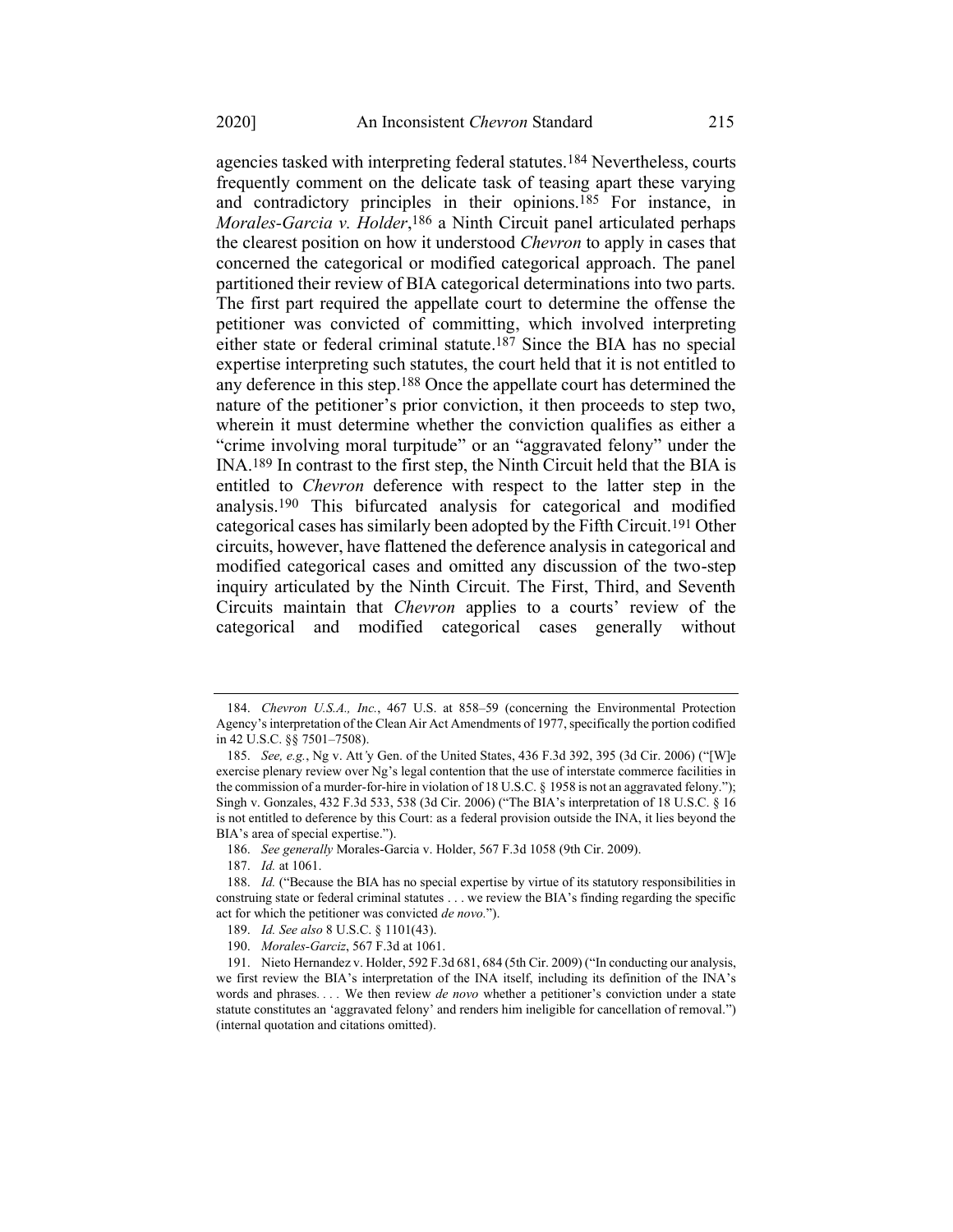distinguishing between the multiple steps in these analyses.<sup>192</sup>

Moreover, in addition to these considerations related to interpreting criminal statutes, these categorical and modified categorical cases also raised concerns about the existence of an immigration lenity rule. While the rule has been deployed by the Court in post-*Chevron* cases,193 the immigration lenity rule functions as an anti-deference tool that does not fit comfortably within the *Chevron* deference regime.194 Courts have grappled with this issue in their attempts to determine whether *Chevron*  applies,195 and the Supreme Court has yet to definitively rule on the matter.196

While courts of appeals are reluctant to find that *Chevron* applies in immigration detention and crimmigration cases, these concerns appear to dissipate in the remaining areas of immigration law—non-removal and all three subcategories of removal cases. In fact, the aggregated rate of *Chevron* application (75.88%) in removal cases is comparable with Barnett and Walker's finding.197 Courts demonstrate a remarkable

193. Immigr. & Naturalization Servs. v. Cardoza-Fonseca, 480 U.S. 421, 449 (1987) ("We find these ordinary canons of statutory construction compelling, even without regard to the longstanding principle of construing any lingering ambiguities in deportation statutes in favor of the alien."); Immig. & Naturalization Servs. v. St. Cyr, 533 U.S. 289, 320 (2001) (quoting Immig. & Naturalization Servs. v. Cardoza*-*Fonseca, 480 U.S. 421, 449 (1987)).

<sup>192.</sup> *See, e.g*., Soto-Hernandez v. Holder, 729 F.3d 1, 3 (1st Cir. 2013) (noting that *Chevron* deference applied in cases where the BIA interpreted the immigration ramifications of a criminal conviction); Totimeh v. Att*'*y Gen. of the United States, 666 F.3d 109, 113 (3d Cir. 2012) ("The BIA's determination of whether a specific crime involves moral turpitude qualifies for *Chevron* deference.") (citing Knapik v. Ashcroft, 384 F.3d 84, 87 n.3 (3d Cir. 2004)); Mata-Guerrero v. Holder, 627 F.3d 256, 259 (7th Cir. 2010) ("Our review of an agency's determination of whether a particular crime should be classified as a crime of moral turpitude ordinarily is deferential under Chevron, U.S.A., Inc. v. Natural Resources Defense Council, Inc., 467 U.S. 837, 843–44 (1984) . . . ."). *Contra* Familia Rosario v. Holder, 655 F.3d 739, 743 (7th Cir. 2011) ("This court reviews de novo the legal question of whether a conviction constitutes an aggravated felony for purposes of eligibility for cancellation.") (citing Guerrero*-*Perez v. Immigr. & Naturalization Servs., 242 F.3d 727, 730 (7th Cir. 2001)).

<sup>194.</sup> *See* Slocum, *supra* note [13,](#page-4-0) at 517 ("Notwithstanding this recent reference, the role of the immigration rule of lenity in deportation proceedings is not clear due to the competing deference doctrine announced in the now-famous case *Chevron U.S.A. Inc. v. Natural Resources Defense Council, Inc....* One important issue left unresolved by the Court is the role of canons of construction in the review of agency interpretations."); *see generally* David S. Rubenstein, *Putting the Immigration Rule of Lenity in Its Proper Place: A Tool of Last Resort After Chevron*, 59 ADMIN. L. REV. 479 (2007) (dissecting academic literature proposing the incorporation of the rule of lenity into *Chevron* Step 1 and arguing that the rule of lenity should be incorporated in *Chevron* Step 2 instead).

<sup>195.</sup> *See, e.g.*, *Soto-Hernandez*, 729 F.3d at 6 ("Ultimately, this case does not require us to confront whether (and if so, when) the rule of lenity applies in the immigration context . . . .").

<sup>196.</sup> Esquivel-Quintana v. Sessions, 137 S. Ct. 1562, 1572 (2017) (finding the statutory language under consideration unambiguous and therefore sidestepping any need to address whether the rule of lenity or *Chevron* received priority)*.*

<sup>197.</sup> Chevron *in the Circuit Courts*, *supra* note [15,](#page-5-0) at 32 (*Chevron* deemed to apply in 74.8% of the global data set).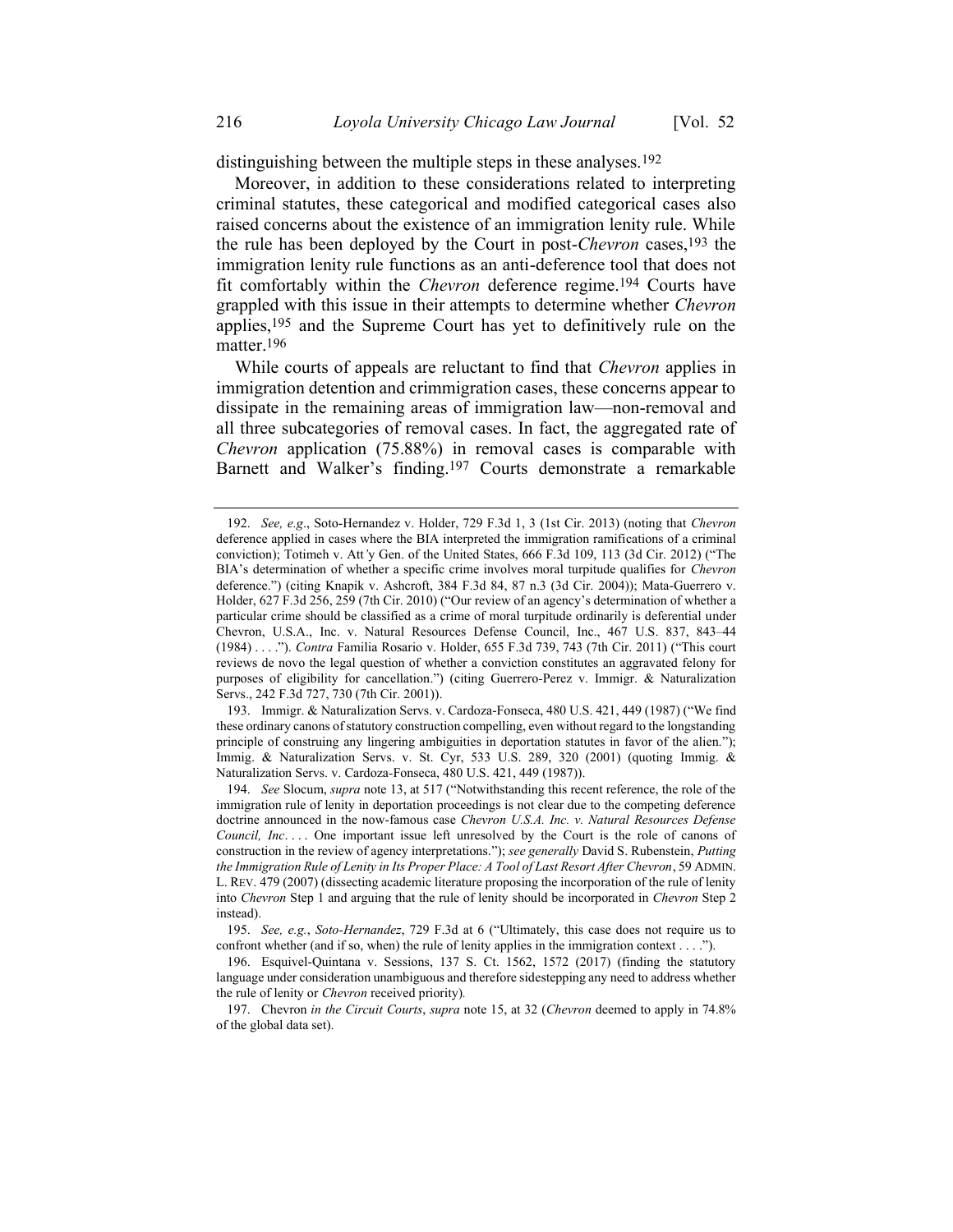consistency in all three subcategories of removal cases—Asylum Relief (75.32%), Non-Asylum Humanitarian Relief (78.26%), and Miscellaneous Relief (75.82%). Removal cases, as a subset of immigration cases, appear to comply with the general *Chevron* application rate and agency win rates observed by Barnett and Walker.198 This finding accords with Kagan's analysis of *Chevron* in immigration cases before the Supreme Court where he found that "[s]ince *Aguirre-Aguirre*, the Court has more consistently deferred to the Attorney General in cases concerning eligibility for asylum. Even in cases where the government lost, the Court sometimes applied the ordinary remand rule to send the case back for administrative interpretation in the first instance."199 Based on these findings, it does not appear that courts of appeals recognize any meaningful difference between humanitarian forms of relief and all the other forms of relief from removal. Courts also do not appear to recognize any heightened anti-deference considerations in these categories despite the humanitarian and international law considerations present in asylum cases.

| <b>Immigration Category</b>    | N   | <b>Agency Win Rate</b> |
|--------------------------------|-----|------------------------|
|                                |     |                        |
| Detention                      | 10  | $50\%$ (5)             |
| Crimmigration                  | 86  | 58.14% (50)            |
| Non-Removal                    | 37  | $62.16\%$ (23)         |
| Removal                        | 340 | 70.59% (240)           |
| Asylum Relief                  | 77  | $71.43\%$ (55)         |
| Non-Asylum Humanitarian Relief | 23  | $65.22\%$ (15)         |
| Miscellaneous Relief           | 240 | 70.83% (170)           |
| <b>TOTAL</b>                   | 473 | $67.23\%$ (318)        |

**Table 4: Agency Win Rates**

198. *Id.* at 6 (noting that the overall agency win rates once *Chevron* deference was applied was 77.4%).

<sup>199.</sup> Kagan, *supra* note [13,](#page-4-0) at 518–19.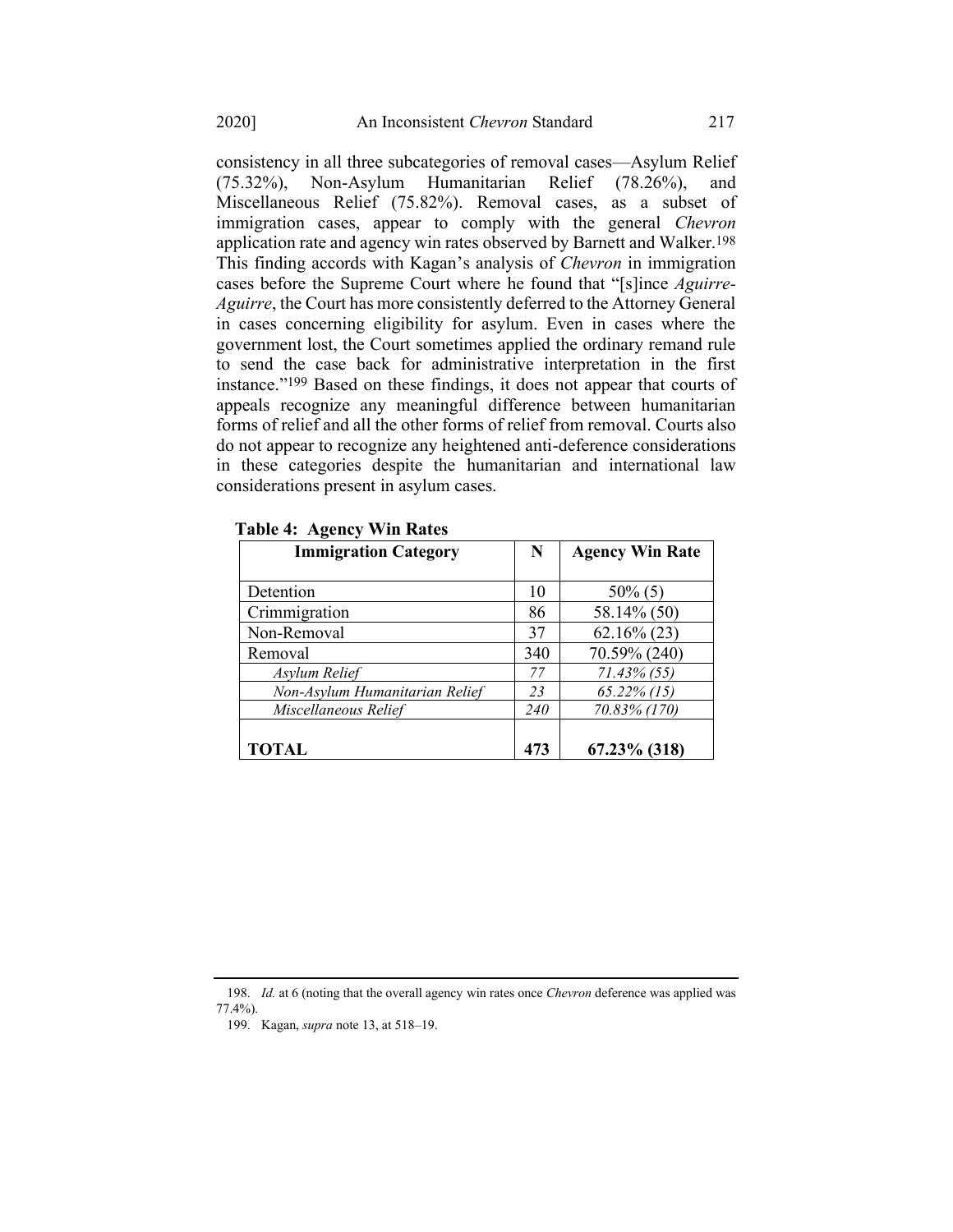With regard to agency win rates, <sup>200</sup> Barnett and Walker found that federal agencies prevailed in 71.4% of interpretations overall.201 Comparatively, this study found that immigration interpretations had an agency win rate of 67.23% overall. While somewhat lower than the overall agency win rate in the Barnett-Walker study, this lower win rate is not unprecedented in empirical legal research.202 When we take a closer look, however, we see that there is significant variation within immigration cases. While agency interpretations experience high rates of success in removal cases (75.88% overall) and non-removal cases (70.27%), agency interpretations are significantly less successful in cases that implicate detention statutes (50%) or crimmigration (58.14%). This makes sense as a secondary result of the finding that Supreme Court justices were significantly less likely to apply *Chevron* in cases that implicated individuals "physical liberty" or criminal statutes since *Chevron* is a doctrine that favors the agency in these adjudications.<sup>203</sup> It appears that when the Supreme Court speaks, even in less than clear terms, the courts of appeals listen.

| <b>Immigration Category</b>       | N   | <b>Agency</b><br>Interpretation<br>Wins | <b>Agency</b><br>Interpretation<br><b>Win Rate</b> |
|-----------------------------------|-----|-----------------------------------------|----------------------------------------------------|
| Detention                         | 5   | 2                                       | 40.00%                                             |
| Crimmigration                     | 44  | 31                                      | 70.45%                                             |
| Non-removal                       | 26  | 18                                      | 69.23%                                             |
| Removal                           | 258 | 205                                     | 79.46%                                             |
| Asylum Relief                     | 58  | 47                                      | 81.03%                                             |
| Non-Asylum<br>Humanitarian Relief | 18  | 13                                      | 72.22%                                             |
| Miscellaneous Relief              | 182 | 145                                     | 79.67%                                             |
| <b>TOTAL</b>                      | 333 | 256                                     | 76.88%                                             |

**Table 5: Agency Win Rates Once** *Chevron* **Applies**

In instances where the reviewing court finds that *Chevron* does apply, however, the agency success rates change dramatically. Once we consider cases where courts held that *Chevron* applied to the statutory

<sup>200.</sup> The "win rate," as used in the Barnett-Walker study, is the rate at which agency interpretations prevailed globally. This measure is not limited to agency success rates following the Court's application of *Chevron*. Chevron *in the Circuit Courts*, *supra* not[e 15,](#page-5-0) at 30.

<sup>201.</sup> *Id.* at 28.

<sup>202.</sup> *See* Eskridge, Jr. & Baer, *supra* note [20,](#page-6-0) at 1100 (finding that agency interpretations prevailed 68.3% of the time before the Supreme Court between 1984 and 2006).

<sup>203.</sup> Kagan, *supra* note [13,](#page-4-0) at 512–39; Das, *supra* not[e 13,](#page-4-0) at 180–91.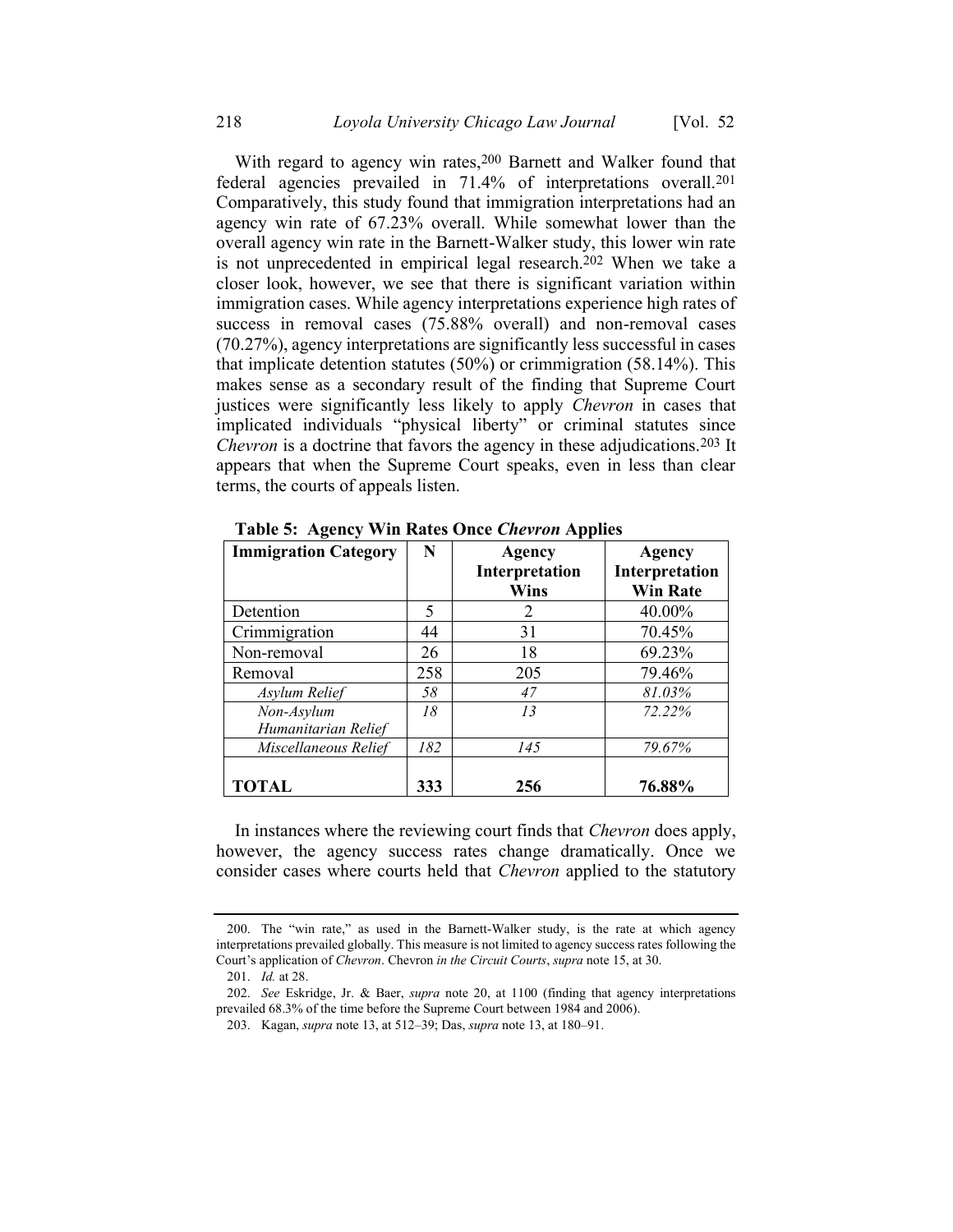agency win rate is seen in almost all the immigration categories with the exception of detention cases—which have been reduced to the point of near oblivion within these parameters. This finding accords with those of Barnett and Walker, who found that the agency win rate would climb to 77.4% when the court found that *Chevron* applied.204 Thus, the application of *Chevron* appears to have real and dramatic effects on the agencies' win rates, generally, as well as in immigration cases, specifically.

# *C. Rulemaking Versus Adjudication*

|                                        | <i><b>Chevron Application</b></i> |        | <b>Agency Interpretation</b><br><b>Wins</b> |               |        |                |
|----------------------------------------|-----------------------------------|--------|---------------------------------------------|---------------|--------|----------------|
|                                        | # of<br>Cases                     | Rate   | <b>BW</b><br>Rate                           | # of<br>Cases | Rate   | <b>BW Rate</b> |
| Rulemaking<br>$(n=64)$                 | 54                                | 84.38% | 91.9%                                       | 41            | 64.06% | 72.8%          |
| Formal<br>Adjudication<br>$(n=387)$    | 277                               | 22.73% | 76.7%                                       | 271           | 70.03% | 74.7%          |
| Informal<br>Interpretation<br>$(n=22)$ | 5                                 | 71.04% | 44.8%                                       | 9             | 40.91% | 65.0%          |
| <b>TOTAL</b><br>$(n=473)$              | 336                               | 71.04% | (n/a)                                       | 321           | 67.86% | 84.7%205       |

**Table 6:** *Chevron* **Application and Success Rates Across Interpretation Methods**

As discussed above, the BIA, an agency that relies exclusively on adjudications rather than rulemaking, dominates the immigration data set. 206 More than three-quarters (81.82%) of the 472 interpretations in this data set resulted from formal BIA adjudications.207 This interpretive strategy was followed by rulemaking (13.53%), with a small remainder

<sup>204.</sup> Chevron *in the Circuit Courts*, *supra* not[e 15,](#page-5-0) at 30 ("The agency prevailed at a higher rate than the overall agency-win rate (77.4% to 71.4%) when the court determined that *Chevron* applied.").

<sup>205.</sup> This statistic is for the global data set once immigration interpretations are excluded.

<sup>206.</sup> *See* Family, *supra* not[e 13](#page-4-0), at 117 ("The Board of Immigration Appeals interprets the INA through informal adjudication . . . .").

<sup>207.</sup> Although immigration adjudications are governed by the INA and not the Administrative Procedure Act, Barnett and Walker generally categorized immigration adjudications as "formal adjudications." Chevron *in the Circuit Courts*, *supra* note [15,](#page-5-0) at 35 n.189.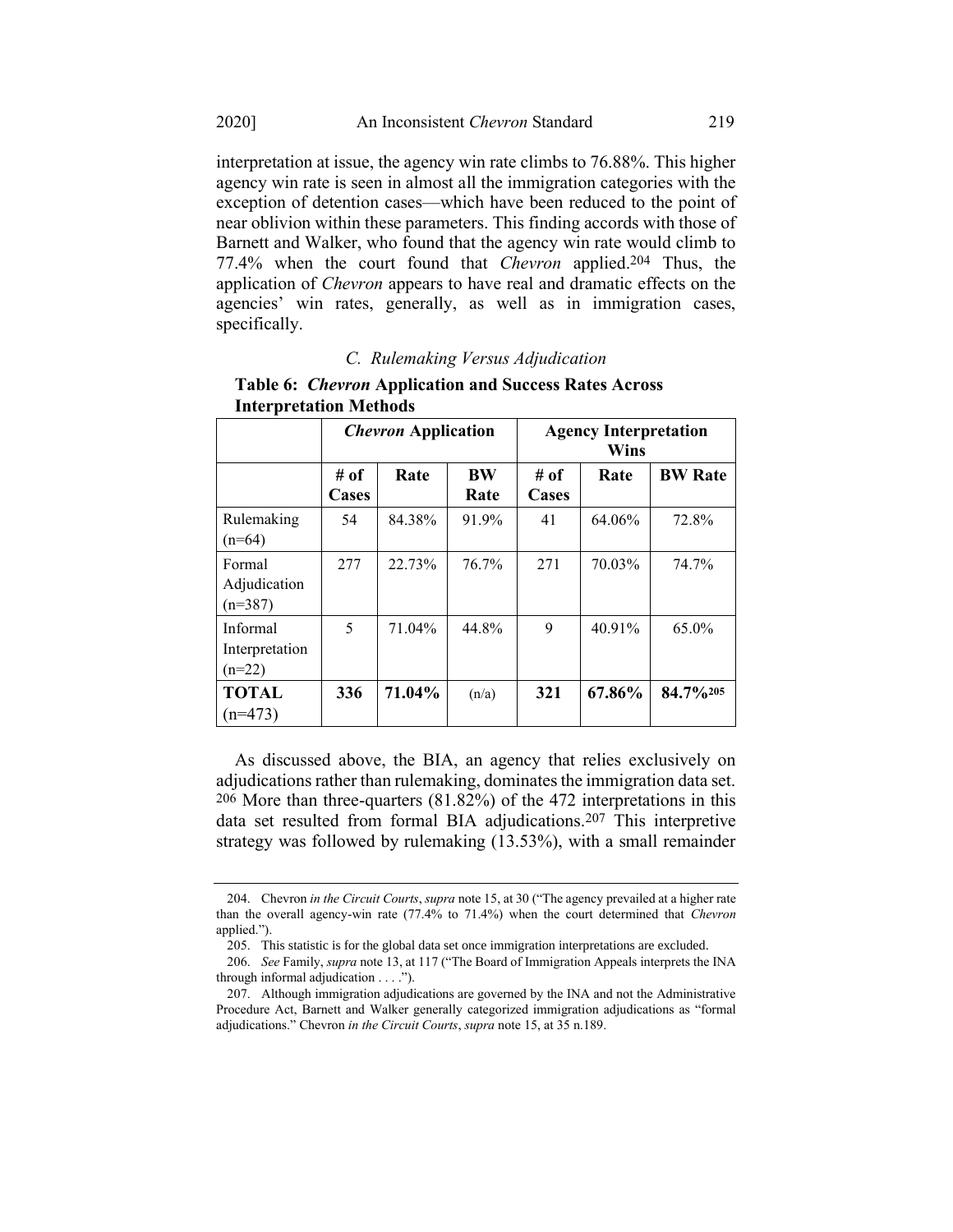of the interpretations resulting from informal adjudications (4.65%). Overall, it appears that Barnett and Walker's conclusion that Supreme Court precedent prefers formality when conferring *Chevron* deference appears to hold true in the courts of appeals where rulemaking—the most formal method of interpretation—is the most likely to receive *Chevron* deference (84.38%), followed closely by formal adjudications (71.58%). Informal interpretations in immigration cases receive *Chevron* deference at a severely reduced rate (22.72%), which coincides with a similarly low success rate for informal interpretation (40.91%).

As part of their study, Barnett and Walker reviewed Supreme Court cases applying *Chevron*. 208 While they did not conduct an empirical review of these cases, they gleaned general principles that appear to influence Court's application of the *Chevron* precedent. Most notably, they observed a trend whereby the Court favored granting *Chevron*  deference in cases where the agency arrived at its interpretation after methodically applying *Chevron* with heightened formality.209 Overall, immigration interpretations appear to track with this preference for formality, but with a few key distinctions. As shown in Table 6, the rates at which courts of appeals apply *Chevron* and accept agency interpretations appear depressed when compared to the global averages observed by Barnett and Walker.210 In fact, immigration adjudication figures appear so depressed that Barnett and Walker removed these results from the overall data as an outlier and found the overall agency win rate for adjudications rose ten percentage points from 74.7% with immigration included to 84.7% when immigration adjudication interpretations were removed. 211

As detailed in Table 6, the downward pressure that immigration interpretation exerts on global agency win rates is replicated in rates at which courts apply *Chevron* in immigration cases. This trend holds for all three methods of statutory interpretation—rulemaking (84.38%), adjudication (71.58%), and informal interpretation (22.73)—but is the most pronounced in cases involving informal interpretations.212

What is interesting from this data is that adjudication, which comprises a substantial portion of the immigration interpretations in the Barnett-Walker data set, is the method of interpretation that tracks most closely

<sup>208.</sup> *Id.* at 12–15.

<sup>209.</sup> *Id.*

<sup>210.</sup> *Id.* at 36.

<sup>211</sup>*. Id.*

<sup>212.</sup> Chevron *in the Circuit Courts*, *supra* note [15,](#page-5-0) at 39 ("Again, however, if the 386 immigration adjudications were removed from the formal adjudication category, the frequency of applying *Chevron* deference to formal adjudications would rise nearly ten percentage points to 85.2% and bring the formal formats into closer parity.").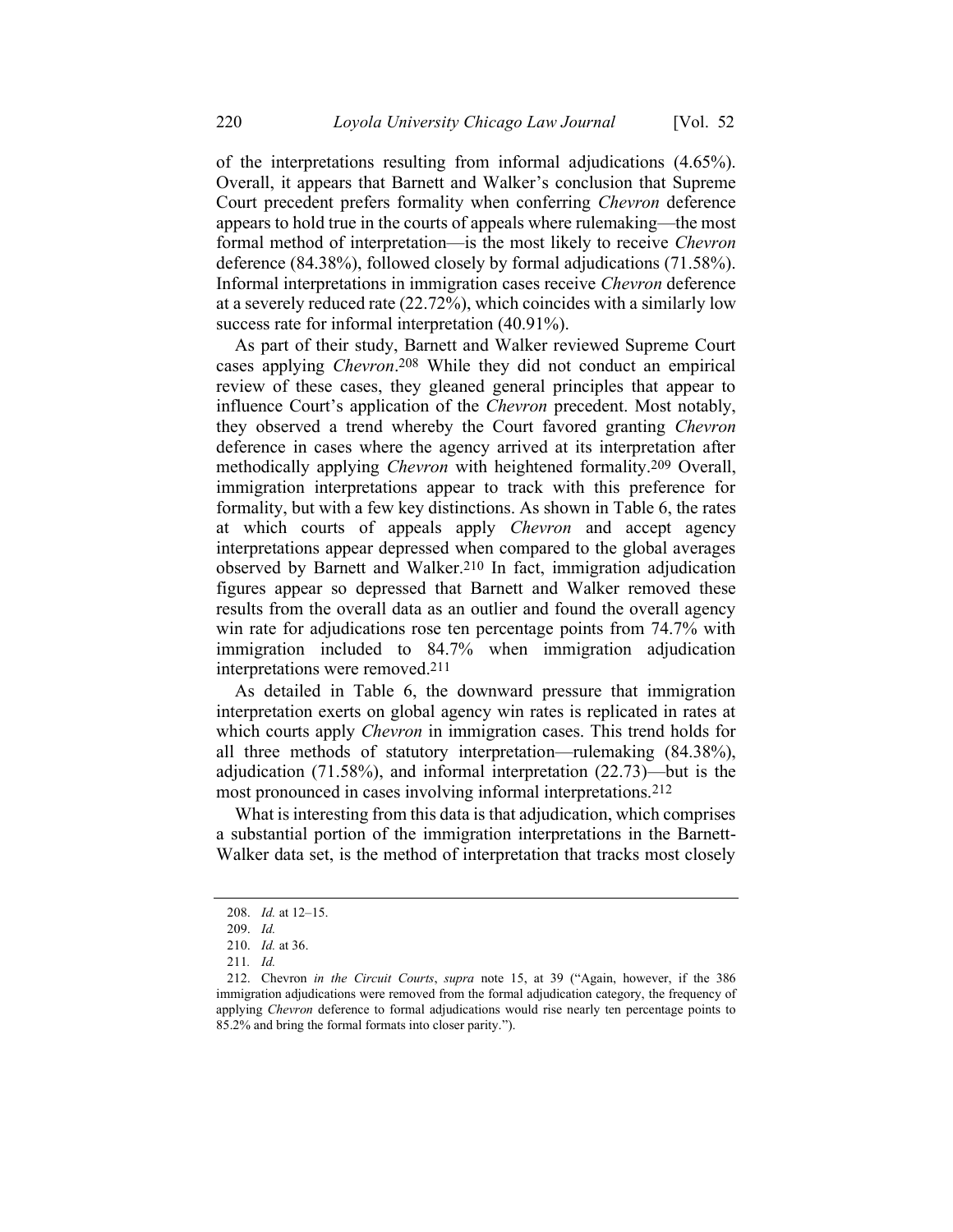with the global trends. This holds true throughout the entire time frame of the study, as evidenced below. Figures 2 and 3 demonstrate that immigration adjudication closely tracks with both the global *Chevron* application rate and the agency win rate.



**Figure 2: Rates of Applying** *Chevron* **in Adjudication over Time**

**Figure 3: Agency Win Rates in Adjudication over Time**

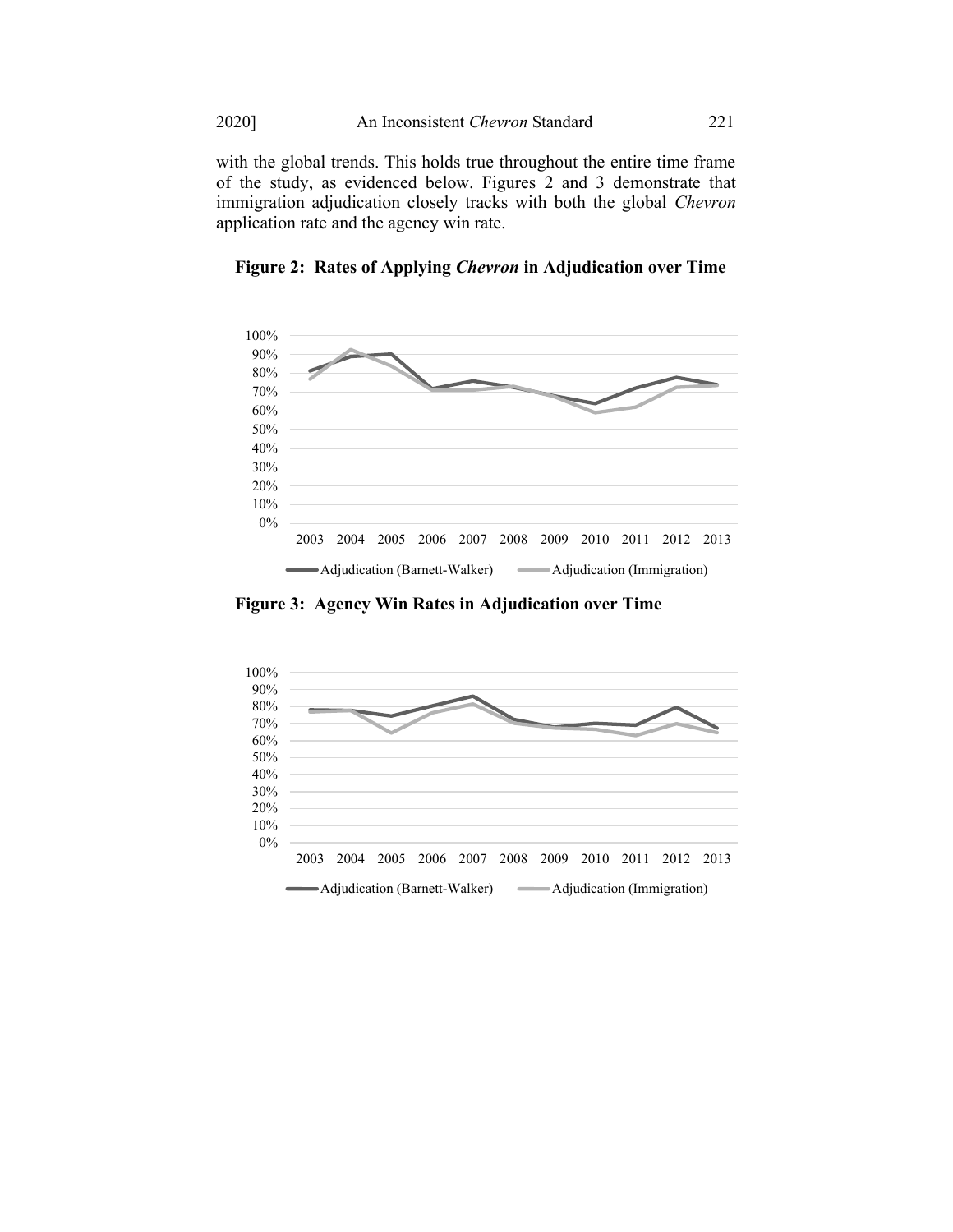# *D. Disparities Across Federal Circuits*

As previously discussed, there is a wide range of circuit court experience, and therefore expertise, in reviewing immigration interpretations. One possible explanation for the variations may be that the circuits' varied familiarity with immigration agencies and the contentious nature of the subject matter breeds contempt.213 The Ninth, Second, and Third Circuits collectively reviewed more than half of *all* the immigration statutory interpretations in the revised data set. This divergence in immigration dockets of the various circuits appears, however, to have very little influence on a court of appeals' willingness to apply *Chevron* and accept agency interpretations outside of the Ninth Circuit.

|                                | <b>Chevron</b> | <b>Chevron</b>                 |                                   | <b>Chevron</b>                 | <b>Chevron</b> |
|--------------------------------|----------------|--------------------------------|-----------------------------------|--------------------------------|----------------|
|                                |                | <b>Application Application</b> |                                   | <b>Application Application</b> |                |
|                                |                | Rate                           |                                   |                                | Rate           |
| <b>First Cir.</b>              | 24             | 96.00%                         | <b>Seventh Cir.</b>               | 19                             | 55.88%         |
| $(n=25)$                       |                |                                | $(n=34)$                          |                                |                |
| <b>Second Cir.</b><br>$(n=83)$ | 54             | 65.06%                         | Eighth Cir.<br>$(n=18)$           | 17                             | 94.44%         |
| Third Cir.<br>$(n=81)$         | 61             | 75.30%                         | Ninth Cir.<br>$(n=111)$           | 61                             | 54.95%         |
| <b>Fourth Cir.</b><br>$(n=27)$ | 26             | 96.29%                         | <b>Tenth Cir.</b><br>$(n=61)$     | 13                             | 86.66%         |
| Fifth Cir.<br>$(n=34)$         | 26             | 76.47%                         | <b>Eleventh</b><br>Cir.<br>(n=58) | 25                             | 89.92%         |
| Sixth Cir.<br>$(n=16)$         | 9              | 56.25%                         |                                   |                                |                |

**Table 7:** *Chevron* **Application Rate by Circuit**214

As detailed in Table 6, the rates at which courts apply *Chevron* and accept agency interpretations tend to travel together. Thus, the greater the likelihood the circuit deems *Chevron* applicable, the greater the likelihood that it will accept the agency's interpretation. The rate at which courts deem *Chevron* applicable and accept the agency's interpretation, however, appears to travel independently of the volume of immigration

<sup>213.</sup> *See* David Zaring, *Reasonable Agencies*, 96 VA. L. REV. 135, 183–84 (2010) (finding that agencies that appeared more frequently before the DC Circuits had lower affirmance rates than those that did not).

<sup>214.</sup> The singular case considered by the DC Circuit was omitted from this chart.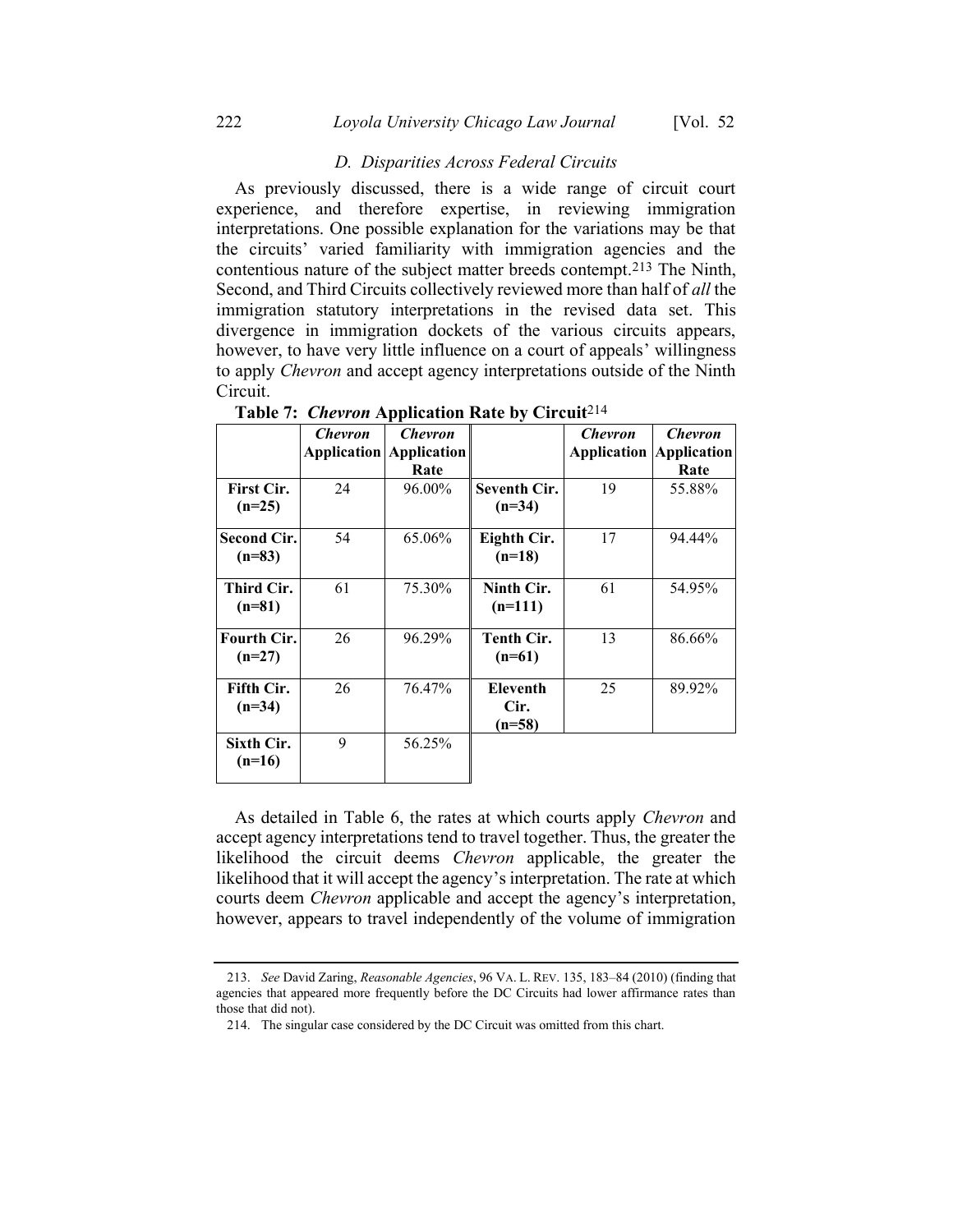cases the court reviews. For instance, the Ninth, Seventh, and Sixth Circuits experience starkly different volumes of immigration cases but both circuits apply *Chevron* at similar rates. Similarly, both the Second and Third Circuits review more than twice the volume of immigration cases than the Fifth Circuit, yet these three circuits applied *Chevron* at similar rates. Thus, while circuits demonstrate a wide range of approaches in their immigration cases, it does not appear that the volume of the cases plays a significant role in shaping their jurisprudence.

#### **CONCLUSION**

In his concurrence in *Pereira*, Justice Kennedy called on the Court to reconsider, in an appropriate future case, the premises that underlie *Chevron* and the manner in which courts have implemented the decision.215 This Article engages in that type of reconsideration by using immigration law as a case study. As the Supreme Court continues to evaluate its treatment of *Chevron*, this Article attempts to disentangle the various threads implicit in courts of appeals' current application of *Chevron*. The goal of this study is to introduce nuance to the Barnett-Walker study's discussion of immigration cases as well as to attempt to answer some of the outstanding questions about immigration idiosyncrasies. While no area of immigration law is exempted entirely from the *Chevron* regime, courts of appeals apply this precedent in drastically different ways and at drastically different rates across these areas of immigration law.

While this study attempts to answer some of the questions left by the Barnett-Walker study, many more remain to be understood. The methods and tools of study could be honed in future endeavors. Moreover, the data considered is narrow in its focus; future studies may choose to explore how the courts' application of *Chevron* relates to subsequent deference regimes such as *Mead*216 or *Auer*217 deference. Alternatively, future studies may focus on discerning what other factors shape the circuit courts' discordant treatment of *Chevron* in immigration cases by considering variables such as political valence and panel effects in judicial decision-making.

The Supreme Court has concluded that *Chevron* applies in immigration cases, but it has yet to fully address how this deference regime interacts with anti-deference considerations that arise to varying degrees in immigration cases. Despite this omission, a series of patterns have emerged in these courts of appeals' application of *Chevron* within

<sup>215.</sup> Pereira v. Sessions, 138 S. Ct. 2105, 2121 (2018) (Kennedy, J., concurring).

<sup>216.</sup> United States v. Mead Corp., 533 U.S. 218, 226–27 (2001).

<sup>217.</sup> Auer v. Robbins, 519 U.S. 452, 457–58 (1997).